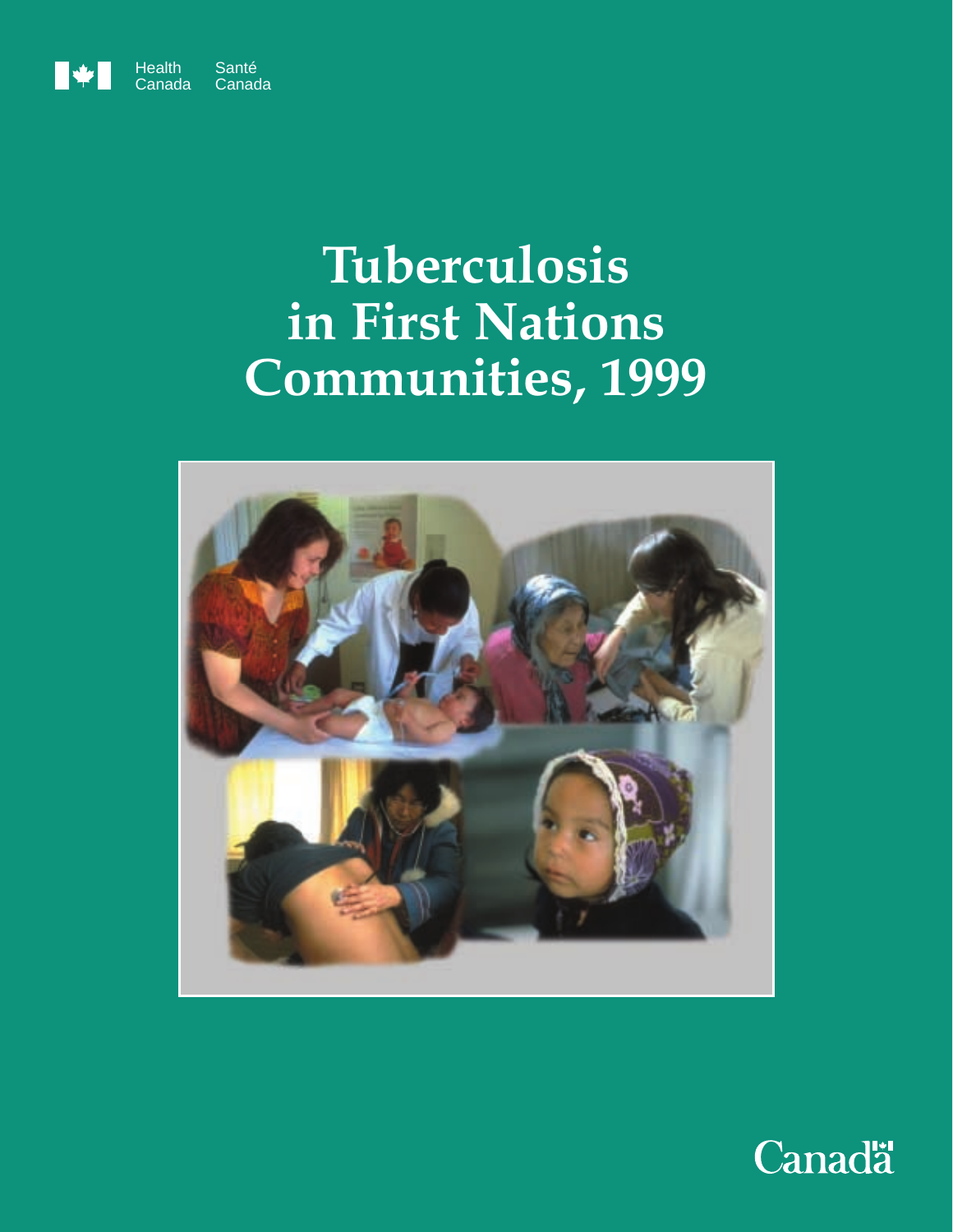The report was prepared by:

Michael Clark Research Analyst First Nations and Inuit Health Branch

Dr. Peter Riben Community Medicine Specialist First Nations and Inuit Health Branch

Contributions and recommendations were also made by:

*FNIHB TB Working Group*

Dr. David Martin, Pacific Region Dr. David Strong, Alberta Region Ann Raftery, Alberta Region

Dr. Shauna Hudson, Saskatchewan Region Shirley Blythe, Saskatchewan Region Sheryl Reiss, Saskatchewan Region Karen McCulloch, Manitoba Region Dr. Thomas Dignan, Ontario Region Cherry Lawrence, Ontario Region Dr. Liliane Bureau, Quebec Region Dr. Gillian Bailey, Atlantic Region

Dr. Linda Panaro, Centre for Infectious Disease Prevention and Control Dr. Mark FitzGerald, B.C. Centre for Disease Control Shirley Rempel, B.C. Centre for Disease Control Dr. Earl Hershfield, Sanitorium Board of Manitoba

Our mission is to help the people of Canada maintain and improve their health *Health Canada*

Published by authority of the Minister of Health

This report can also be accessed on the internet at: www.hc-sc.gc.ca/msb/fnihp

This publication can be made available on computer diskette or audio-cassette or in large print upon request.

Également disponible en français sous le titre *La tuberculose dans les communautés des Premières nations, 1999*

© Minister of Public Works and Government Services Canada Cat. H35-4/7-1999E ISBN 0-662-30044-0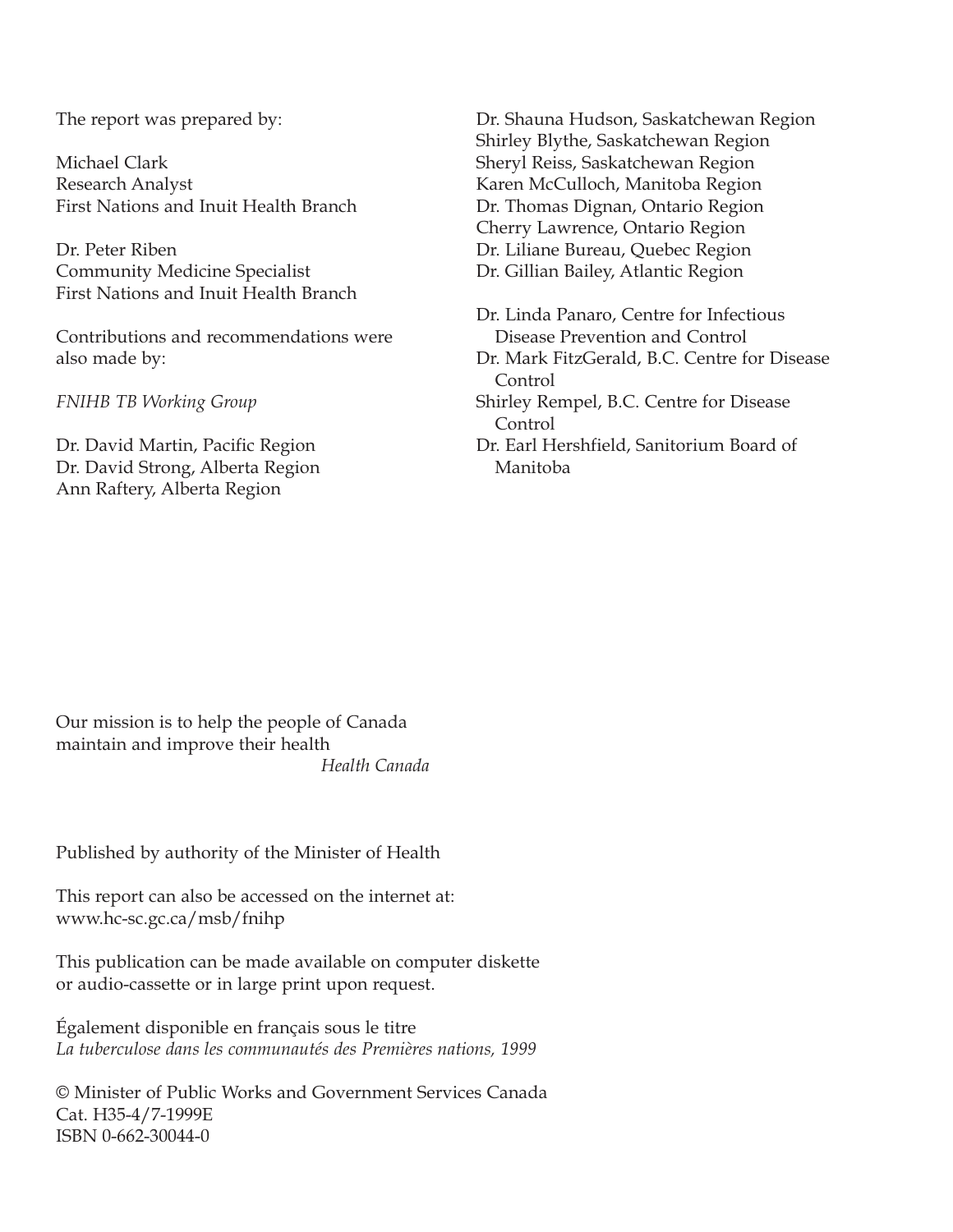# **Table of Contents**

| $\overline{1}$ |                                                                                                                                  |                |  |  |  |  |  |  |  |
|----------------|----------------------------------------------------------------------------------------------------------------------------------|----------------|--|--|--|--|--|--|--|
|                | 2. Tuberculosis Elimination Strategy (and accommunication of the contract of the contract of the contract of t<br>$\mathfrak{Z}$ |                |  |  |  |  |  |  |  |
|                | 3. Epidemiology of TB among First Nations persons living on-reserve                                                              | $\overline{7}$ |  |  |  |  |  |  |  |
|                | <b>Active TB</b><br>3.1.                                                                                                         | $\overline{7}$ |  |  |  |  |  |  |  |
|                | 3.2.                                                                                                                             |                |  |  |  |  |  |  |  |
|                |                                                                                                                                  |                |  |  |  |  |  |  |  |
|                |                                                                                                                                  |                |  |  |  |  |  |  |  |
|                | 4.1.                                                                                                                             |                |  |  |  |  |  |  |  |
|                | 4.2.                                                                                                                             |                |  |  |  |  |  |  |  |
|                | 4.3.                                                                                                                             |                |  |  |  |  |  |  |  |
|                | 4.4.                                                                                                                             |                |  |  |  |  |  |  |  |
|                | 4.5.                                                                                                                             |                |  |  |  |  |  |  |  |
|                |                                                                                                                                  |                |  |  |  |  |  |  |  |
|                | 4.7.                                                                                                                             |                |  |  |  |  |  |  |  |
|                | 4.8.                                                                                                                             |                |  |  |  |  |  |  |  |
|                |                                                                                                                                  |                |  |  |  |  |  |  |  |
|                |                                                                                                                                  |                |  |  |  |  |  |  |  |
|                |                                                                                                                                  |                |  |  |  |  |  |  |  |
|                | 5.1.                                                                                                                             |                |  |  |  |  |  |  |  |
|                | 5.2.                                                                                                                             |                |  |  |  |  |  |  |  |
|                | 5.3.                                                                                                                             |                |  |  |  |  |  |  |  |
|                | 5.4.                                                                                                                             |                |  |  |  |  |  |  |  |
|                |                                                                                                                                  |                |  |  |  |  |  |  |  |
|                | References                                                                                                                       |                |  |  |  |  |  |  |  |
|                |                                                                                                                                  |                |  |  |  |  |  |  |  |
|                | Appendix B. Demographics of the First Nations on-reserve population  59                                                          |                |  |  |  |  |  |  |  |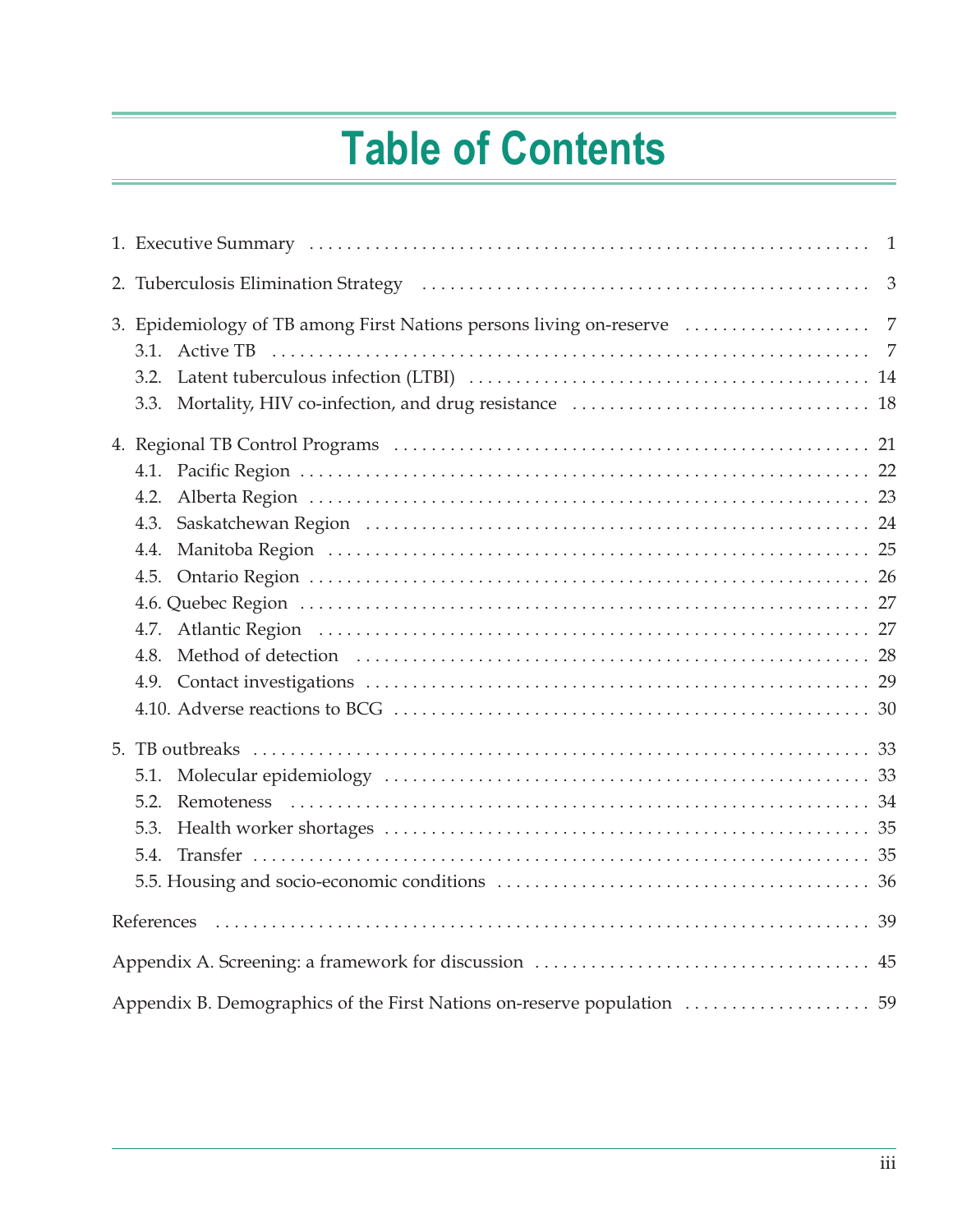#### **Tables**

| Table 3.1  | National age-standardized TB notification rate (per 100,000) in First<br>Nations communities (1990-1999) and Canada (1990-1997), with  |   |
|------------|----------------------------------------------------------------------------------------------------------------------------------------|---|
| Table 3.2  | First Nations, on-reserve TB cases (new and relapsed) by FNIHB                                                                         |   |
| Table 3.3  | Three-year moving, age-standardized, Regional TB notification rates,                                                                   | 9 |
| Table 3.4  | Standardized morbidity ratios (%) of Regional First Nations TB<br>notification rates to corresponding provincial rates (1991-1997)  10 |   |
| Table 3.5  | Age-specific TB notification rates among the Inuit of northern                                                                         |   |
| Table 3.6  | Bacteriologically confirmed, pulmonary TB notifications,                                                                               |   |
| Table 3.7  | TST positivity among children by Region (1997), and associated                                                                         |   |
| Table 3.8  | Results of tuberculin surveys and contact investigations in                                                                            |   |
| Table 3.9  | Mortality from active TB in First Nations communities, by Region                                                                       |   |
| Table 3.10 | Reported HIV infection in active TB cases, by Region (1991-1999)  19                                                                   |   |
| Table 3.11 | Reported drug resistance in the First Nations, on-reserve population                                                                   |   |
| Table 4.1  |                                                                                                                                        |   |
| Table 4.2  | Contacts, treatment of LTBI, and BCG coverage, Pacific Region                                                                          |   |
| Table 4.3  |                                                                                                                                        |   |
| Table 4.4  | Contacts, treatment of LTBI, and BCG coverage, Alberta Region                                                                          |   |
| Table 4.5  | Treatment completion, Saskatchewan Region (1991-1999)  24                                                                              |   |
| Table 4.6  | Contacts, treatment of LTBI, and BCG coverage, Saskatchewan Region                                                                     |   |
| Table 4.7  | Treatment completion and contacts, Manitoba Region (1991-1999)  26                                                                     |   |
| Table 4.8  |                                                                                                                                        |   |
| Table 4.9  | Contacts, treatment of LTBI, and BCG coverage, Ontario Region (1996-1999)  27                                                          |   |
| Table 4.10 | Current Regional screening activities for schoolchildren and high-risk groups  29                                                      |   |
| Table 4.11 |                                                                                                                                        |   |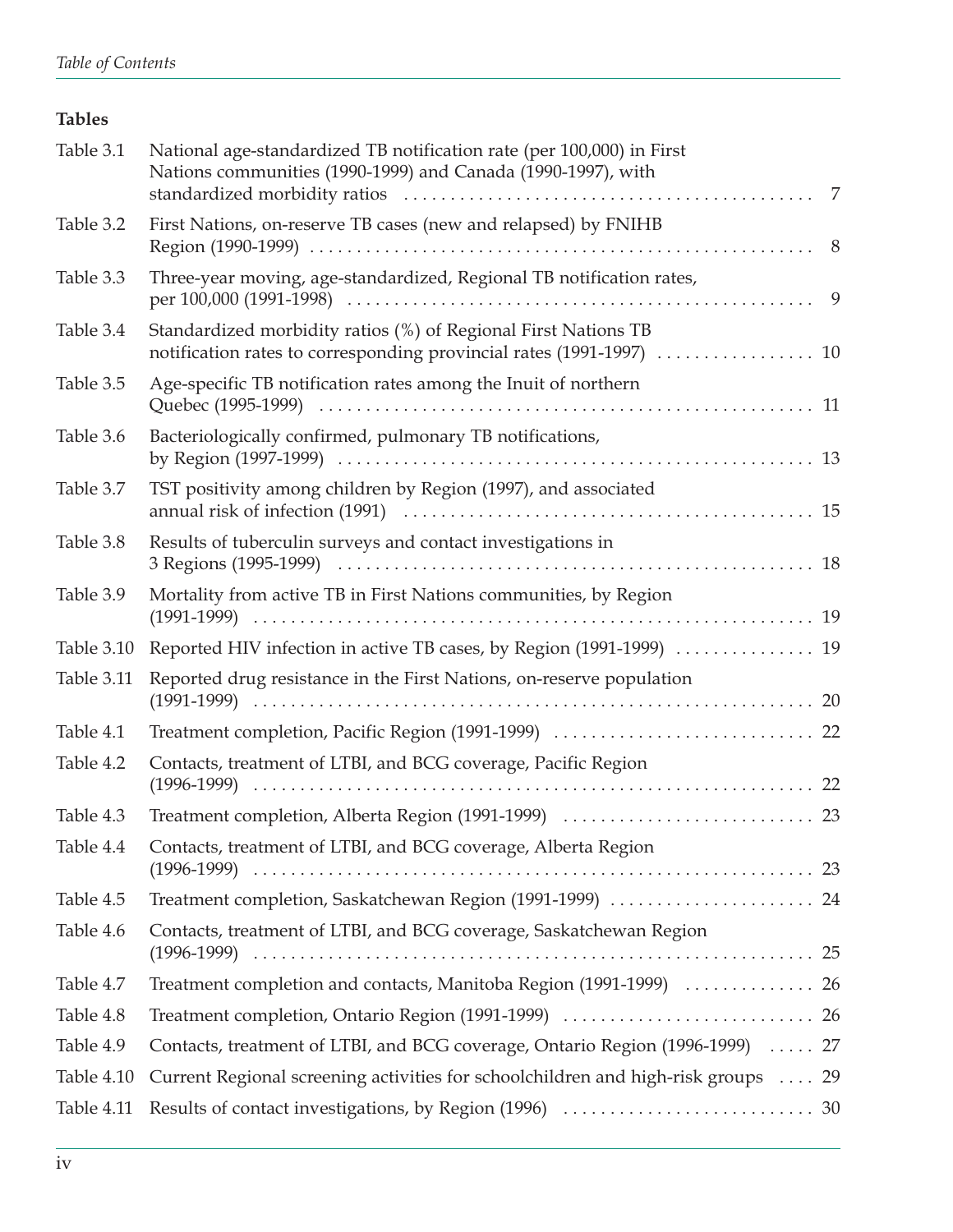| Table 4.12 | Adverse reactions to the BCG vaccine, by type of reaction, in Pacific,        |
|------------|-------------------------------------------------------------------------------|
| Table 5.1  | Active TB notification rates by degree of isolation (1997-1999)  34           |
| Table 5.2  | TB notification rates by community housing density categories (1997)  37      |
| Table 5.3  | TB notification rates by community housing density categories (1997-1999)  37 |
| Table A.1  |                                                                               |
| Table A.2. |                                                                               |
| Table A.3  | Results of published school-based screening evaluations in Canada,            |
| Table B.1  |                                                                               |
| Table B.2  | On-reserve population, by age group and Region (1991)                         |
| Table B.3  | On-reserve population, by age group and Region (1992)                         |
| Table B.4  | On-reserve population, by age group and Region (1993)                         |
| Table B.5  | On-reserve population, by age group and Region (1994)                         |
| Table B.6  | On-reserve population, by age group and Region (1995)                         |
| Table B.7  | On-reserve population, by age group and Region (1996)                         |
| Table B.8  | On-reserve population, by age group and Region (1997)                         |
| Table B.9  | On-reserve population, by age group and Region (1998)                         |
| Table B.10 | On-reserve population, by age group and Region (1999)                         |

#### **Figures**

| Figure 3.1 Age-specific TB notification rates (per 100,000) in First Nations                |
|---------------------------------------------------------------------------------------------|
| Figure 3.2 Three-year moving pediatric TB notification rate (0-14 years),                   |
|                                                                                             |
| Figure 3.4 Distribution of TB cases by diagnostic site, by Region (1990-1998),              |
| Figure 3.5 Age distribution of pulmonary, bacteriologically confirmed cases (1997-1999)  14 |
|                                                                                             |
| Figure 3.7 Trend in the annual risk of infection in Saskatchewan Region (1979-1993)  16     |
|                                                                                             |
| Figure 3.9 TST positivity by age group in Saskatchewan Region (1991-1998)  17               |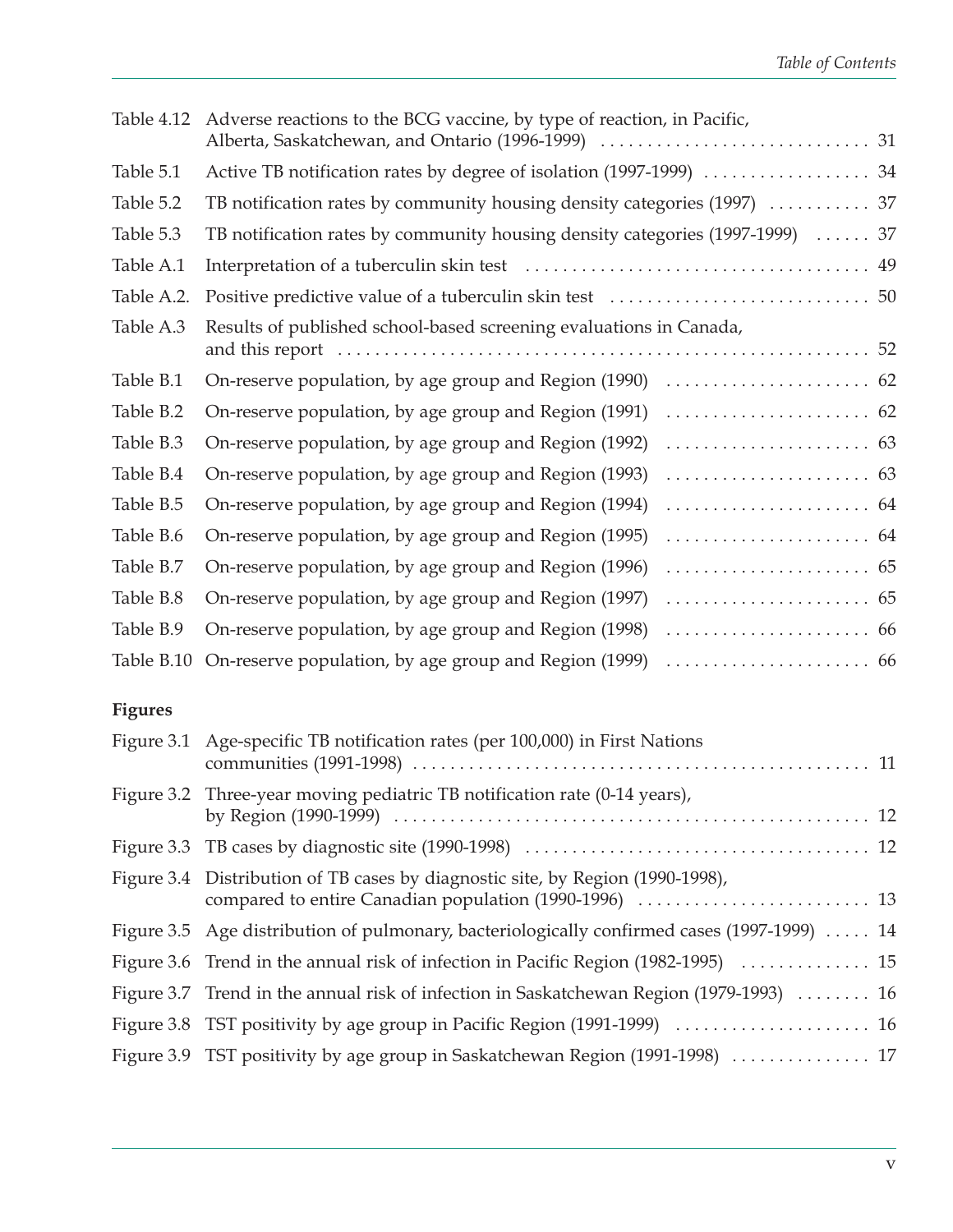| Figure 5.1 Nursing shortages in remote communities, expressed as percentages      |  |
|-----------------------------------------------------------------------------------|--|
| Figure 5.2 Total population and TB notification rate by community housing density |  |
|                                                                                   |  |
| Figure B.2 Difference between CWIS and INAC age-specific population estimates,    |  |
| Figure B.3 Difference between CWIS and INAC age-specific population estimates,    |  |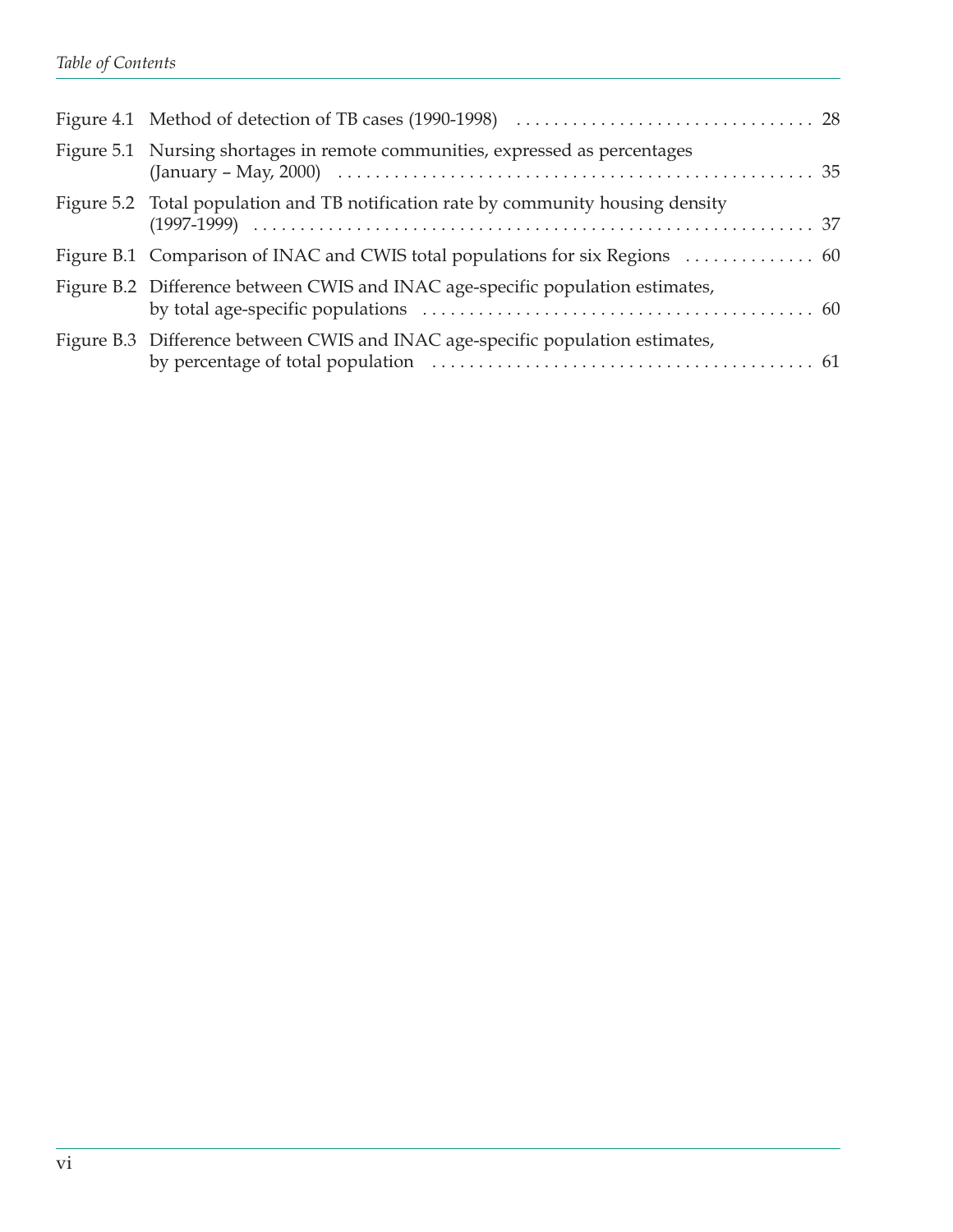# **1. Executive Summary**

The Tuberculosis (TB) Elimination<br>Strategy was implemented in 1992,<br>with the goal of reducing incidence of<br>the disease to 1 per 100.000 by the year 2010. Strategy was implemented in 1992, with the goal of reducing incidence of the disease to 1 per 100,000 by the year 2010. The creation of this program was motivated by consistently higher TB rates in First Nations communities, and global concerns over rising incidence, HIV/TB co-infection, and the emergence of drug resistence.

Over the past 10 years, case finding and directly observed therapy (DOT) have allowed FNIHB and its partners to control TB, and disease incidence would likely have increased over time without a dedicated national program. However, rates have not decreased as rapidly as planned. The notification rates of active TB disease among First Nations communities in 1992 and 1999 were 74.8 and 61.5 per 100,000, respectively. There are a number of factors contributing to the persistence of TB, which are discussed in this report.

TB is highest in Saskatchewan Region, where the age-standardized TB notification rate in 1998 was 104.3 per 100,000. However, the incidence of pulmonary, infectious TB between 1997 and 1999 was similar in Alberta, Saskatchewan and Manitoba. A consistent, downward trend in TB notifications was observed in Pacific Region, where the rate dropped from 76.2 to 32.3 per 100,000 between 1991 and 1998, and the gap between First Nations and provincial rates decreased. Rates were lower in the eastern Regions, and the majority of cases in Ontario occured in the northwestern part of the Region.

Repetitive TB outbreaks in endemic communities contribute substantially to the national TB notification rate. In 1999, 40% of Aboriginal, on-reserve cases occurred in only 5 First Nations communities. Analyses show TB is much more likely to occur in communities with higher levels of household crowding, and in communities located in remote areas far from physician services. It is recognized that improvements in social conditions would contribute enormously to the elimination of TB.

It is estimated that 20-60% of adults in communities from western Ontario to British Columbia have latent tuberculous infection (LTBI). This means they are infected with the bacteria that causes TB, but have not developed active TB disease. People who were recently infected, or who have one or more risk factors in addition to LTBI, are at higher risk of developing disease.

The annual risk of infection appears to be decreasing over time. This is due to improved case finding and treatment, which shortens the period of infectiousness in persons with disease, and reduces transmission of the bacteria to others. Compliance with therapy is over 90% in all Regions but one, an excellent indicator of program effectiveness in the area of treatment. DOT completion was over 90% in all Regions experiencing a major outbreak in 1999.

Despite high compliance with DOT, adherence to treatment of LTBI (chemoprophylaxis) tends to be quite low in most Regions, particularly among adults. Pulmonary, infectious TB occurs almost exclusively in adults above the age of 15 years. Enhanced screening of high-risk adults in endemic communities, and improved compliance with treatment of latent infection, would likely have a significant impact on transmission.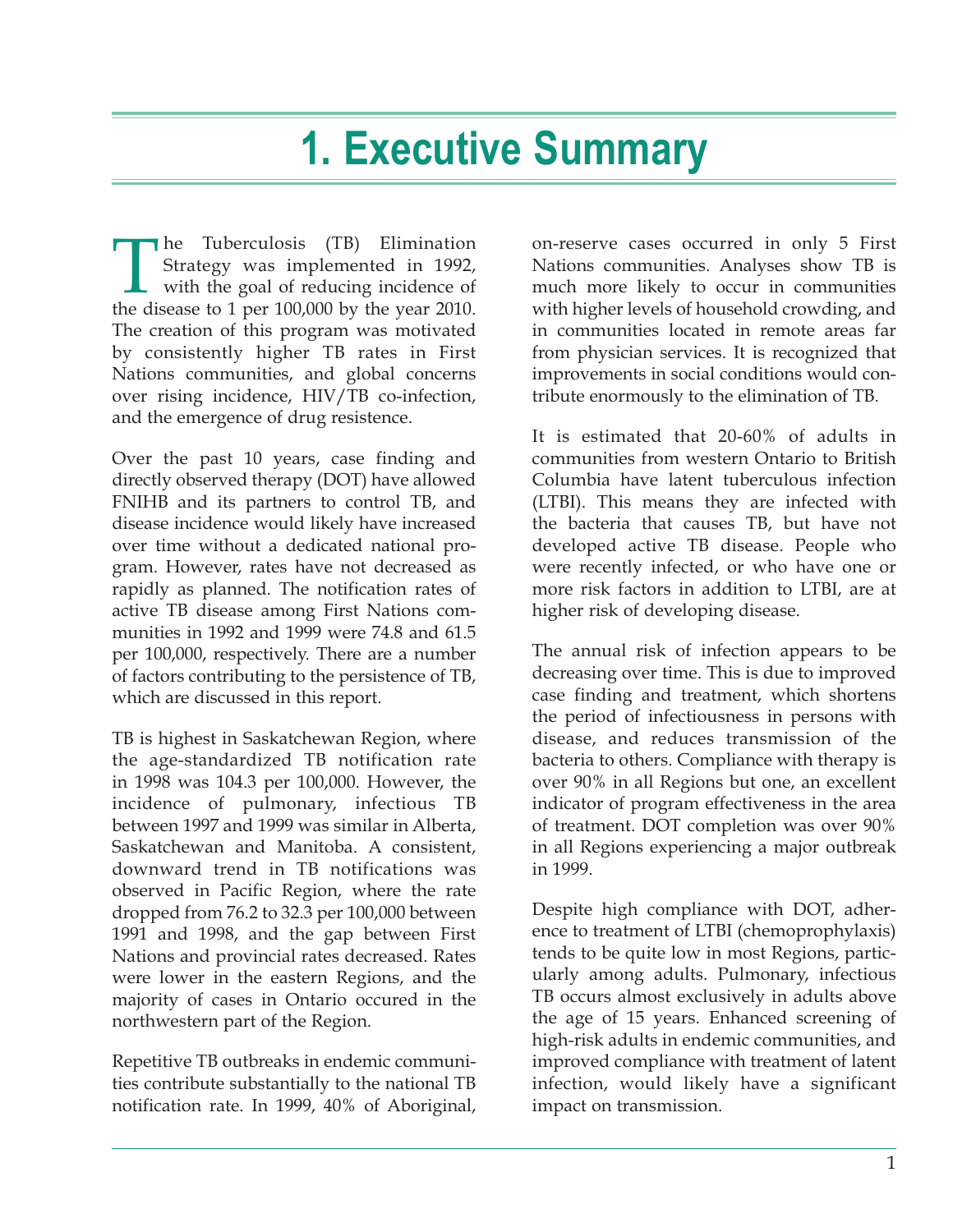Pediatric TB rates in the First Nations population have decreased throughout the 1990s. The notification rate in the 0-15 age group dropped from 139 to 57 per 100,000, between 1990 and 1999. The majority of pediatric TB cases occurred in Saskatchewan Region, where rates dropped from 626 to 241 per 100,000 over the ten-year period. At the national level, active TB rates appear to be stable over time in other age groups.

Another important issue identified by the program is the need for improvements in community-level capacity to manage TB outbreaks, and preventive activities such as screening and health education. The continuing transfer of health services and programs to the control of First Nations makes this a very high priority.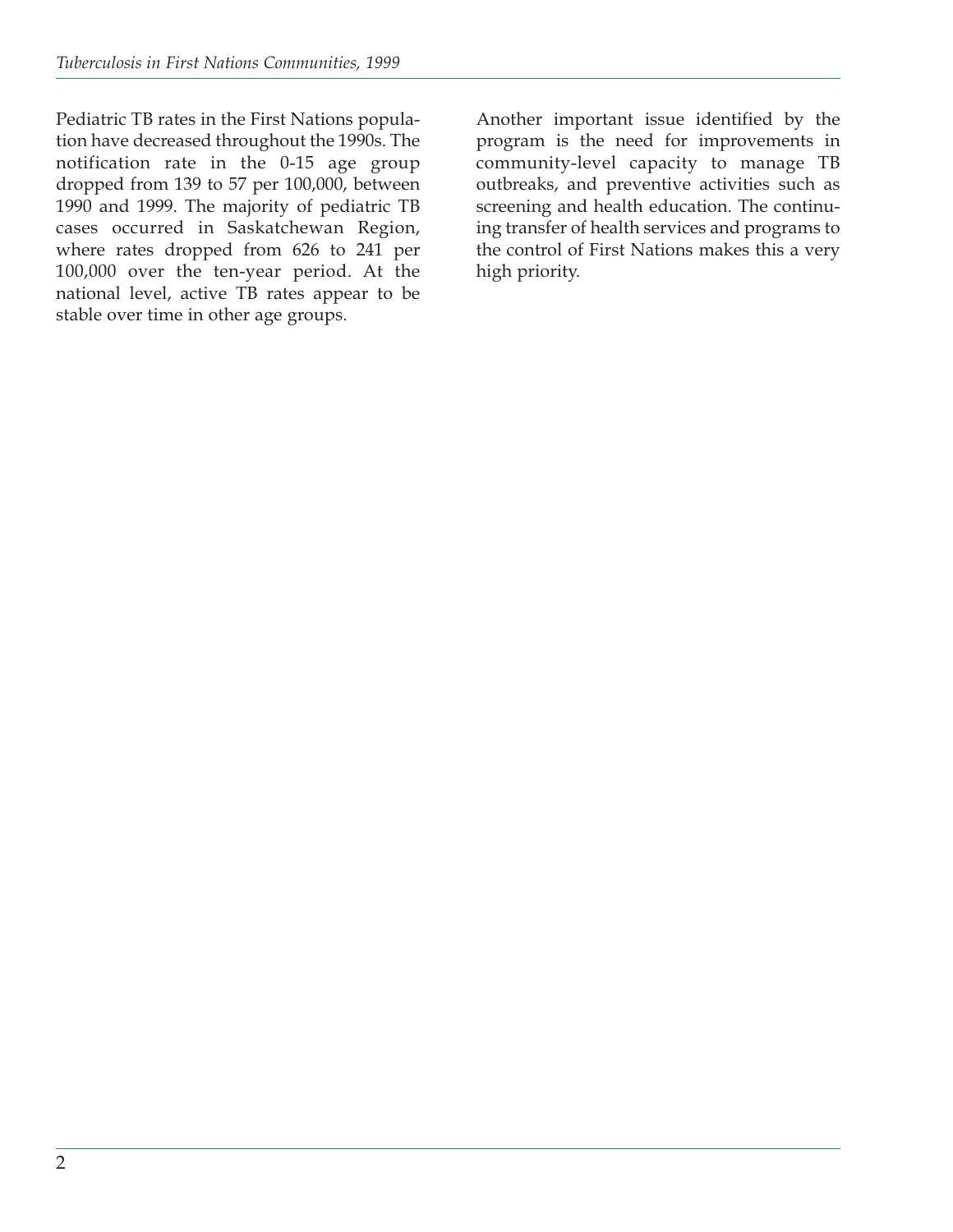# **2. Tuberculosis Elimination Strategy**

<sup>ties</sup> n the early decades of the twentieth century, the death rate from TB was extremely high in First Nations communities, and adequate drug therapies for the disease did not exist. Many people were treated in sanitoria, and many passed away far from their families and communities. Although TB was endemic in North America prior to the arrival of Europeans, the TB epidemic among Aboriginal people in this country did not begin until recently. A combination of malnutrition, confinement on crowded reservations with poor sanitation, and lack of immunity to the TB bacillus created the ideal conditions for a terrible epidemic, which at one time led some to believe that TB would wipe out the entire Aboriginal population. Indeed, death rates from TB were in excess of 700 per 100,000 in the earlier part of this century, and at one point as high as 8,000 per 100,000 among Aboriginal children in residential schools (Wherrett, 1977).

Fortunately, TB death rates declined dramatically after the introduction of an effective chemotherapy, and a similar drop in morbidity occurred although considerably delayed. After a steady decrease throughout the 1950s, 60s and 70s, TB incidence began to level off in the 1980s, and Aboriginal Canadians living on reserve were still 10 times more likely to have TB than non-Aboriginal Canadians in 1990. At the global level, the emergence of drug resistance and HIV/AIDS contributed to increased rates of TB in many countries, and motivated national TB pro-

grams around the world to acknowledge the urgent need for increased efforts to control and prevent the disease. These factors led the First Nations and Inuit Health Branch (FNIHB) of Health Canada, the Centre for Infectious Disease Prevention and Control  $(CIDPC)^1$  of Health Canada, and the Assembly of First Nations (AFN) to work together in developing a strategy for TB elimination in First Nations communities. The result of this collaboration, published in 1992, was the "National Tuberculosis Elimination Strategy for Aboriginal Peoples of Canada."

The epidemiologic definition of elimination is reduction of disease incidence in a population to 1 per million. The goal of the TB Elimination Strategy was to reduce the incidence of TB disease in the First Nations on-reserve population to 1 per 100,000 by the year 2010, although the results of this report clearly indicate this will not likely occur. It has been decided to derive a new, more evidencebased target, based on modeling the dynamics of the disease in First Nations communities, and the effects of FNIHB program interventions. The ultimate goal of the program remains the elimination of TB.

FNIHB is responsible for the delivery of primary health services in First Nations, "on-reserve" communities. Funding of the National Tuberculosis Program remains centralized at the national level, to prevent the loss of dedicated funding to Regional TB programs, and to allow for changes in funding allocations to Regions as trends in TB

<sup>1</sup> FNIHB formerly known as the Medical Services Branch (MSB), and CIDPC formerly known as the Laboratory Centre for Disease Control (LCDC), before the Health Canada realignment in 2000.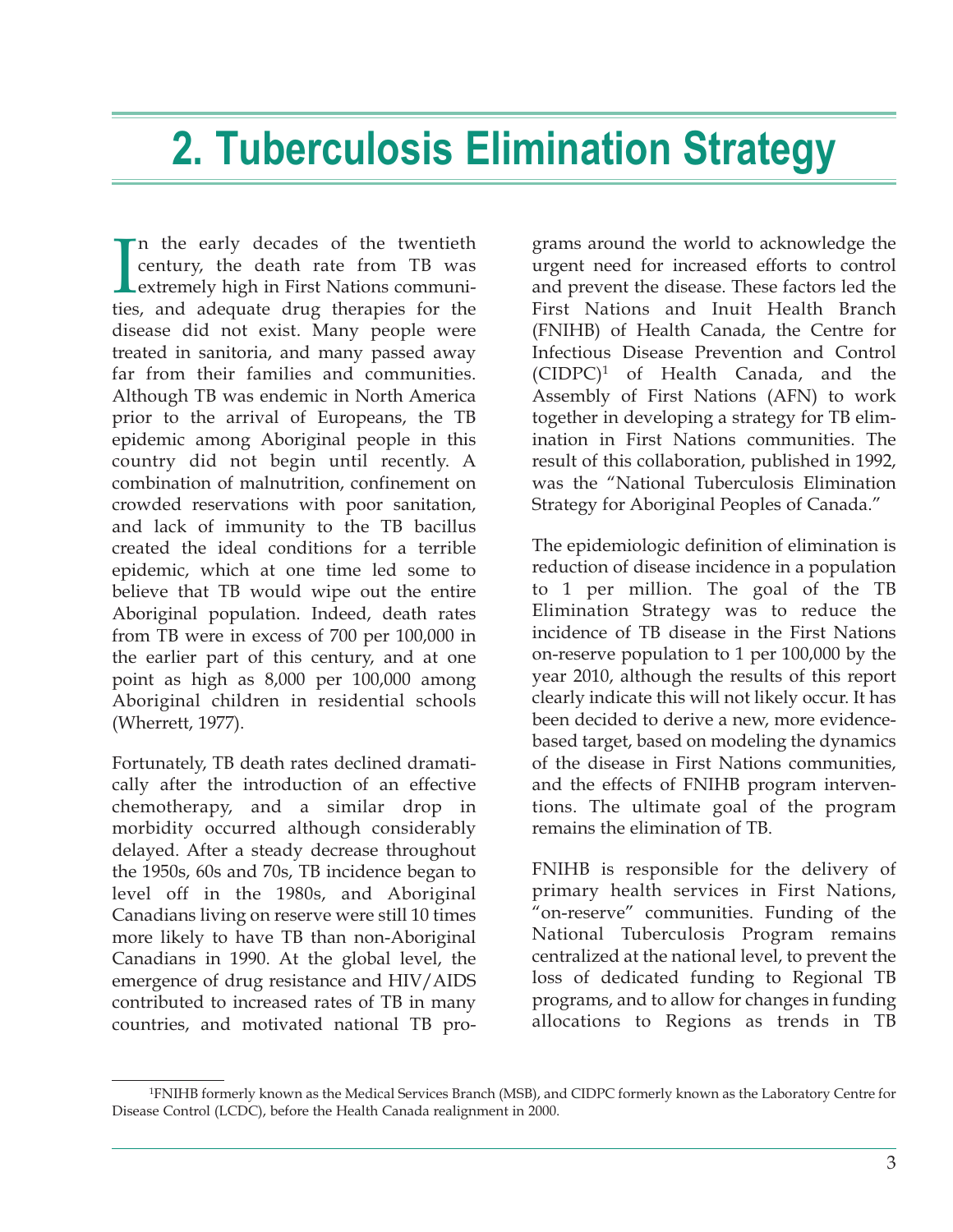epidemiology change over time. Components of TB control such as clinical management, a TB registry, and a controlled system for TB drug supply and procurement, are centralized at the Regional level. This centralized direction supports a decentralized implementation through primary health care services in First Nations communities, where case finding and directly observed therapy (DOT) are done.

The following are considered elements of all Regional TB programs:

- Case finding and case holding
- Contact tracing and directly observed treatment of latent tuberculous infection (LTBI)
- Surveillance, at the community, Regional, and National levels
- Bacille Calmette-Guérin (BCG) immunization, in communities where use of the vaccine has been recommended
- Health education and training
- Research

Rapid finding of active TB disease cases is essential to prevent the transmission of TB to contacts of infectious cases. Persons with persistent cough, fever, and/or weight loss, and/or individuals in high-risk groups, are considered possible disease cases, and active cases are confirmed using sputum microscopy and culture, radiology, and other diagnostic tools. The objective of case holding is to ensure a proper course of treatment for all patients, and to maintain a central registry with records of treatment outcomes, contact follow-up, etc. DOT is the standard of care in all FNIHB Regions, meaning a health care worker or designate must be present to observe the patient take all medication doses.

It is now recommended by FNIHB that HIV testing, along with pre-test and post-test counseling, be routinely offered to all TB patients in all Regions. This is extremely important, given our lack of information on co-infection, and the potential consequences of HIV/AIDS on TB control in the future.

The investigation of all contacts must immediately follow diagnosis, especially if the case is considered infectious. Assessment of contacts may include skin testing, chest radiography, sputum culture, symptom inquiry, and TB history. All contacts with TB infection should be given directly observed prophylaxis (DOP), which is now also referred to as "treatment of LTBI." Both of these terms are used interchangeably in this report. Capacity building at the community level to improve response to TB outbreaks and conduct these kinds of investigations has been identified as a high priority.

Surveillance refers to the ongoing, routine collection, analysis, and timely dissemination of health information to those who need it. This activity is vital for effective disease control and prevention. In the National Tuberculosis Program, surveillance of TB trends is needed at the community, Regional, and National level, to evaluate and plan programs, target resources, and develop appropriate policies. Data should be analyzed routinely by the FNIHB Regions, and reported to Headquarters annually. The data should then be compiled into an annual, national report on TB in First Nations communities. The lack of an information system for surveillance of TB and other communicable diseases at the community level has been identified. Such a system is needed to improve community access to information, and to enhance surveillance capacity at the local and Regional levels.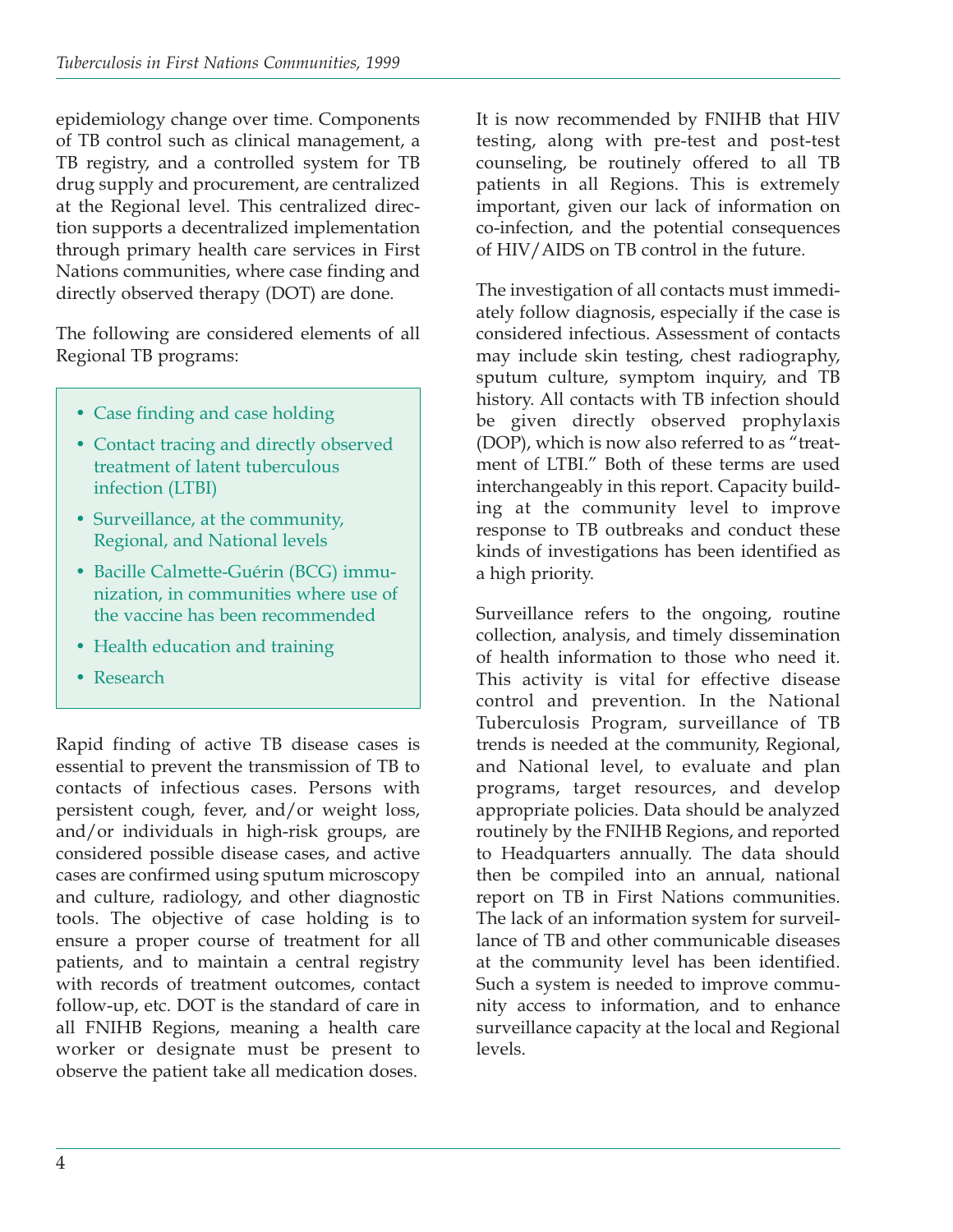Despite the directions given by FNIHB and the National Advisory Committee on Immunization (NACI) in the past, it has become clear that many communities and health professionals are confused about whether to offer the BCG vaccine to First Nations infants. The decision to use or discontinue the use of BCG in a specific area or community should be made by the FNIHB Regional Director, based on recommendations of the community, TB consultant, Regional Medical Officer, and/or appropriate TB program staff. BCG immunization is recommended in areas with a rate of new infections higher than 1%, or with a high incidence of infectious TB disease, because of the protective effect of the vaccine against TB meningitis and miliary TB. In an effort to improve policymaking capacity for BCG, the development of a decision analysis model was funded by FNIHB. Although this may be useful in the future, some work must still be done to validate and improve the model.

Education programs are essential in increasing the awareness and understanding of health professionals, patients, community members and leaders about the control and prevention of TB infection and disease. Efforts to increase awareness among these groups of people, and enhance the skills needed for TB control among community health nurses and TB program staff, are ongoing.

Research plays a key role in the evaluation of program effectiveness, and our understanding of TB epidemiology, in First Nations communities. In the future, the FNIHB TB Working Group will decide what research priorities need to be addressed, and target funding to these areas.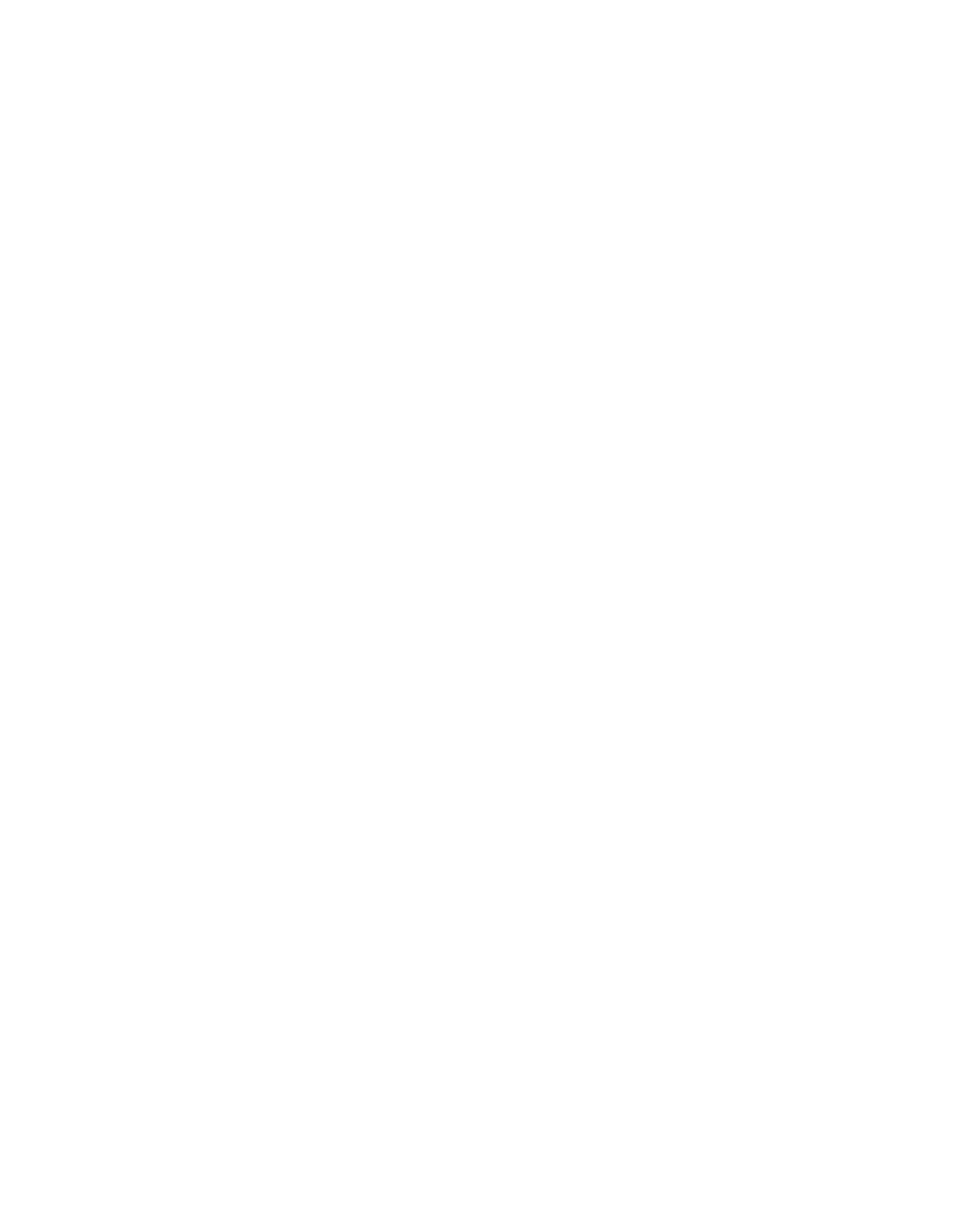# **3. Epidemiology of TB among First Nations persons living on-reserve**

## **3.1. Active TB**

"Active TB" refers to TB disease, which may or may not occur in people who are infected with *Mycobacterium tuberculosis*. The epidemiology of latent tuberculous infection (LTBI) is described in section 3.2. All rates for the First Nations population<sup>2</sup> were calculated using TB data from the FNIHB Regions and CIDPC, and population figures from the FNIHB Community Workload Increase System (CWIS). A detailed description of how the on-reserve population was estimated is

provided in Appendix B. Unfortunately, it was not possible to accurately determine the total number of on-reserve TB cases by age and sex in Quebec, and therefore Quebec was not included in the calculation of national agestandardized TB notification rates (Table 3.1). The notification rate and age-specific rates for Quebec Inuit communities from 1995 to 1999 are provided elsewhere in this section, as well as the total number of First Nations (on and off reserve) cases between 1995 and 1998 in the province.

**Table 3.1** National age-standardized TB notification rate (per 100,000) in First Nations communities (1990-1999) and Canada (1990-1997), with standardized morbidity ratios<sup>a</sup>

| Year | <b>First Nations</b> | <b>Canada</b> | <b>SMR</b> (%) <sup>b</sup> |
|------|----------------------|---------------|-----------------------------|
| 1990 | 69.4                 | 7.2           | 960                         |
| 1991 | 59.5                 | 7.2           | 830                         |
| 1992 | 74.8                 | 7.4           | 1010                        |
| 1993 | 54.3                 | 7.0           | 780                         |
| 1994 | 56.3                 | 7.1           | 790                         |
| 1995 | 53.4                 | 6.5           | 820                         |
| 1996 | 49.0                 | 6.3           | 780                         |
| 1997 | 53.3                 | 6.6           | 810                         |
| 1998 | 41.6                 | n/a           | n/a                         |
| 1999 | 61.5                 | n/a           | n/a                         |

aall rates standardized to 1996 Canadian population; rate calculations do not include Quebec figures

 $bSMR$  = First Nations rate / Canadian rate  $*$  100; e.g. if SMR = 200%, First Nations rate is two times higher

2 The terms "First Nations population" and "First Nations communities" in this report refer to people living "on reserve," because of the mandate of FNIHB, and the national TB program.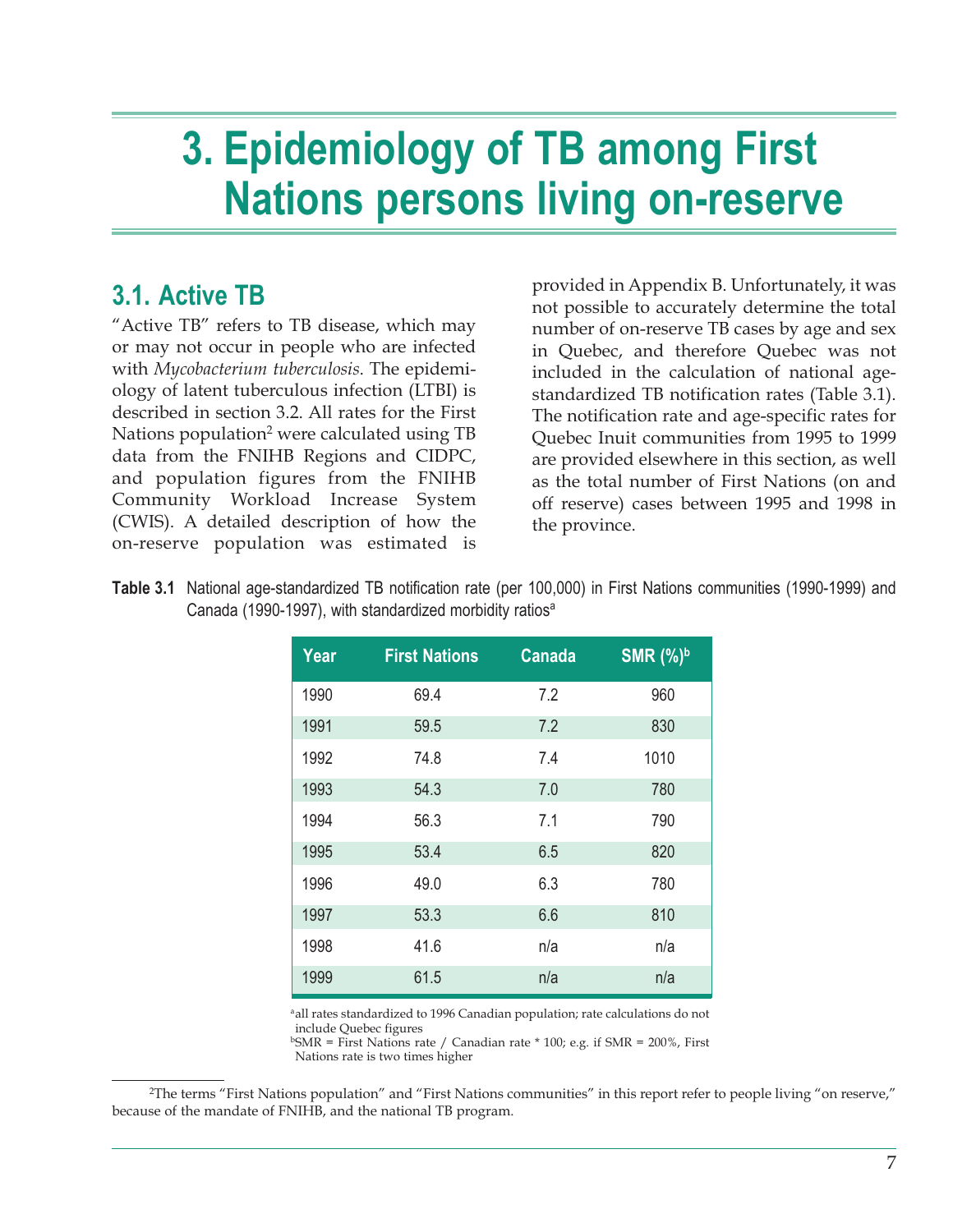Numerator data for rate calculations were obtained from Tuberculosis Prevention and Control at CIDPC, and reports from the FNIHB Regions. The number of cases by age and sex were used to calculate standardized notification rates. This was done because TB is influenced by age, and age distributions in the First Nations population are not comparable to those of the entire Canadian population. The rates presented in Table 3.1 refer to all cases of TB disease, both new and relapsed in the First Nations, on-reserve population, and in the entire Canadian population. The standardized morbidity ratio (SMR) is the First Nations rate divided by the overall Canadian rate, expressed as a percentage.

According to the results, TB appeared to decrease after the implementation of the Tuberculosis Elimination Strategy in 1992, from a 3-year incidence of 67.8 per 100,000 person-years (1990-1992), to 54.6 per 100,000 (1993-1995). However, the rate stabilized in the mid-1990s. In 1997, the TB rate was 8 times (810%) that of the entire Canadian population.

No appreciable difference between the sexes was observed. Despite an encouraging dip in 1998, by the following year the rate climbed to the high levels experienced at the start of the decade. The 1999 figure was 61.5 per 100,000, due in part to large outbreaks in several Regions. Forty percent of the total TB cases in First Nations communities occurred in 5 communities that year. A section of this report is dedicated to describing these outbreaks, and their contribution to high TB rates in First Nations communities.

Because all Regional and provincial rates were standardized to the 1996 Canadian population, inter-population and inter-Regional comparisons are appropriate. TB rates were clearly highest in Saskatchewan throughout the 1990s, decreasing from 155.7 to 104.3 per 100,000 over 10 years. Alberta and Manitoba tend to experience higher rates than national figures, while on-reserve TB in Pacific Region appears to be dropping. The eastern provinces consistently report fewer TB cases than the western provinces. Some concern exists in

|  | Table 3.2 First Nations, on-reserve TB cases (new and relapsed) by FNIHB Region (1990-1999) <sup>a</sup> |  |  |  |  |  |  |  |
|--|----------------------------------------------------------------------------------------------------------|--|--|--|--|--|--|--|
|--|----------------------------------------------------------------------------------------------------------|--|--|--|--|--|--|--|

| <b>Region</b>   | Year           |             |      |                |           |      |      |      |      |           |
|-----------------|----------------|-------------|------|----------------|-----------|------|------|------|------|-----------|
|                 | 1990           | 1991        | 1992 | 1993           | 1994      | 1995 | 1996 | 1997 | 1998 | 1999      |
| Pacific         | 20             | 15          | 57   | 19             | 17        | 14   | 11   | 18   | 13   | 9         |
| Alberta         | 15             | 10          | 57   | 17             | 20        | 17   | 13   | 19   | 17   | 28        |
| Saskatchewan    | 143            | 103         | 56   | 64             | 51        | 65   | 55   | 68   | 47   | 72        |
| Manitoba        | 14             | 25          | 15   | 20             | 35        | 27   | 21   | 19   | 28   | 62        |
| Ontario         | 6              | 9           | 22   | 15             | 12        | 8    | 23   | 4    | 12   | 12        |
| <b>Atlantic</b> | $\overline{2}$ | $\mathbf 0$ | 0    | $\overline{2}$ | $\pmb{0}$ | 1    | 1    | 1    | 4    | $\pmb{0}$ |
| <b>Total</b>    | 200            | 162         | 207  | 137            | 135       | 132  | 124  | 129  | 121  | 183       |

<sup>a</sup>data for 1990-1998 were supplied by CIDPC, except for Ontario. Data for that Region was obtained from the First Nations and Inuit Health Information System (FNIHIS). All 1999 data were obtained from the FNIHB Regions. CIDPC and Regional reports for 1991-1998 were compared as a validation exercise. It should be stated that these reports often differ slightly, usually because of problems in distinguishing whether a First Nations person lives on or off reserve.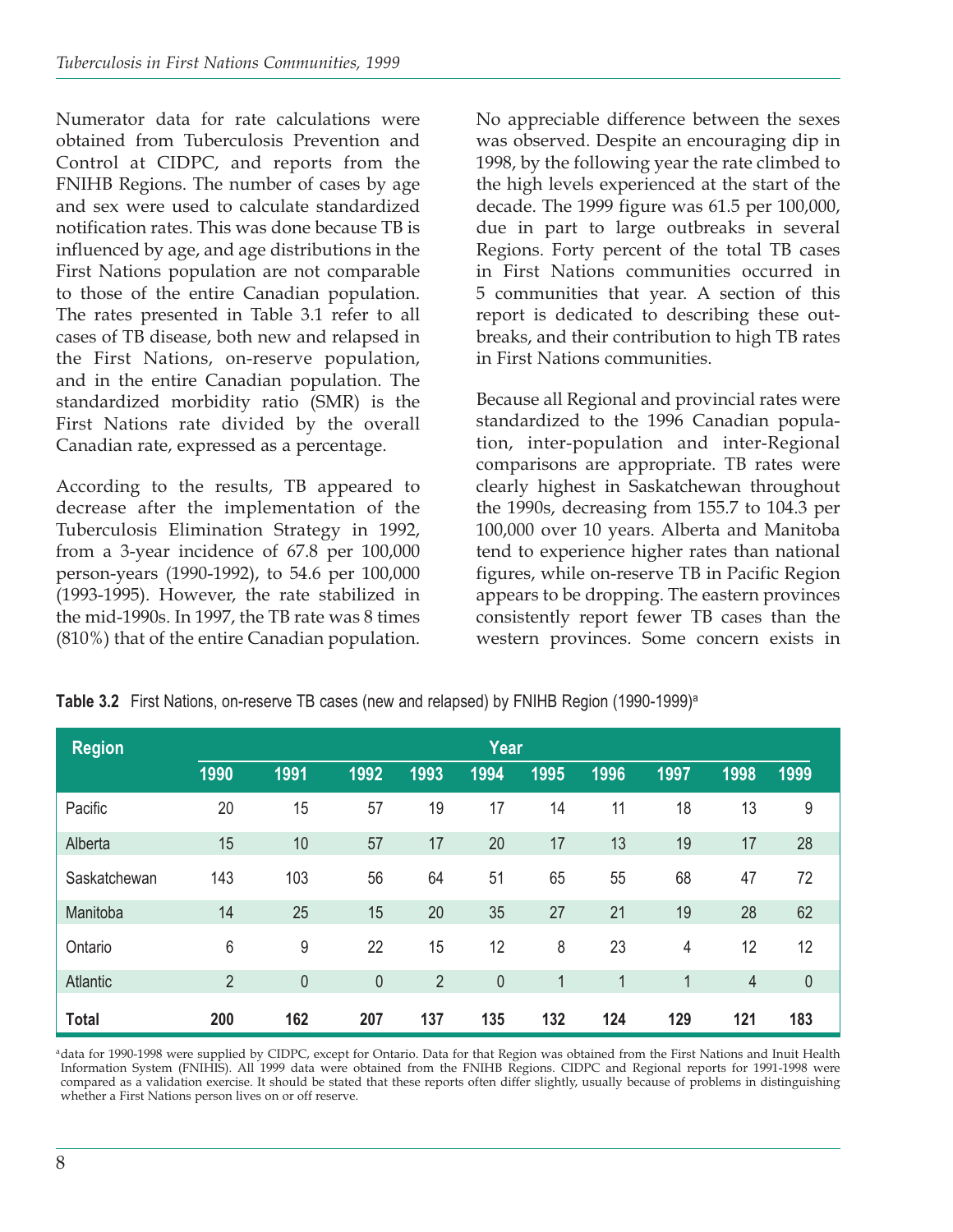| Year | <b>Region</b>  |                |                     |                 |                |                 |  |
|------|----------------|----------------|---------------------|-----------------|----------------|-----------------|--|
|      | <b>Pacific</b> | <b>Alberta</b> | <b>Saskatchewan</b> | <b>Manitoba</b> | <b>Ontario</b> | <b>Atlantic</b> |  |
| 1991 | 76.2           | 88.9           | 155.7               | 67.0            | 20.5           | 5.6             |  |
| 1992 | 65.0           | 83.9           | 125.1               | 71.5            | 27.3           | 9.9             |  |
| 1993 | 64.1           | 94.2           | 102.9               | 69.3            | 28.9           | 9.6             |  |
| 1994 | 38.4           | 72.4           | 112.3               | 68.0            | 24.1           | 18.7            |  |
| 1995 | 37.5           | 65.3           | 104.5               | 68.2            | 25.2           | 11.9            |  |
| 1996 | 37.5           | 71.8           | 108.4               | 63.8            | 20.0           | 15.5            |  |
| 1997 | 35.2           | 61.1           | 95.1                | 60.4            | 20.6           | 20.4            |  |
| 1998 | 32.3           | 76.2           | 104.3               | 74.0            | 15.9           | 18.1            |  |

**Table 3.3** Three-year moving, age-standardized, Regional TB notification rates, per 100,000 (1991-1998)<sup>a</sup>

<sup>a</sup>all rates standardized to 1996 Canadian population

eastern provinces regarding the misclassification of on vs. off reserve status, due to diagnosis of the disease off reserve. This may contribute to under-reporting, and an underestimation of incidence.

Standardized TB notification rates for First Nations were higher than those of the rest of the population for all Regions and all years between 1991 and 1997 (Table 3.4). The gap between populations was reduced over time in Pacific, while in all other Regions that gap was constant or widening. Presentation of the data in this way ignores variations within Regions, meaning the SMR may be quite large for one part of a Region, while risk of TB for First Nations communities may be similar to the rest of the province in another part. Morbidity ratios ranged from 9 to 15 times difference in Alberta. In Saskatchewan, it should be noted that the First Nations population represents a larger proportion of the total provincial population than in other Regions, meaning the overall provincial rate is influenced more by Aboriginal figures. This may result in a smaller ratio than one might expect,

given the very high TB notification rates generally experienced among Saskatchewan First Nations communities.

It is important to note that TB is not uniformly distributed across Ontario, and 76 % of TB cases in Ontario between 1996 and 1999 occurred in one northwestern Zone. TB is not homogenous even within this Zone, as most cases there occurred in five hyperendemic communities. Over half of the communities in the Zone had at least one case in the 1990s. If these communities were excluded from the calculation of a Regional TB rate for Ontario, that rate – and corresponding SMRs – would be quite low. Even with the hyperendemic communities, the SMR is lowest of all Regions, ranging between 200-400%.

The rates in Atlantic Region include only First Nations communities in New Brunswick and Nova Scotia. No active cases occurred in Labrador in 1997 and 1998, and two cases were reported in 1999. The morbidity ratios for Atlantic Region should be interpreted keeping in mind that the total number of cases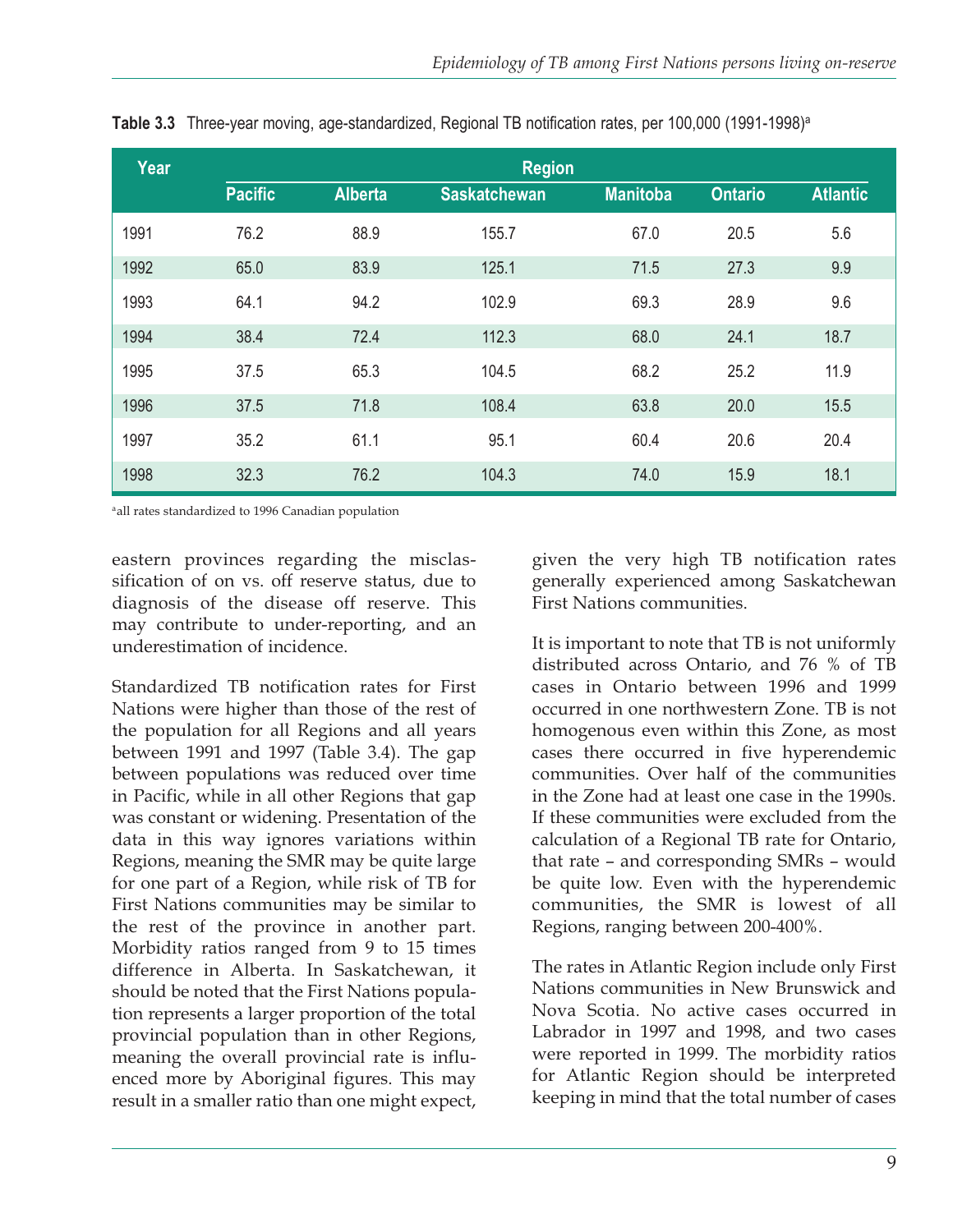**Table 3.4** Standardized morbidity ratios (%) of Regional First Nations TB notification rates to corresponding provincial rates (1991-1997)a

| Year | <b>Region</b>  |                |                     |                 |                |                 |  |  |
|------|----------------|----------------|---------------------|-----------------|----------------|-----------------|--|--|
|      | <b>Pacific</b> | <b>Alberta</b> | <b>Saskatchewan</b> | <b>Manitoba</b> | <b>Ontario</b> | <b>Atlantic</b> |  |  |
| 1991 | 930            | 1190           | 920                 | 740             | 280            | 220             |  |  |
| 1992 | 710            | 920            | 1,020               | 930             | 350            | 520             |  |  |
| 1993 | 690            | 1,500          | 720                 | 710             | 410            | 510             |  |  |
| 1994 | 440            | 1,030          | 810                 | 670             | 320            | 1,170           |  |  |
| 1995 | 460            | 1,310          | 700                 | 710             | 370            | 990             |  |  |
| 1996 | 460            | 1,330          | 990                 | 730             | 290            | 910             |  |  |
| 1997 | 350            | 970            | 830                 | 720             | 310            | 2,550           |  |  |

<sup>a</sup>all rates used to calculate SMRs are standardized to 1996 Canadian population

in Atlantic Region has ranged from 0 to only 4 in the past ten years, and rates fluctuate widely due to the relatively small First Nations population in the Region. However, the persistence of TB in this small population over time probably indicates that TB is still a problem. Cases tend to occur in the same communities, which likely have a high underlying prevalence of latent infection in the older age groups.

Although some information on TB in Quebec Region is available, it is not currently possible to separate on vs. off reserve cases to estimate standardized notification rates. Between 1995 and 1998, 28 First Nations cases were reported in Quebec, 10 of which were in Cree communities. Published results from tuberculin skin testing in Cree communities are included in this report. A small minority of Aboriginal communities in Quebec actually receive TB control services from FNIHB. However, the Region does cooperate with provincial and First Nations-controlled health authorities when necessary. An outbreak of 3 cases was reported in one transferred community in 1999.

Data provided by the Nunavik Regional Board of Health and Social Services shows that TB is still endemic among the Inuit of northern Quebec. Between 1995 and 1999, there were 33 active cases, and the incidence density over 5 years was 73.0 per 100,000 (standardized to the 1996 Canadian population). Table 3.5 contains age-specific case totals and rates for this population.

Pediatric TB rates decreased from 1990 to 1999, while rates among other age groups were relatively stable (Fig. 3.1). TB among the elderly was consistently higher than among younger age groups. It is apparent that Saskatchewan Region contributes disproportionately to the national rate of pediatric TB (Fig. 3.2), and to the proportion of primary TB cases at the national level (Fig. 3.3). As Figure 3.4 demonstrates, the distribution of TB by diagnostic site in the other FNIHB Regions is not unlike that of the rest of the Canadian population. A high percentage of TB cases in Saskatchewan can be attributed to pediatric, primary TB. This is a result of efficient schoolbased screening in the Region, and an aggressive contact and clinic review process for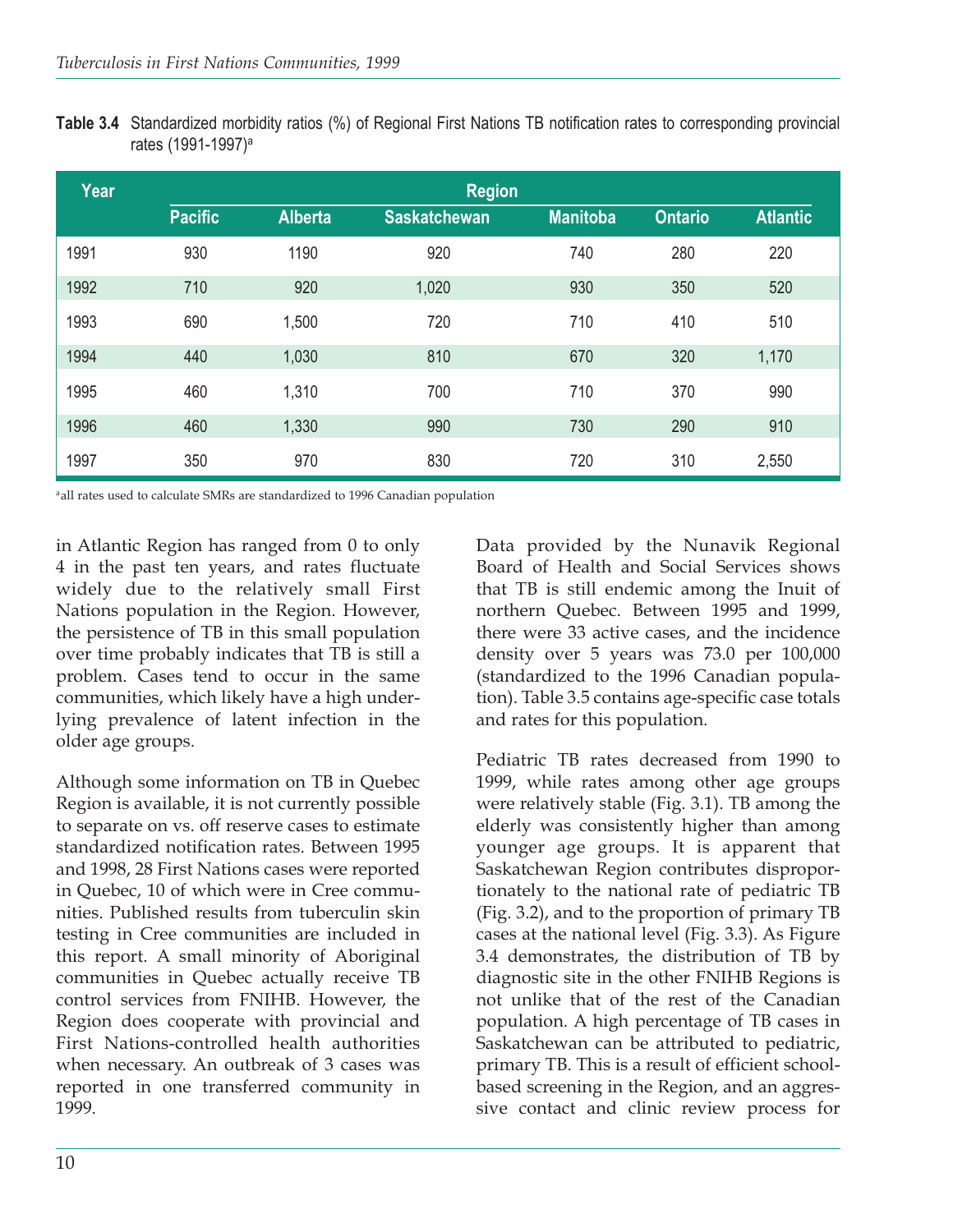| <b>Age Group</b> | Person-years <sup>a</sup> | <b>Cases</b> | <b>Incidence</b> |
|------------------|---------------------------|--------------|------------------|
| $0 - 4$          | 4,930                     | 1            | 20.3             |
| $5-9$            | 6,520                     | 1            | 15.3             |
| $10 - 14$        | 5,570                     | 3            | 53.9             |
| $15 - 19$        | 4,785                     | 10           | 209.0            |
| $20 - 24$        | 3,800                     | 5            | 131.6            |
| 25-29            | 3,680                     | 4            | 108.7            |
| 30-34            | 3,305                     | 3            | 90.8             |
| 35-39            | 2,885                     | 3            | 104.0            |
| $40+$            | 8,095                     | 3            | 37.1             |

**Table 3.5** Age-specific TB notification rates among the Inuit of northern Quebec (1995-1999)<sup>a</sup>

apopulation estimates provided by the Ministère de la santé et des services sociaux in Quebec

finding the primary form of the disease. Some argue these are not true cases of TB disease, because many of these children resolve and are detected as LTBI at a later date. If this occurred, such children would receive treatment of LTBI, rather than treatment for active disease. However, the Region is concerned

that some of these children will develop progressive, primary disease during the following five years, although it is impossible to know which ones. Therefore, all cases of pediatric, primary TB receive treatment for active disease following diagnosis.



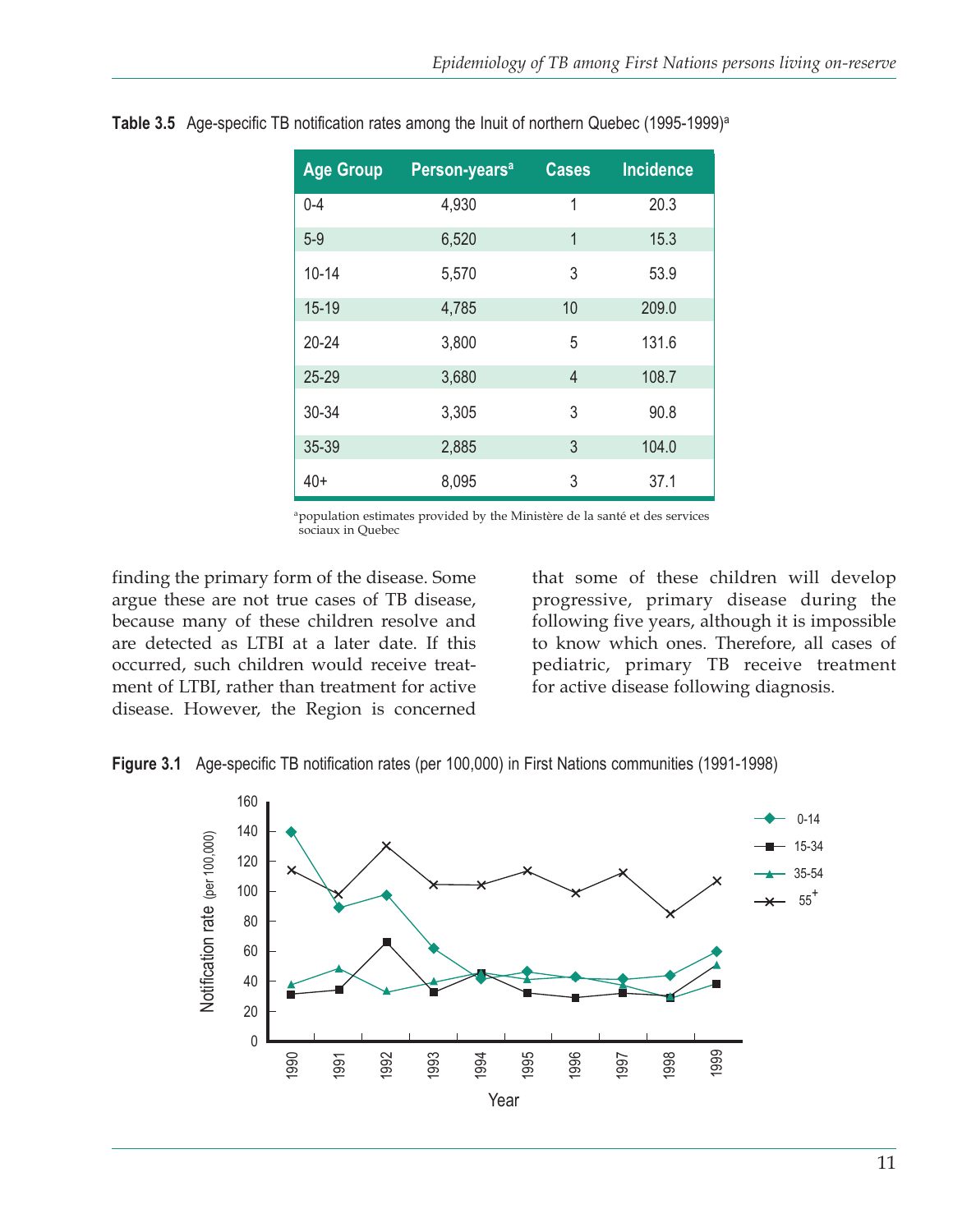

**Figure 3.2** Three-year moving pediatric TB notification rate (0-14 years), by Region (1990-1999)

**Figure 3.3** TB cases by diagnostic site (1990-1998)

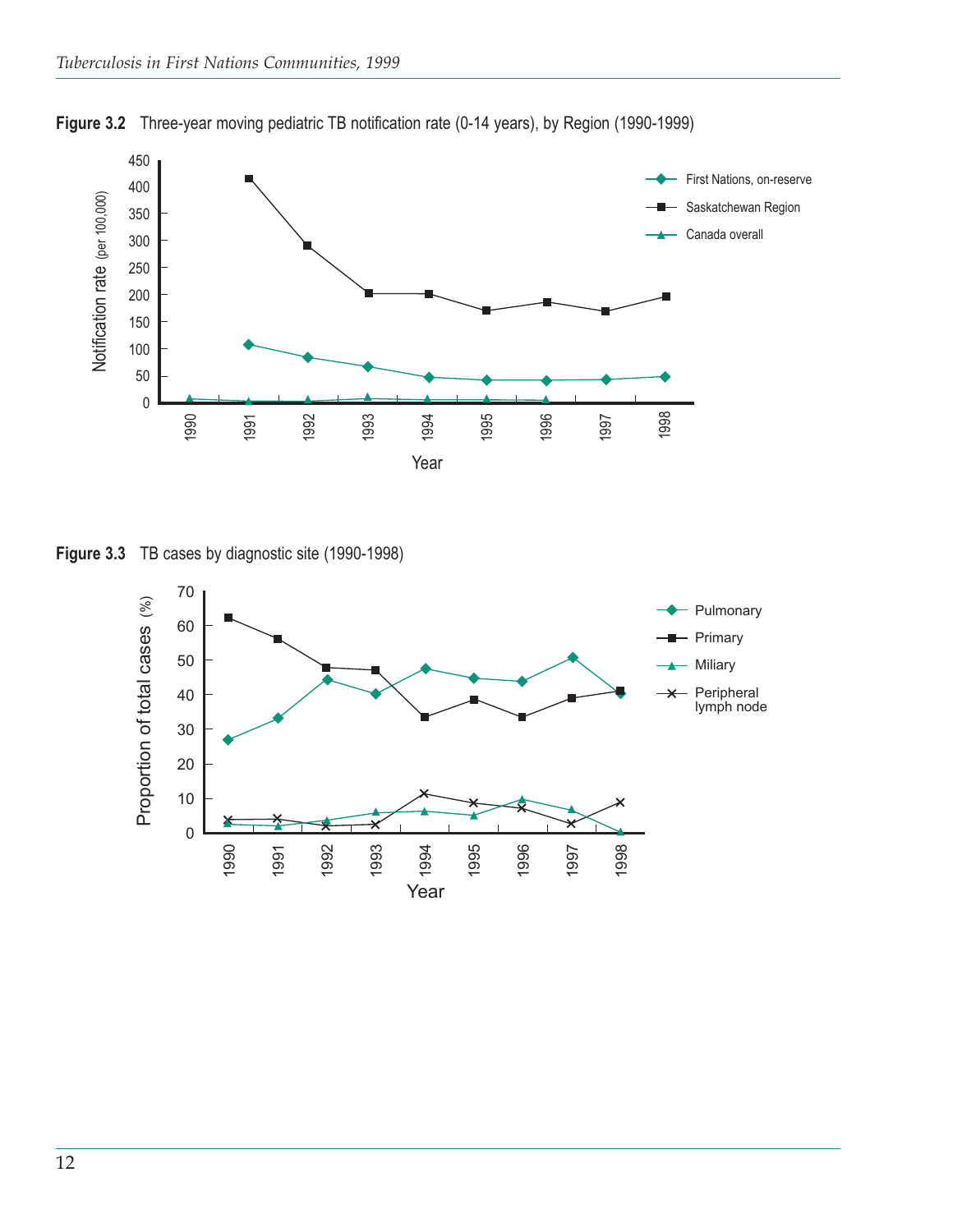





People with pulmonary TB have their sputum examined for TB bacteria. If the test is positive ("sputum smear positive"), the case is considered highly infectious. Among those with negative smears, the bacteria may grow in culture. These individuals are considered less infectious than those who are smear positive, although they are still regarded as infectious cases.

The reported incidence of bacteriologically confirmed, pulmonary TB is similar in Alberta, Saskatchewan and Manitoba, despite higher overall rates in Saskatchewan (Table 3.6). The

proportion of total cases (all forms of TB disease) attributed to this form of the disease ranged from 24% in Saskatchewan to 64% in Alberta. Since individuals with pulmonary, bacteriologically proven TB infect others through airborne transmission, it is extremely important to target case finding activities towards this group. Furthermore, preventive activities that target people who are more likely to develop this form of the disease can impact on TB incidence in the population. Figure 3.5 shows the age distribution of smear positive and culture positive cases between 1997 and 1999. The graph suggests that people

**Table 3.6** Bacteriologically confirmed, pulmonary TB notifications, by Region (1997-1999)

| <b>Region</b> | <b>Number</b><br>of cases | <b>Proportion of</b><br>total cases (%) | <b>Person-years</b> | Three-year, crude<br>notification rate<br>(per 100,000) |
|---------------|---------------------------|-----------------------------------------|---------------------|---------------------------------------------------------|
| Pacific       | 24                        | 60                                      | 18,1027             | 13.3                                                    |
| Alberta       | 44                        | 64                                      | 16,3845             | 26.9                                                    |
| Saskatchewan  | 43                        | 24                                      | 15,3252             | 28.1                                                    |
| Manitoba      | 44                        | 40                                      | 20,3532             | 21.6                                                    |
| Total         | 155                       | 39                                      | 70,1656             | 22.1                                                    |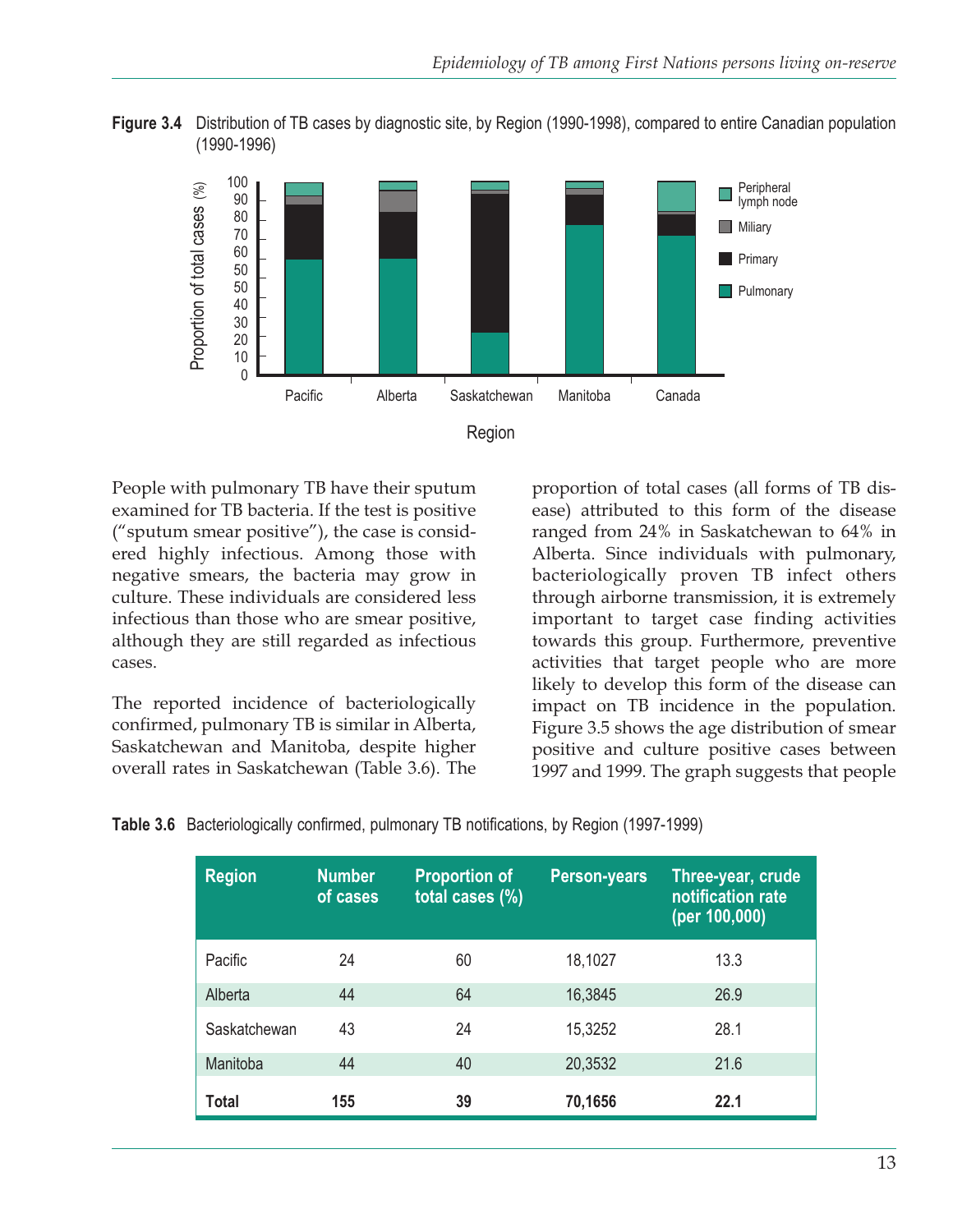

**Figure 3.5** Age distribution of pulmonary, bacteriologically confirmed cases (1997-1999)

between 15 and 34 years of age are at highest risk, and that pediatric cases are seldom infectious. People aged 15-24 may infect others, and the risk of transmission to others from people aged 25-34 is especially high. Many people aged 35 and over also developed bacteriologically confirmed, pulmonary TB.

#### **3.2. Latent tuberculous infection (LTBI)**

People with LTBI are infected with the bacteria that causes TB, but have not developed active TB disease. Individuals who were recently infected, or who have one or more risk factors in addition to LTBI, are at higher risk of developing disease. For this reason, it is important to analyze both the incidence and prevalence of LTBI in a population.

The annual risk of infection (ARI) is considered one of the best indicators of TB control in a population over time (Sutherland, 1991). It is derived using estimates of the prevalence of infection in specific cohorts with known age,

and represents the incidence – or "force" – of LTBI. The formula for calculating ARI values is provided in Appendix A of this report.

Tuberculin skin test (TST) screening data from the FNIHB Regions and a recently published paper (Smeja and Brassard, 2000) were used to estimate the ARI for five Regions in 1991, and for Pacific and Saskatchewan Regions over time. The influence of BCG vaccination on the TST has been widely debated, and investigated in several studies (Comstock et al., 1971; Horwitz and Bunch-Christensen, 1972; Menzies and Vissandjee, 1992). Although some studies have shown that BCG given before age one has no effect on TST results in children after the age of 2-3 years, the World Health Organization (WHO) uses only TST results from people with no history of BCG to estimate ARI (Cauthen et al., 1988). For this reason, BCG-negative data were preferred. All results from Pacific, Alberta and Saskatchewan were based on cohorts with known age, and no history of BCG. However, the majority of children included in the Ontario and Quebec estimates had received BCG.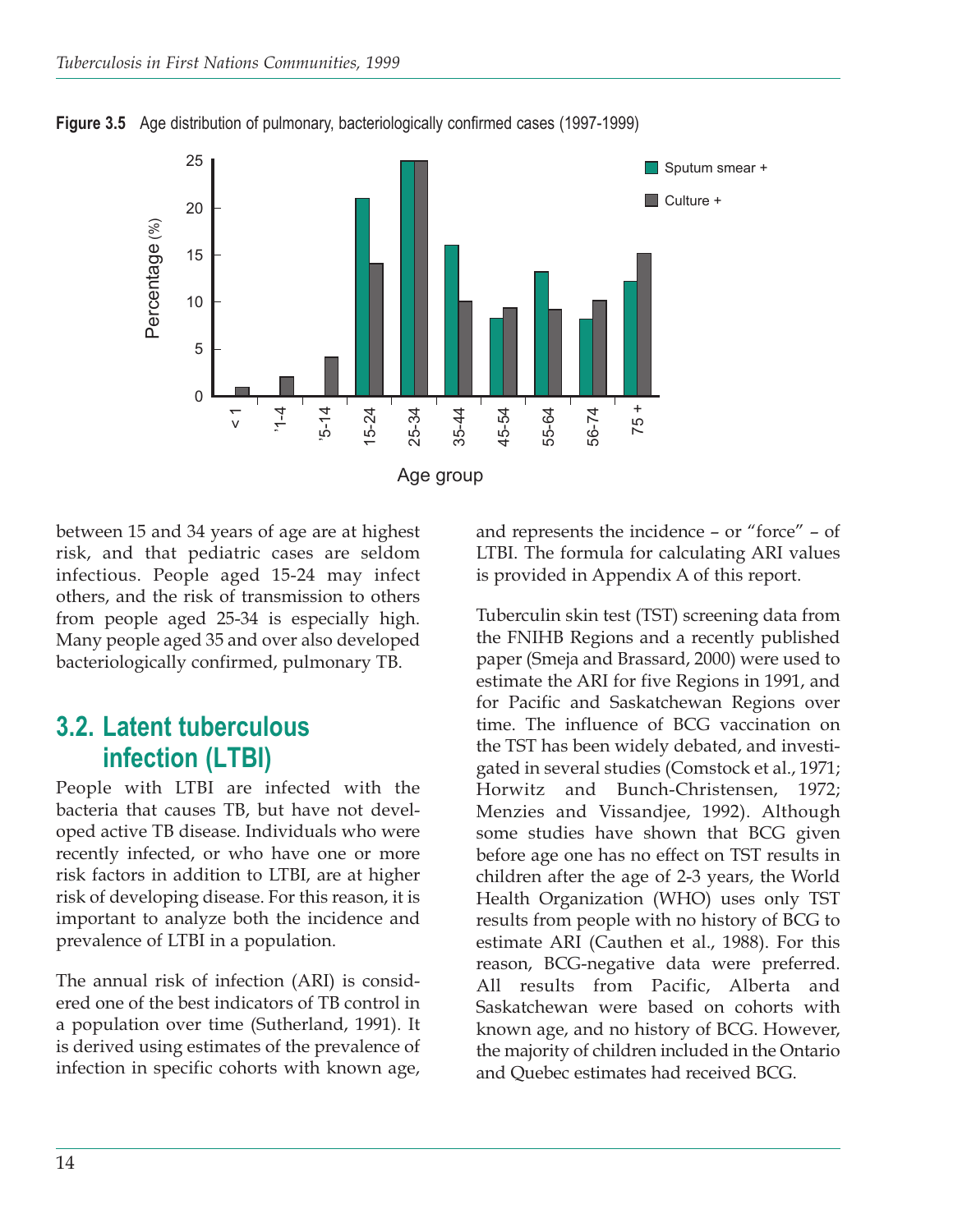The 1991 ARI in Pacific, Alberta, and one northern Ontario Zone appear to be similar, while it is over two times higher in Saskatchewan (Table 3.7). The ARI decreased significantly over time both in Pacific (Fig. 3.6) and Saskatchewan (Fig. 3.7) Regions, during the periods of 1982-1995 and 1979-1993, respectively. The drop in both Regions was probably associated with improvements in case finding and treatment in the early 1990s. Finding active cases and treating them effectively decreases the number of infectious cases in the population, and their period of infectiousness. Case finding and case holding reduces transmission, and thus the incidence of LTBI goes down.

| <b>Region</b>        | Age              | n screened | n infected<br>$( > 10$ mm) | % positive | <b>Annual risk of</b><br>infection (1991) |
|----------------------|------------------|------------|----------------------------|------------|-------------------------------------------|
| Pacific              | 12 <sup>a</sup>  | 315        | 4                          | 1.3        | 0.11                                      |
| Alberta              | 12               | 205        | 4                          | 2.0        | 0.16                                      |
| Saskatchewan         | 9.5 <sup>a</sup> | 2,050      | 47                         | 2.3        | 0.41                                      |
| northwestern Ontario | 12               | 217        | 4                          | 1.8        | 0.15                                      |
| Quebec Creeb         | 12               | 222        | 22                         | 9.9        | 0.87                                      |

|  |  |  |  | Table 3.7 TST positivity among children by Region (1997), and associated annual risk of infection (1991) |  |
|--|--|--|--|----------------------------------------------------------------------------------------------------------|--|
|--|--|--|--|----------------------------------------------------------------------------------------------------------|--|

amidpoint of age range, as recommended by Cauthen et al., 1998, for ARI calculations bQuebec figures adapted from Smeja and Brassard, 2000



**Figure 3.6** Trend in the annual risk of infection in Pacific Region (1982-1995)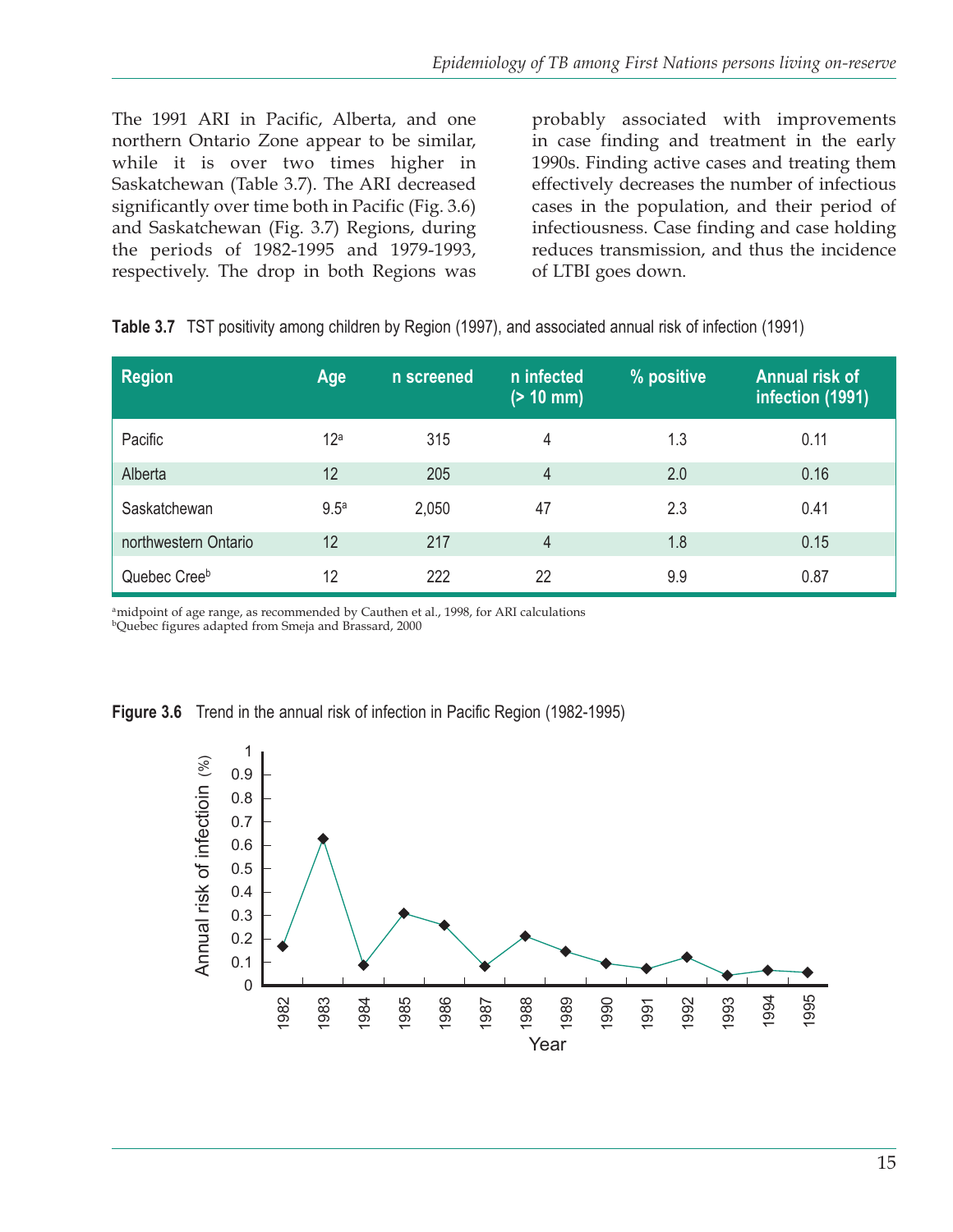

**Figure 3.7** Trend in the annual risk of infection in Saskatchewan Region (1979-1993)

Figure 3.8 shows clearly that the prevalence of LTBI increases with age in Pacific Region, which is expected. The gap appears to be narrowing over time, and prevalence in older age groups is decreasing. In Saskatchewan, prevalence of infection has decreased markedly among those aged 15-30 years throughout the 1990s, while it remains relatively constant among people over 30 years (Fig. 3.9).

**Figure 3.8** TST positivity by age group in Pacific Region (1991-1999)

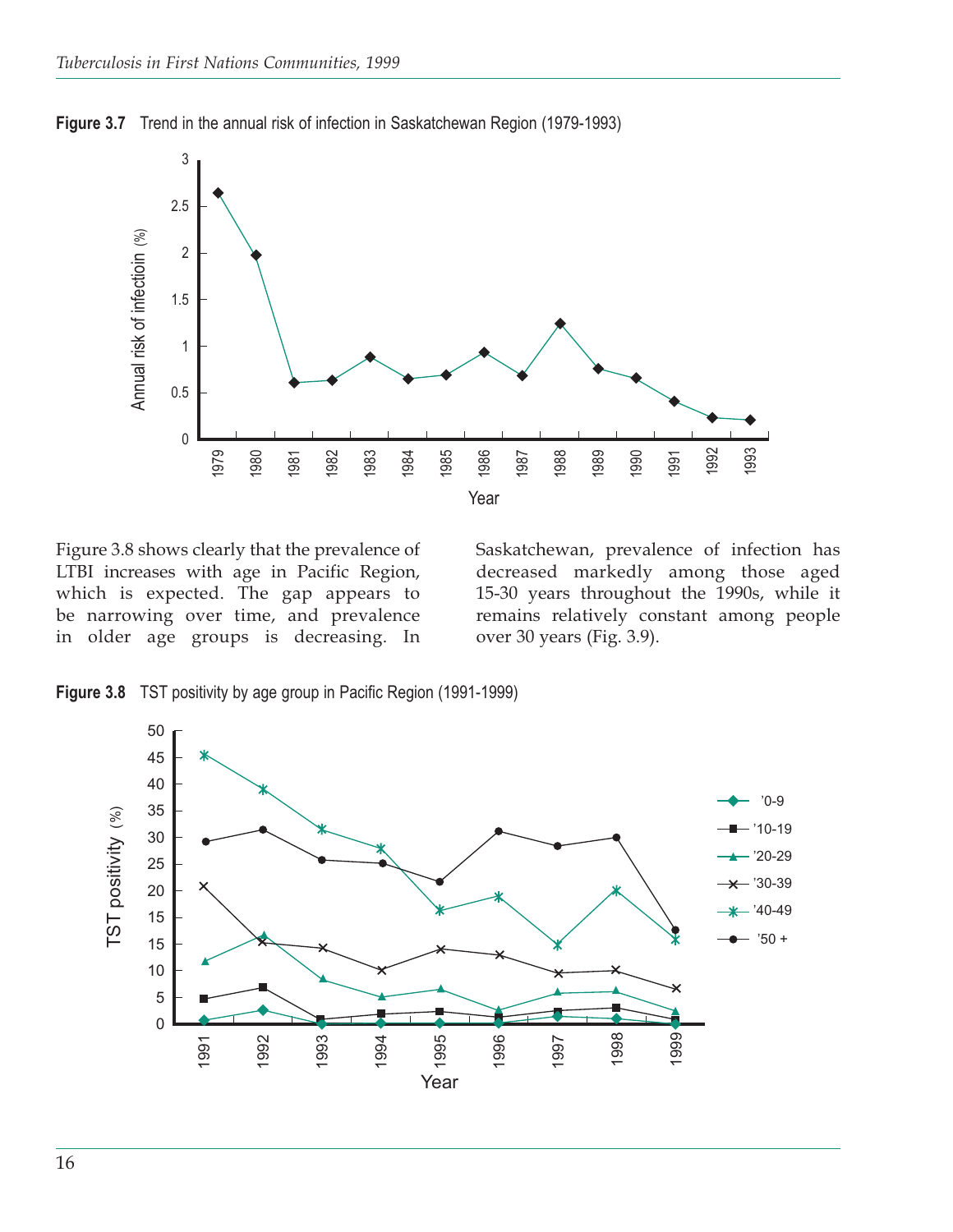

**Figure 3.9** TST positivity by age group in Saskatchewan Region (1991-1998)

Results of contact investigations and TST surveys from three western Regions were used to estimate the prevalence of LTBI in those Regions. One limitation of these data is that contact investigations occur in communities where one or more infectious cases have been found, and those with LTBI may include both recent convertors and people who have been infected for many years. This can limit the generalizability of the results, due to the presence of convertors. However, contact investigations in First Nations communities often involve the entire community, because community size and degree of isolation may result in most – if not all – people being a contact. Furthermore, since many of these communities are considered TB endemic, and cases may be reported in the same community from year to year, the prevalence of LTBI recorded during a contact investigation may be an accurate estimate of the true prevalence in TB endemic areas.

Table 3.8 suggests a high prevalence of infection in many First Nations communities, particularly in the adult population. From 1995 to 1999 in Pacific Region, this figure ranged from 12% to 22 % in the >30 age group, although data from the entire decade shows a decreasing trend. Prevalence of infection in those more than 30 years of age in Saskatchewan appears to be very high (47%-61%). In Manitoba, the figure for all people tested during contact investigations ranged from 23% to 42%. The trend towards higher infection in older age groups and lower infection in younger age groups reflects that of many industrialized countries in which the burden of latent infection is still high. The World Health Organization has estimated roughly 80% of infected individuals in industrialized countries are aged 50 years or more (Kochi, 1991).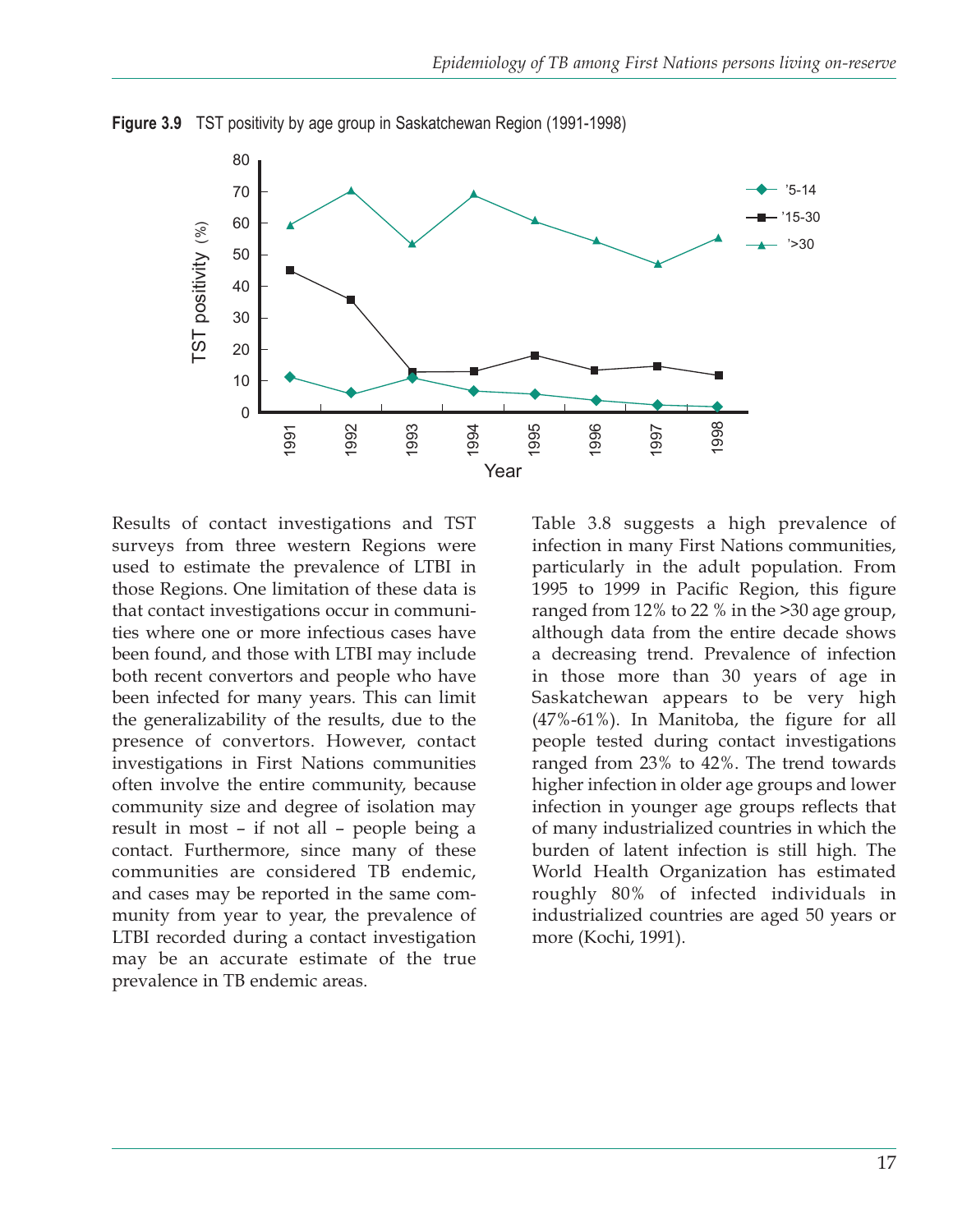| <b>Region and age group</b> | Year | n tested | $n$ infected ( $> 10$ mm) | % positive | 95% C.I.   |
|-----------------------------|------|----------|---------------------------|------------|------------|
| Pacific (> 30 years)        | 1995 | 445      | 82                        | 18.4       | 14.8, 22.0 |
|                             | 1996 | 586      | 126                       | 21.5       | 18.2, 24.8 |
|                             | 1997 | 416      | 74                        | 17.8       | 14.1, 21.5 |
|                             | 1998 | 851      | 187                       | 22.0       | 19.2, 24.8 |
|                             | 1999 | 359      | 43                        | 12.0       | 8.6, 15.3  |
| Saskatchewan (> 30 years)   | 1995 | 119      | 73                        | 61.3       | 52.6, 70.1 |
|                             | 1996 | 111      | 61                        | 55.0       | 45.7, 64.2 |
|                             | 1997 | 148      | 70                        | 47.3       | 39.3, 55.3 |
|                             | 1998 | 165      | 91                        | 55.2       | 47.6, 62.7 |
| Manitoba (all ages)         | 1995 | 205      | 87                        | 42.4       | 35.6, 49.2 |
|                             | 1996 | 223      | 62                        | 27.8       | 21.9, 35.4 |
|                             | 1997 | 336      | 78                        | 23.2       | 18.7, 27.7 |
|                             | 1998 | 358      | 113                       | 31.6       | 26.8, 36.4 |
|                             | 1999 | 489      | 187                       | 38.2       | 33.9, 42.5 |

**Table 3.8** Results of tuberculin surveys and contact investigations in 3 Regions (1995-1999)

School-based screening results indicate that infection rates among children in most Regions are low at this time, while the results of screening, contact tracing and tuberculin surveys show a high prevalence of infection among adults. In the 1960s, TB rates among Inuit people exceeded all other rates reported worldwide, and were among the highest ever reported in a human population (Grzybowski et al., 1976). The response was aggressive screening, treatment, BCG vaccination, and chemoprophylaxis, which resulted in one of the fastest rates of decline in TB incidence ever recorded (Enarson, 1998a). The role of screening and providing effective prophylaxis to adults in this population – in addition to children – should not be forgotten.

### **3.3. Mortality, HIV co-infection, and drug resistance**

Mortality from TB in this report will be defined as deaths caused directly by TB, and cases in which TB contributed to the death but was not the underlying cause. Mortality rates from TB are very low in First Nations communities, mostly due to aggressive case finding and effective treatment of the disease. Nonetheless, deaths continue to be reported each year in almost all western Regions. Throughout the 1990s, 34 TB-related deaths were reported in Pacific, Alberta, and Saskatchewan (Table 3.9). These deaths usually occur in the older age groups.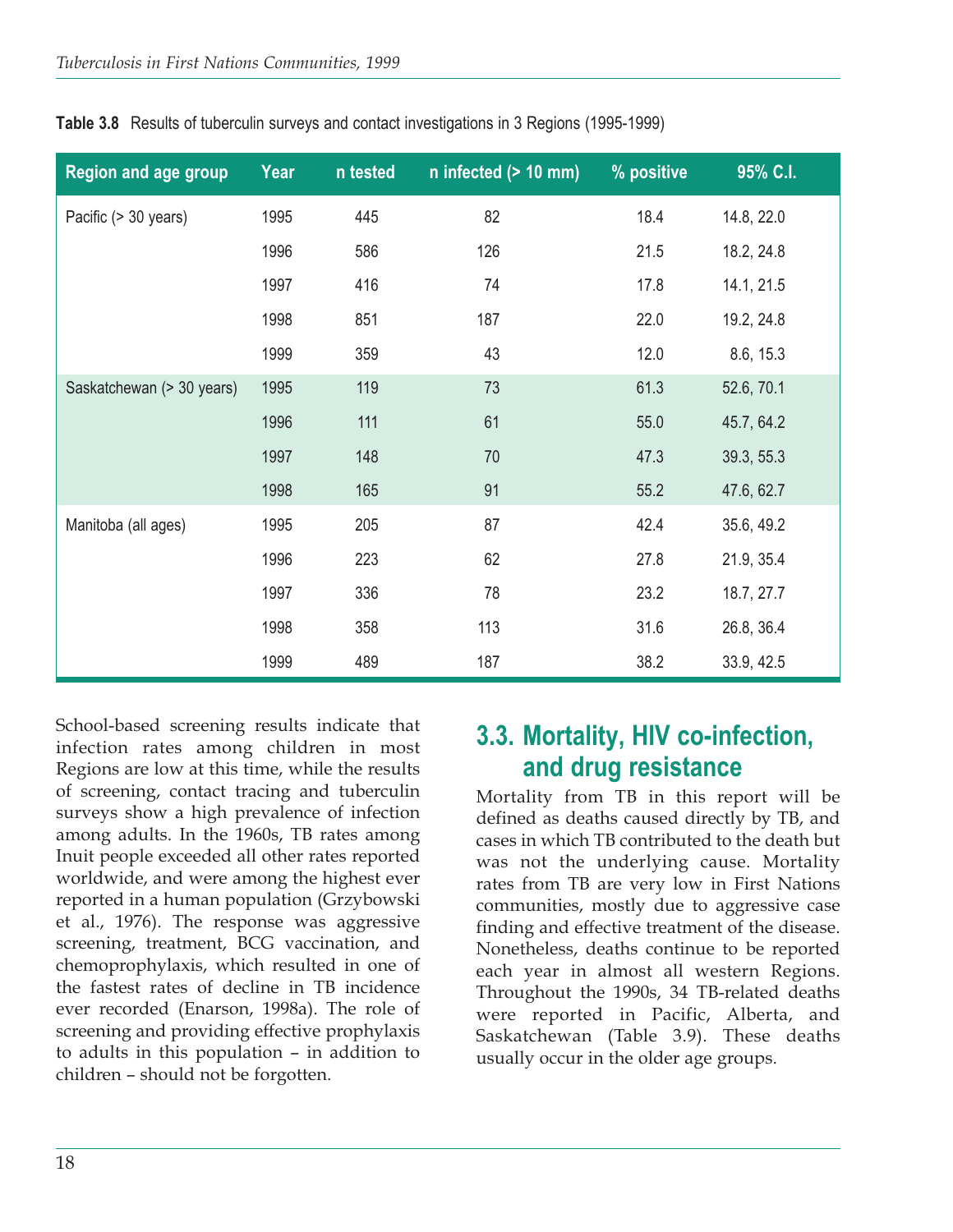| <b>Region Year</b> |              |      |             |                |                |                |      |      |      |              |
|--------------------|--------------|------|-------------|----------------|----------------|----------------|------|------|------|--------------|
|                    | 1991         | 1992 | 1993        | 1994           | 1995           | 1996           | 1997 | 1998 | 1999 | <b>Total</b> |
| Pacific            | 0            | 0    | 0           | 2              |                | 2              | 0    | 0    | 3    | 8            |
| Alberta            | $\mathbf{3}$ | 1    | 1.          | $\overline{4}$ | $\overline{2}$ | $\theta$       |      | 2    | 1    | 15           |
| Saskatchewan       |              |      |             |                | 1              | $\overline{2}$ | 2    |      |      | 11           |
| Manitoba           | $\theta$     | 0    | $\theta$    | $\theta$       | 1              | 2              | 0    | 1    | n/a  | n/a          |
| Ontario            | $\Omega$     |      | $\mathbf 0$ | 1              | 1              | 0              | n/a  | n/a  | n/a  | n/a          |

**Table 3.9** Mortality from active TB in First Nations communities, by Region (1991-1999)<sup>a</sup>

aincludes deaths caused directly by TB, and cases in which TB contributed to the death but was not the underlying cause

In 1996, it was estimated the proportion of TB cases tested for HIV in the FNIHB Regions ranged from 1% to 70%. The TB Working Group has approved a national recommendation of testing all TB cases for HIV, meaning this figure should be increased to 100% in all Regions.

Although it appears TB/HIV co-infection remains low in First Nations communities, it is currently impossible to assess this situation properly. More accurate information on co-infection in the First Nations population – as well as the entire Canadian population – is needed. For example, HIV status was unknown in 94% of reported TB cases across the country in 1997 (Health Canada, 2000a). Reporting of TB disease among AIDS patients

is more accurate. From 1983 to 1996, 4.2% of overall reported AIDS cases in Canada had active TB, and from 1997 to 1999 that proportion has increased to 6.3% (personal communication with the Bureau of HIV/ AIDS, STD and TB, CIDPC, 2000). The proportion of new HIV infections with TB remains unknown. These figures show a strong need both in First Nations communities and in the rest of the population for more accurate information.

The enormous impact of HIV on the spread of TB in other countries should not be ignored, and Regional TB programs should monitor HIV trends. The proportion of new AIDS cases and positive HIV test reports attributed to Aboriginal persons in Canada is increasing

|  |  | Table 3.10 Reported HIV infection in active TB cases, by Region (1991-1999) |  |  |  |  |
|--|--|-----------------------------------------------------------------------------|--|--|--|--|
|--|--|-----------------------------------------------------------------------------|--|--|--|--|

| <b>Region</b>        | <b>Reported HIV infection in active TB cases</b> |
|----------------------|--------------------------------------------------|
| <b>Pacific</b>       | 2 (1993;1998)                                    |
| Alberta              | 0 (data n/a for 1997-1999)                       |
| Saskatchewan         | $\Omega$                                         |
| Manitoba             | 2 (1996; 1999)                                   |
| <b>Other Regions</b> | unknown                                          |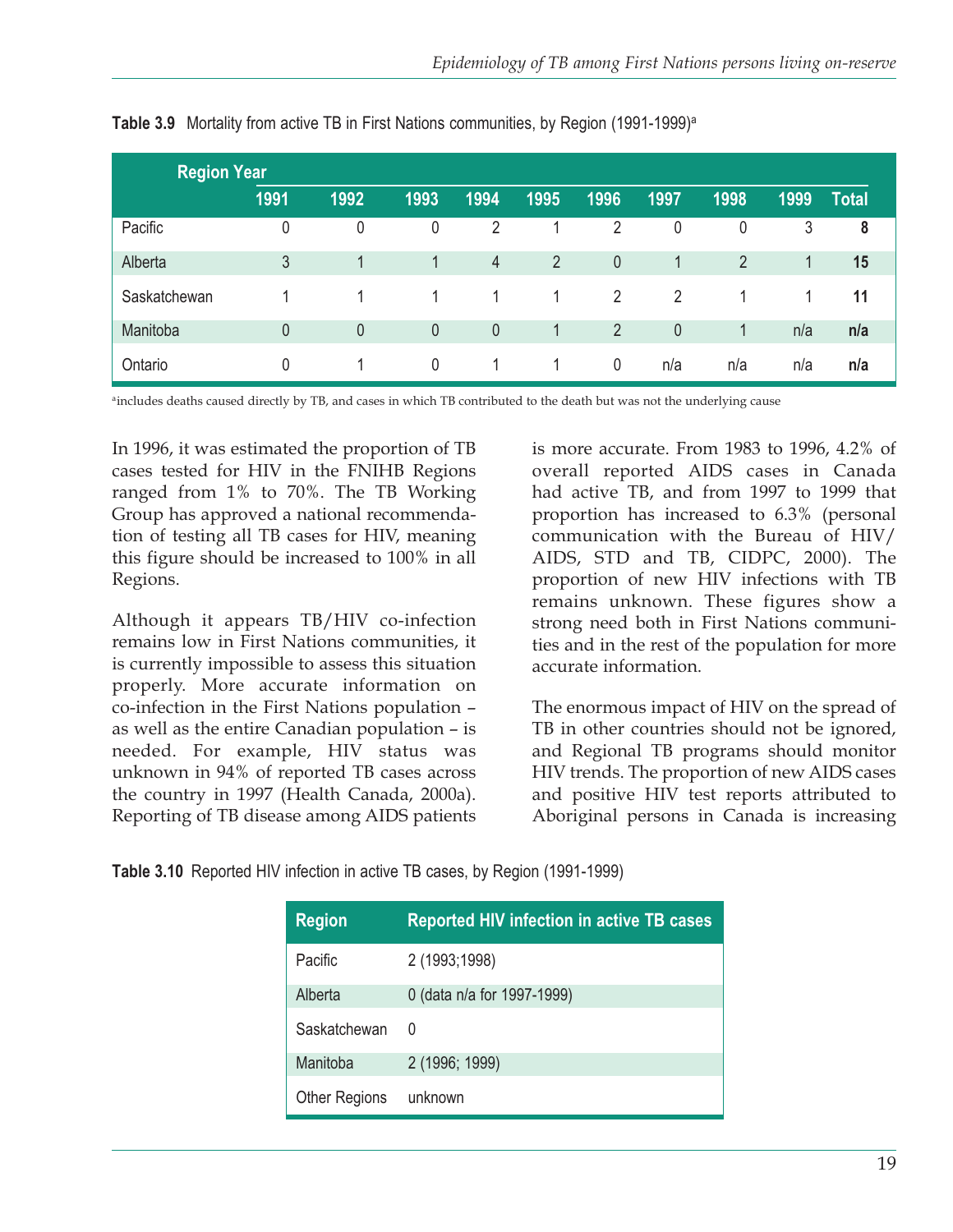(Health Canada, 2000b). It is also important to remain aware of HIV trends in the urban, off-reserve Aboriginal population, which could affect on-reserve communities as well due to patterns of migration to and from the city. In some large Canadian cities, risk factors for HIV/AIDS and seroprevalence of HIV among Aboriginal people are a significant problem (Elliott and Blanchard, 1999; Rekart, 1998).

The reported rate of drug resistance among TB isolates tested is quite low in the First Nations, on-reserve population. Saskatchewan appears to have the most consistent pattern of resistance over time (Table 3.11). Despite this, Regional comparisons of drug resistance are discouraged, given the lack of data for 1997 to 1999 from Manitoba and Ontario, and the complete lack of data for Quebec and Atlantic Regions. Improved reporting of drug resistance from these Regions in the future will be encouraged.

The Canadian Tuberculosis Laboratory Surveillance System was implemented in 1998 to monitor patterns of drug resistance across

the country. In 1998, resistance to one or more TB drugs was reported for 11.9% of isolates, and by 1999 that proportion had risen to 12.2%. The percentage of isolates for which multi-drug resistance was reported (defined as resistance to at least isoniazid and rifampin) was 1.2% for both years (Health Canada, 2000c).

Lower reported resistance among First Nations, on-reserve cases could be due to effective DOT in the Regions. However, it is also influenced by the fact that most drug resistent isolates of *M. tuberculosis* are found among people born in other countries, meaning the bacteria probably entered Canada recently. Studies have shown the rate of TB drug resistance among First Nations cases is similar to that of the Canadian-born, non-Aboriginal population (Long et al., 1993; 1997). Resistent strains found in the foreign-born are unlikely to be found in First Nations communities – particularly remote communities, where the disease is more prevalent – although the possibility of this occurring due to migration should not be ignored.

**Table 3.11** Reported drug resistance in the First Nations, on-reserve population (1991-1999)<sup>a</sup>

| <b>Region</b>        | Details on resistant isolates                                                                                      |
|----------------------|--------------------------------------------------------------------------------------------------------------------|
| Pacific              | 1 RMP (1994)                                                                                                       |
| Alberta              | 1 SM (1991); 1 EMB (1994); 1 MDR-TB (1996); 1 MDR-TB (1997)                                                        |
| Saskatchewan         | 1 INH and SM (1991); 1 INH (1992); 1 INH (1993); 2 INH (1994);<br>5 INH (1996); 1 INH and EMB (1997); 1 EMB (1998) |
| Manitoba             | 1 SM (1994); data n/a for 1997-1999                                                                                |
| Ontario              | 1 INH (1992); 1 INH (1996); data n/a for 1997-1999                                                                 |
| <b>Other Regions</b> | Unknown                                                                                                            |

aRMP = rifampin; SM = streptomycin; EMB = ethambutol; MDR-TB = multi-drug resistent TB (resistance to at least INH and RMP);  $INH =$  isoniazid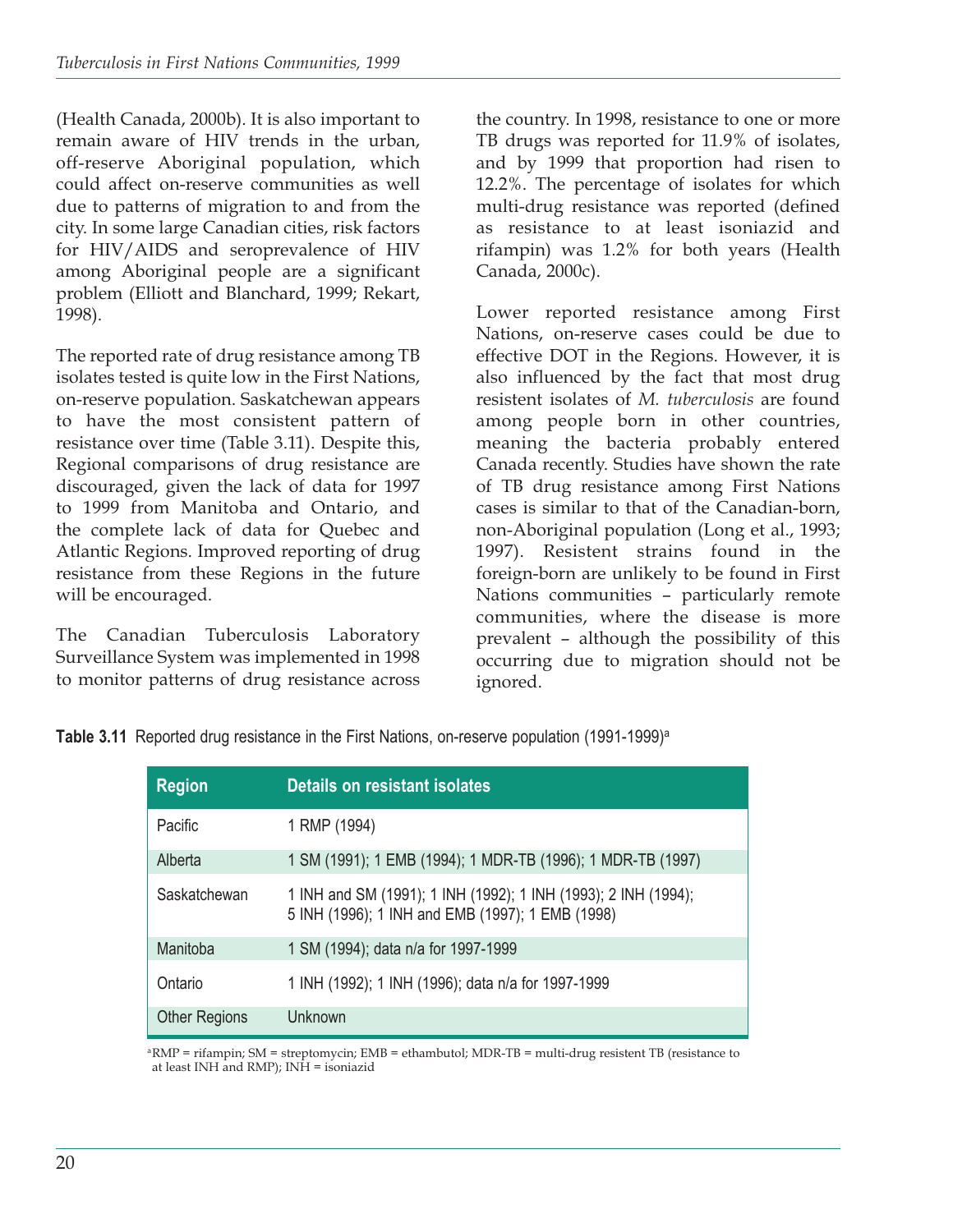# **4. Regional TB Control Programs**

- The following data related to TB program performance was requested from the Regions for 1997 to 1999: program performance was requested from the Regions for 1997 to 1999:
- DOT completion rate
- Total number of contacts identified
- Total number of contacts per case
- Completion rate for treatment of LTBI
- BCG coverage
- Reported adverse reactions to the BCG vaccine

For similar information on performance from 1991 to 1996, Regional questionnaires used for the last FNIHB TB report (Medical Services Branch, 1999) were used.

The DOT completion rate refers to the proportion of patients cured plus the proportion of patients who completed treatment by DOT, where the denominator consists of all reported cases, including patients who died, experienced treatment failure, defaulted, or transferred out (World Health Organization, 2000). DOT completion rates are generally quite high in the on-reserve population, and are likely higher than those for the rest of the population (FitzGerald et al., 2000). Reported adherence to DOT in 1999 ranged from 92 to 100% in four provinces, and was 33% in Pacific Region. The latter was not typical of Pacific Region, although DOT completion tends to be slightly lower than other Regions. Alberta, Saskatchewan, and Manitoba Regions were able to achieve very high compliance with DOT in 1999 despite large outbreaks and considerable logistic difficulties.

Considering the WHO recommends a cure rate of 95% in industrialized countries (Kochi, 1991), this element of the TB Elimination Strategy has been implemented with a high degree of success. Although treatment success is important in curing the patient and reducing their risk of mortality, it is also essential for effective control of the disease in the population. Finding and treating cases – in particular, those cases with infectious, pulmonary TB – lowers the risk of transmission to contacts, and therefore impacts on TB incidence over time.

The completion rate for treatment of LTBI – directly observed prophylaxis (DOP) – is the proportion of those recommended treatment who complete their prescribed course of chemoprophylaxis. However, there are some major limitations to this value, as presented in this report. Those given treatment of LTBI include contacts of active cases, in addition to persons with LTBI identified through screening. Data on completion among both these groups will be collected in the future, in order to evaluate contact investigations and screening programs separately. Furthermore, the percentage of individuals with positive tuberculin skin tests (TSTs) who are recommended treatment of LTBI varies greatly between Regions, meaning high compliance in a Region may hide the fact that few individuals with positive TSTs were actually recommended chemoprophylaxis. Compliance with treatment of LTBI has been recognized as a problem in several Regions, and strategies to improve screening and DOP effectiveness are needed.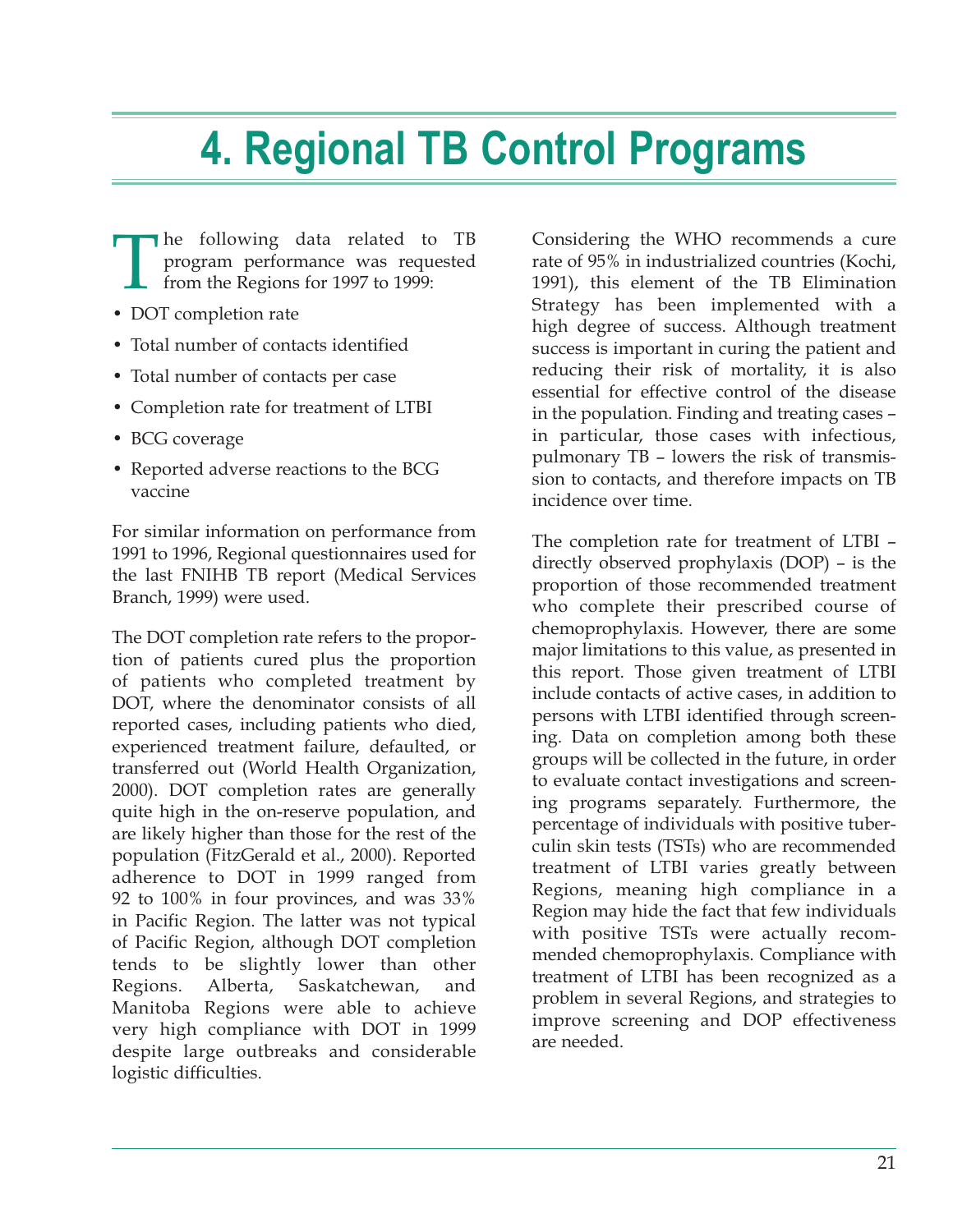# **4.1. Pacific Region**

| <b>Outcome</b>               |      |      |      |      | Year |      |      |      |      |
|------------------------------|------|------|------|------|------|------|------|------|------|
|                              | 1991 | 1992 | 1993 | 1994 | 1995 | 1996 | 1997 | 1998 | 1999 |
| No. of reported active cases | 15   | 57   | 19   | 17   | 14   | 11   | 18   | 13   |      |
| DOT completion (%)           | 100  | 96   | 94   | 71   | 83   | 50   | 83   | 78   | 33   |

**Table 4.1** Treatment completion, Pacific Region (1991-1999)

**Table 4.2** Contacts, treatment of LTBI, and BCG coverage, Pacific Region (1996-1999)

| <b>Outcome</b>                                      | Year |      |      |      |  |  |
|-----------------------------------------------------|------|------|------|------|--|--|
|                                                     | 1996 | 1997 | 1998 | 1999 |  |  |
| Contacts per case                                   | 24   | 21   | 10   | 34   |  |  |
| Number of individuals recommended treatment of LTBI | 13   | 85   | 52   | 8    |  |  |
| Completion of treatment of LTBI (%)                 | 69   | 59   | 50   | 50   |  |  |
| BCG coverage (%) <sup>a</sup>                       | 90   | 35   | 31   | 25   |  |  |

acoverage for 1996 reported by Region; coverage for 1997-1999 estimated by dividing total number of infants receiving vaccine by total population < 1 year in Pacific Region

TB control services in Pacific Region are administered by the B.C. Centre for Disease Control (CDC). The on-reserve TB notification rate in Pacific Region decreased from 76.2 to 32.3 per 100,000, and from 9 times to 3.5 times the provincial rate between 1990 and 1999. These achievements are noteworthy, although a high prevalence of infection remains in many communities, and TB cases continue to be reported in 2000. Another concern in Pacific Region is the urban Aboriginal TB problem. The CDC is also responsible for TB control in this population, which is at high risk of developing TB, and more likely to have risk factors for HIV infection. The potential for migration of individuals with TB from urban areas to First Nations communities should be monitored closely in all Regions.

From 1997 to 1999, 8.8% of contacts of active TB cases were household ("first circle"), 52.8% were non-household ("second circle"), and 38.4% were casual ("third circle") contacts. Data on treatment of LTBI outcomes from Pacific Region were also analyzed. From 1997 to 1999, 55% of individuals given DOP completed therapy. Of those who did not complete therapy, 46% were uncooperative, 38% experienced side effects to INH, and 11% were classified as "other." The latter individuals were likely taken off treatment of LTBI by private physicians, without consulting the TB control program. Recognizing the need to address low compliance with DOP among adults, control program staff in this Region are developing a module to educate people on the importance of treatment of LTBI.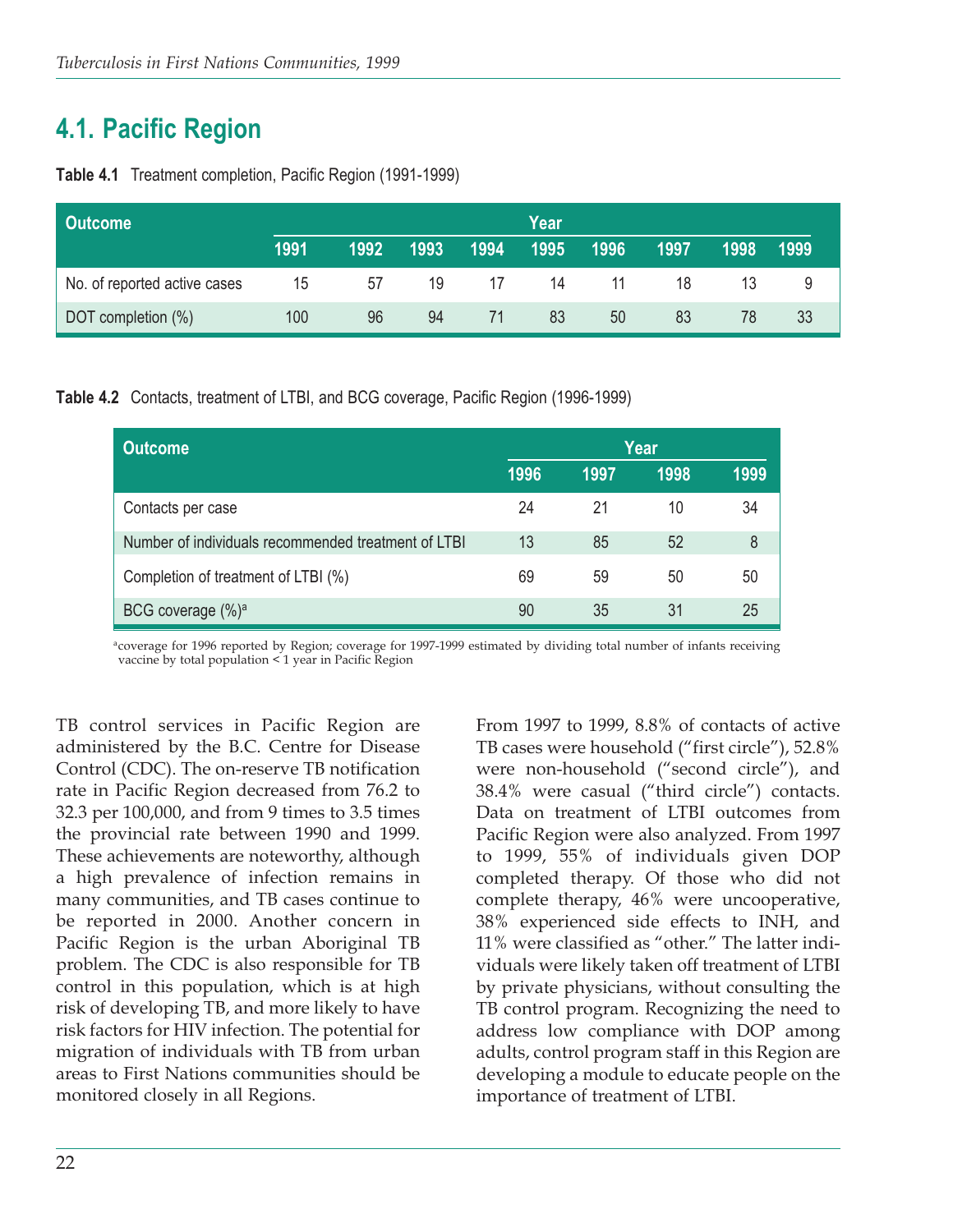Table 4.1 shows an unusually low DOT compliance rate (33%) for 1999. This can be attributed to a total of only 9 on-reserve cases in the Region, three of which died within days of diagnosis, and 2 of which were discovered

on autopsy. The other person whose completion remains unknown did not receive DOT, due to the refusal of community health staff to provide it.

# **4.2. Alberta Region**

**Table 4.3** Treatment completion, Alberta Region (1991-1999)

| <b>Outcome</b>               |      |      |      |      | Year |      |      |      |      |
|------------------------------|------|------|------|------|------|------|------|------|------|
|                              | 1991 | 1992 | 1993 | 1994 | 1995 | 1996 | 1997 | 1998 | 1999 |
| No. of reported active cases | 10   | 57   | 17   | 20   | 17   | 13   | 19   |      | 28   |
| DOT completion (%)           |      | 93   | 76   | 70   | 61   | 85   | 85   | 100  | 92   |

**Table 4.4** Contacts, treatment of LTBI, and BCG coverage, Alberta Region (1996-1999)

| <b>Outcome</b>                                      |      |      | Year |      |
|-----------------------------------------------------|------|------|------|------|
|                                                     | 1996 | 1997 | 1998 | 1999 |
| Contacts per case                                   | 138  | 29   | 35   | 17   |
| Number of individuals recommended treatment of LTBI | 81   | 245  | 237  | 294  |
| Completion of treatment of LTBI (%)                 | 45   | 33   | 24   | n/a  |
| BCG coverage (%)                                    | 60   | 54   | 49   | n/a  |

In May, 2000, Alberta Region began working with a core group of community health nurses (CHNs) to increase the skills, knowledge and networking among health professionals at the community level. This group, called "CHNs for the Elimination of Tuberculosis," has three main objectives: 1) to facilitate increased community involvement in TB elimination activities through mentor-ship; 2) to strengthen standards and skills related to the

TB program through continuing education and skill dissemination; and 3) to increase community TB program evaluation through participation in research.

BCG coverage in Alberta Region varies widely by treaty area in Alberta Region.<sup>1</sup> An analysis of BCG vaccination in 1998 revealed coverage in the Treaty 6 area ranged from 16% to 88%, and in Treaty 7 from 54.5% to 88%. In those

<sup>1</sup> First Nations communities in Alberta can be divided into three main Treaty areas: Treaty 6, 7 and 8.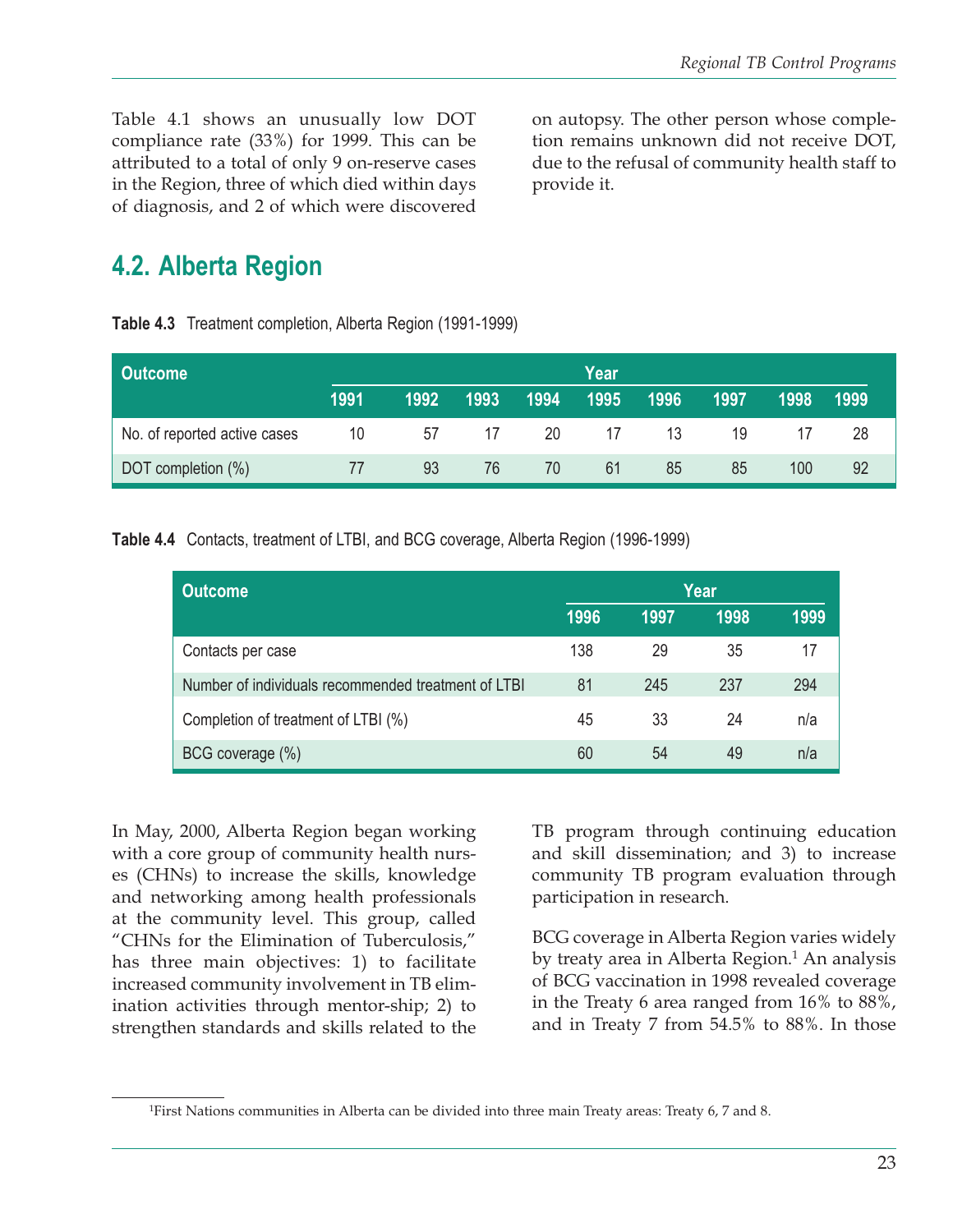communities offering BCG, coverage ranged from 21% to 100%, with an average of 48.8% for the entire Region. Thirteen communities did not offer BCG at all.

It has been recognized that DOP completion is a major concern in Alberta Region. A research study on the socio-cultural factors influencing TB prevention and treatment has been funded by FNIHB, in order to obtain information that may help to design more effective intervention strategies in the future. Interviews are being conducted with patients with active TB, people receiving treatment of LTBI, and people who have refused treatment of LTBI. The results from the interviews are analyzed for themes, to identify knowledge, attitudes, and beliefs related to TB infection and disease, and TB control activities. Preliminary results indicate that more information on TB is needed at the community level, to educate people on the importance of treatment and prophylaxis. It appears that side effects of

medications, and the inconvenience of taking the regimens for long periods of time, are the main deterrents to completion of therapy. Individuals who complete therapy do so because they believe in the efficacy of the medication, meaning they have an understanding of TB, and the need to treat the disease, as well as latent infection (Cave, 2000). The latter finding underlines the need to educate people on why they are taking medications, particularly among those who receive DOP and do not feel sick.

Data from school-based screening activities show that skin test positivity among children is low, and not many TB cases are found through screening. Despite this, 26 cases occurred in the 0-14 age category between 1990 and 1999. This has led the Region to evaluate the need for school-based screening, and determine that more enhanced screening is needed among adults in high-risk communities.

## **4.3. Saskatchewan Region**

**Table 4.5** Treatment completion, Saskatchewan Region (1991-1999)

| <b>Outcome</b>               |      |      |      |      | Year |      |      |      |      |
|------------------------------|------|------|------|------|------|------|------|------|------|
|                              | 1991 | 1992 | 1993 | 1994 | 1995 | 1996 | 1997 | 1998 | 1999 |
| No. of reported active cases | 103  | 56   | 64   | 51   | 65   | 55   | 68   | 47   |      |
| DOT completion (%)           | 96   | 98   | 96   | 92   | 95   | 96   | 84   | 95   | 93   |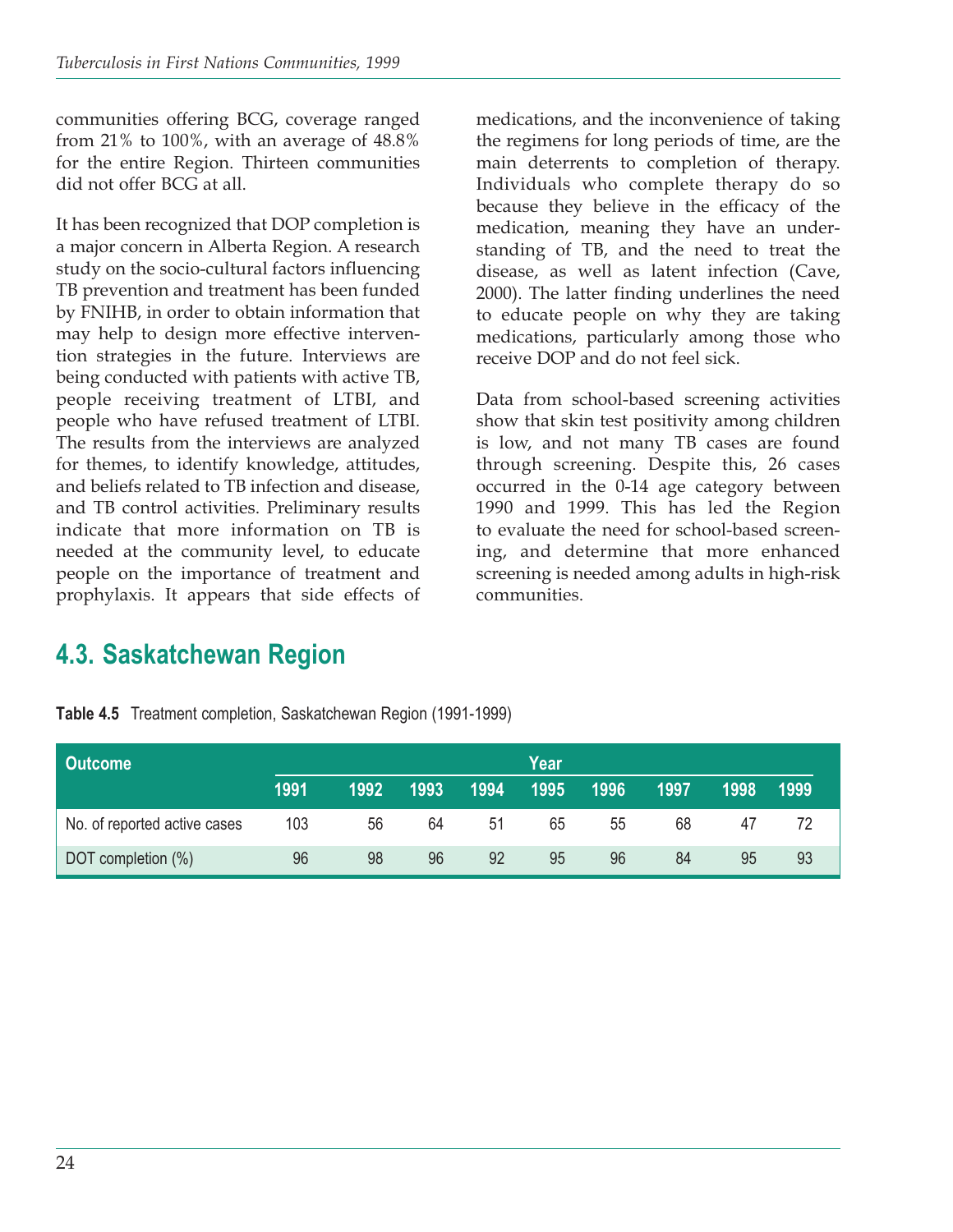| <b>Outcome</b>                                      | Year |      |      |      |  |  |  |
|-----------------------------------------------------|------|------|------|------|--|--|--|
|                                                     | 1996 | 1997 | 1998 | 1999 |  |  |  |
| Contacts per case                                   | 22   | 22   | 29   | n/a  |  |  |  |
| Number of individuals recommended treatment of LTBI | 233  | 205  | 247  | 173  |  |  |  |
| Completion of treatment of LTBI (%)                 | 96   | 95   | 96   | 91   |  |  |  |
| BCG coverage $(\%)^a$                               | 32   | 48   | 46   | 48   |  |  |  |

**Table 4.6** Contacts, treatment of LTBI, and BCG coverage, Saskatchewan Region (1996-1999)

aBCG coverage among infants < 1 year

Direct TB services are now delivered by three central authorities in Saskatchewan Region, which cover the northern, central, and southern areas of the province. This change led to some instability at first, such as a significant decrease in screening activities in 1998. Functions such as drug procurement and supply, case management, and TB registry and surveillance activities remain centralized at the Regional level. The program works in collaboration with FNIHB Region, the University of Saskatchewan, and Saskatchewan Health.

In the northern area, the TB nursing program was transferred to a tribal authority in 1998-99, and a TB coordinator has been hired. Although it was difficult for central TB control in the Region to let go of many functions it previously had, the reorganization has been relatively successful.

In Saskatchewan Region, there is a heavy emphasis on school-based screening activities, largely due to very high pediatric TB rates in the late 1980s and early 1990s. The program has become very efficient in detecting TB infection and primary disease among First Nations children, and achieves a very high rate of compliance with chemoprophylaxis in this group.

### **4.4. Manitoba Region**

TB control services are delivered almost exclusively by the Sanitorium Board of Manitoba in this Region. In recent years, several large outbreaks have occurred, particularly in northern, remote communities. These outbreaks have necessitated extensive chest x-ray surveys and contact investigations, in 4-5 communities per year from 1995 to 1999. This places a great strain on time and resources, both of which are currently limited.

Detailed data on treatment of LTBI and BCG coverage were not provided by the Region. However, it was reported that 95% of infected contacts of active TB cases given DOP in 1999 have completed treatment.

The need to develop a strategy for targeted screening and treatment of latent infection in northern endemic communities has been recognized, and a blueprint for elimination in these areas is being developed. In the past, school-based screening has not been done in Manitoba First Nations communities. The Region is currently planning a pilot screening project in several endemic communities, to address this issue.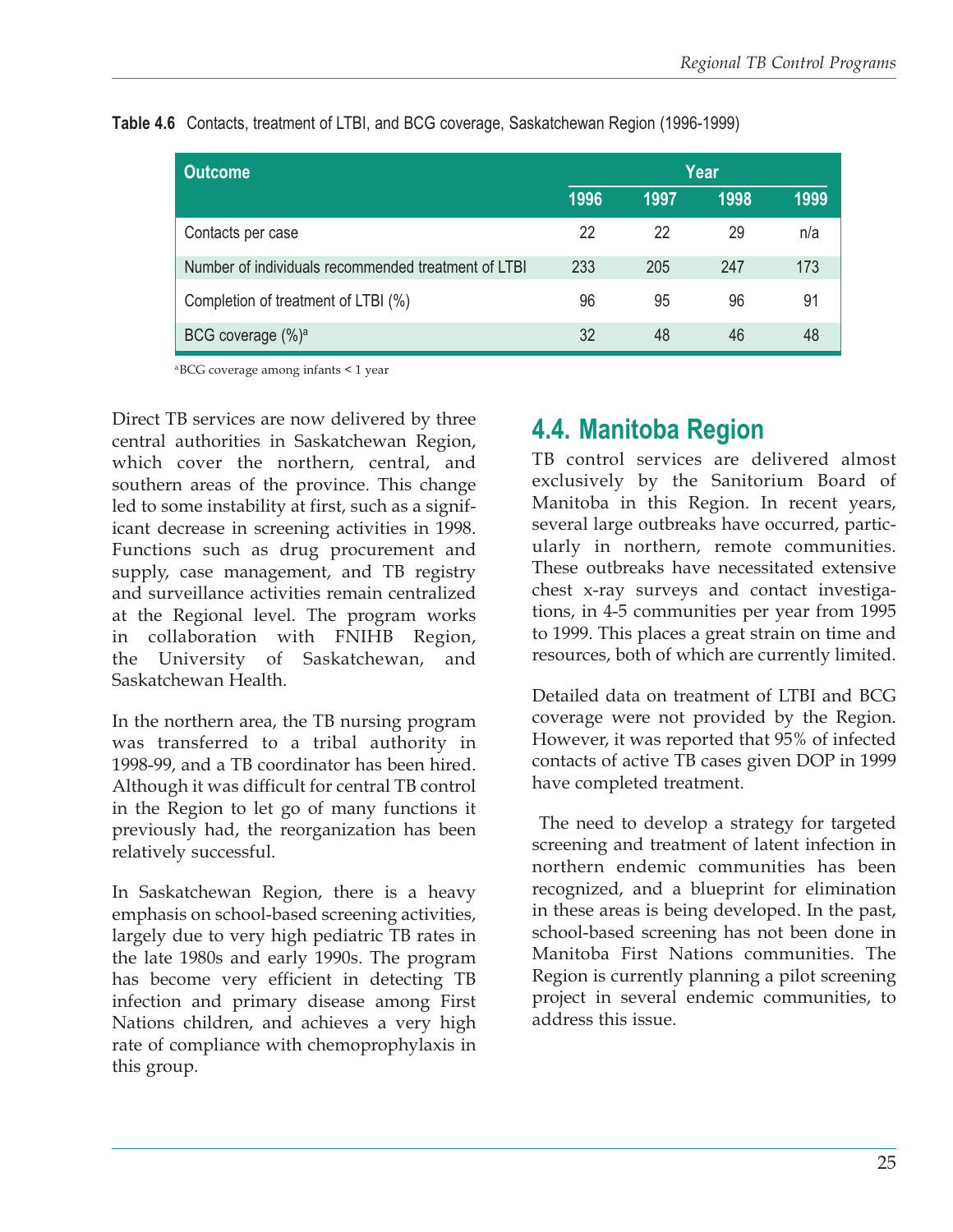| <b>Outcome</b>               |      |      |      |      | Year |      |      |      |      |
|------------------------------|------|------|------|------|------|------|------|------|------|
|                              | 1991 | 1992 | 1993 | 1994 | 1995 | 1996 | 1997 | 1998 | 1999 |
| No. of reported active cases | 25   | 15   | 20   | 35   | 27   | 21   | 19   | 28   | 62   |
| DOT completion (%)           | 68   | n/a  | 78   | 51   | 81   | 63   | 93   | 96   | 95   |
| Contacts per case            | n/a  | n/a  | n/a  | n/a  | n/a  | 12   | 97   | 78   | 62   |

**Table 4.7** Treatment completion and contacts, Manitoba Region (1991-1999)

### **4.5. Ontario Region**

TB control in Ontario Region is decentralized to the Zone level, and control programs currently operate in Siouz Lookout Zone, Thunder Bay Zone, and Southern Ontario Zone. Unlike the western provinces, provincial services are not relied upon in a systematic way. If an individual who lives primarily on reserve is diagnosed by a physician off reserve, a FNIHB or First Nations nurse in the community is generally notified by the physician or local public health authorities. The community health nurse then notifies the Zone TB nurse who plans DOT and contact investigation activities. All case management is done by one physician, who speaks with local physicians to ensure proper drug regimens are prescribed.

A very high proportion of First Nations TB cases in Ontario occur in one Zone (76% between 1996 and 1999), and most cases in that Zone have occurred in only five communities. The need to organize enhanced

screening, treatment and education in these communities is currenly being addressed. Data from this area indicates that adherence to DOP is quite high, when compared to other Regions that regularly give DOP to adults in addition to children.

As indicated in Table 4.9, there was a significant decline in BCG immunization of infants from 1998 to 1999 in northwestern Ontario. This can be attributed to several factors, including the closure of obstetrical services at Sioux Lookout Zone hospital. The closing led to the diversion of clients to different area hospitals, only one of which administers BCG to First Nations and Inuit infants. The next destabilizing factor has been the exodus of experienced community health nurses from Zone communities, who were diligent about post-natal follow-up to ensure vaccination in the past. A remarkably high rate of nursing staff turnover has occurred in northwestern Ontario in recent years.

|  |  | Table 4.8 Treatment completion, Ontario Region (1991-1999) |  |  |  |  |
|--|--|------------------------------------------------------------|--|--|--|--|
|--|--|------------------------------------------------------------|--|--|--|--|

| <b>Outcome</b><br>Year       |      |      |      |      |      |      |      |      |      |
|------------------------------|------|------|------|------|------|------|------|------|------|
|                              | 1991 | 1992 | 1993 | 1994 | 1995 | 1996 | 1997 | 1998 | 1999 |
| No. of reported active cases | 9    | 22   | 15   | -12  | 8    | 23   |      | 12   |      |
| DOT completion $(\%)^a$      | 78   | 85   | 92   | 42   | 43   | 96   | 100  | 100  | 100  |

afigures for 1997-1999 are from Sioux Lookout Zone only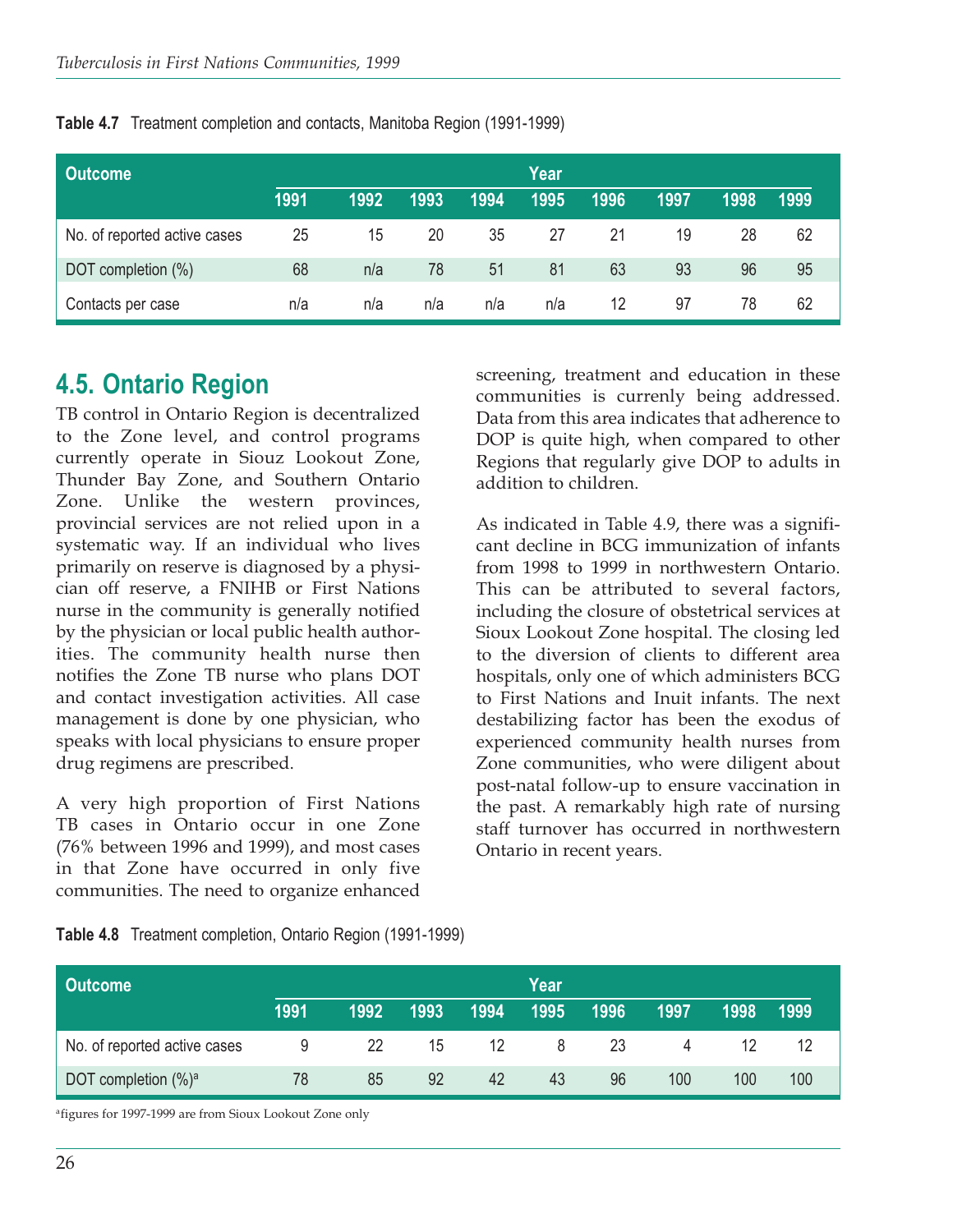| <b>Outcome</b>                                      | Year |      |      |      |  |  |  |
|-----------------------------------------------------|------|------|------|------|--|--|--|
|                                                     | 1996 | 1997 | 1998 | 1999 |  |  |  |
| Contacts per case                                   | 17   | 11   | 17   | 18   |  |  |  |
| Number of individuals recommended treatment of LTBI | 222  | n/a  | n/a  | n/a  |  |  |  |
| Completion of treatment of LTBI (%)                 | 79   | 71   | 67   |      |  |  |  |
| BCG coverage (%) in northwestern Ontario            | 98.5 | 95   | 85   | 45   |  |  |  |

**Table 4.9** Contacts, treatment of LTBI, and BCG coverage, Ontario Region (1996-1999)<sup>a</sup>

afigures for 1997-1999 are from one Zone (in northern Ontario) only

# **4.6. Quebec Region**

TB control services in most Quebec First Nations and Inuit communities are delivered by provincial or transferred health authorities. However, the Region does work with these authorities when necessary, and remains responsible for TB control in several non-transferred communities.

An outbreak of 3 cases occurred in a transferred community in 1999. All cases received adequate treatment, and a contact investigation was done. Quebec Region is currently supporting a school-based screening initiative in the Inuit communities of northern Quebec. Prophylaxis will be given to children with latent infection, and the annual risk of infection in this cohort will be estimated.

# **4.7. Atlantic Region**

As shown in section 3, TB incidence in Atlantic Region appears to be quite low, although the Region has sporadic reported cases of active TB. Most of the cases occur in the same communities over time, and most are older adults who have relapsed TB due to inadequate treatment in the past. BCG has not been given in the Region since the 1970s, and it is believed the risk of infection in children is very low.

The Region has decided to develop a model protocol for elimination in communities where TB remains endemic. This protocol will be tested in one community this year, and implemented in another next fiscal year. Chart reviews of individuals born before 1960 will be conducted to identify former cases, and targeted screening for LTBI among older adults in the community will be done. A fair amount of education of community members and health professionals will be needed, because TB is rare and people may not understand the need for skin testing and DOP, etc. The concept of elimination must be understood by all those involved.

Because a centralized system for TB drug supply is not feasible in Atlantic Region, a system has been developed to notify the Region of TB drug claims payed by FNIHB non-insured health benefits (NIHB). Claims for single drugs, and combinations of drugs, by age and band number, will be reported to Headquarters and the Region, so that community health nurses in the area can be notified. No personal information will be made available by NIHB, to ensure confidentiality. This system will help find patients diagnosed and treated by physicians off reserve, and serve to identify those patients who may be receiving inappropriate drug regimens. The information is required by the Region, because FNIHB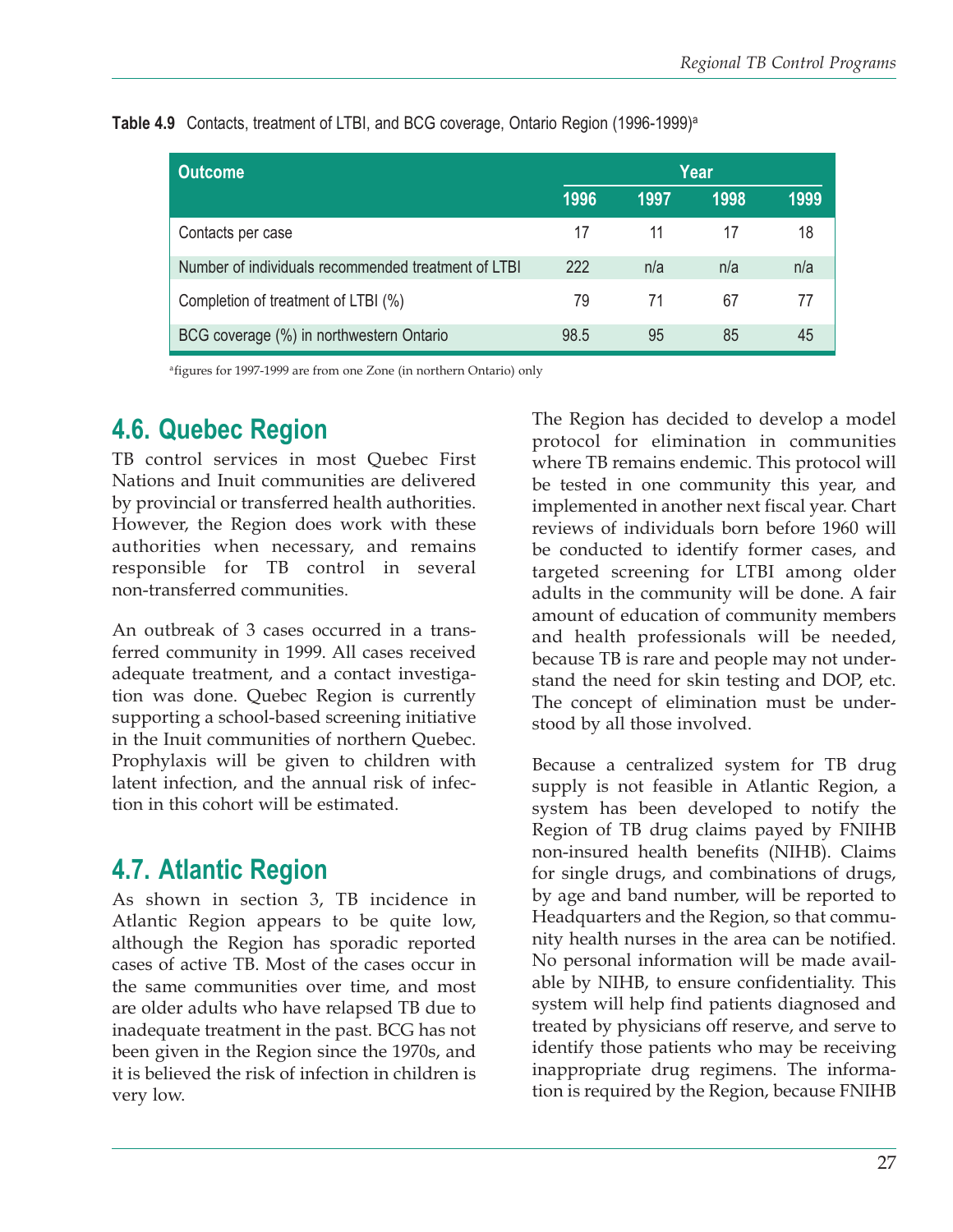and First Nations health authorities are responsible for communicable disease control on reserve, and must know about all cases of disease.

## **4.8. Method of detection**

Figure 4.1 shows clearly the majority of individuals with active TB are found by presenting themselves to clinicians with symptoms of the disease. However, more cases proportionately are found through contact investigations in First Nations communities than in the rest of the population. This likely reflects the greater frequency of outbreak situations in First Nations communities, and the ability to make links between cases and contacts in small, isolated communities. The percentage of total cases found through routine screening is quite low in most Regions, with the exception of Saskatchewan.

Table 4.10 contains Regional policies for screening children and high risk groups. Some school-based activities have changed since the last report in 1999 (Medical Services Branch, 1999). Policies were taken from Regional and provincial TB control manuals.

**Figure 4.1** Method of detection of TB cases (1990-1998)

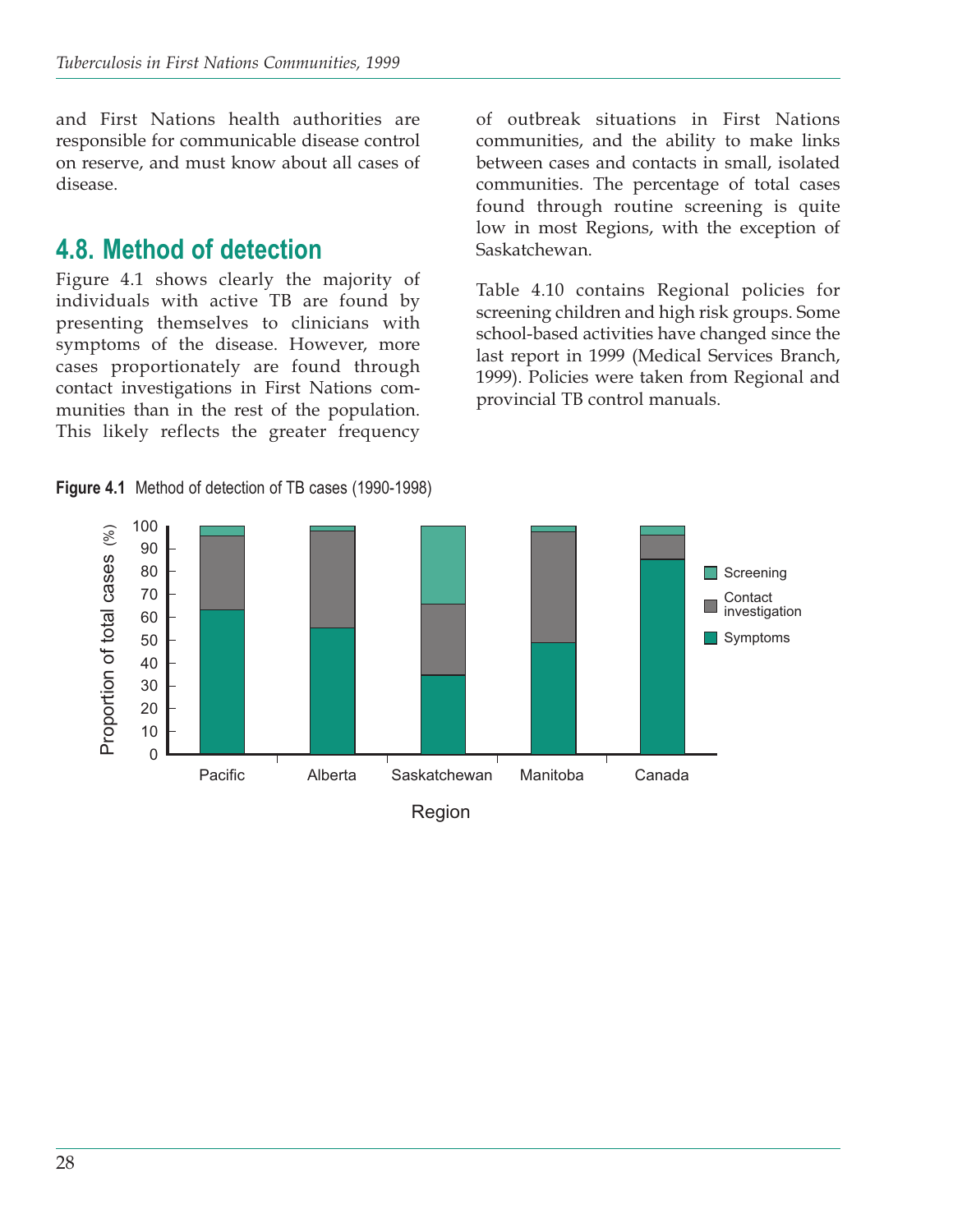| <b>Region</b> | <b>Groups screened</b>                                                                                                                                                                                                                                                                                                                             |
|---------------|----------------------------------------------------------------------------------------------------------------------------------------------------------------------------------------------------------------------------------------------------------------------------------------------------------------------------------------------------|
| Pacific       | Grades 1 and 6, every 2 years; detox centre residents, after admission; school staff in select areas<br>of high incidence; patients and employees in licensed community care facilities                                                                                                                                                            |
| Alberta       | Grades 1 and 6, annually; health care workers, annually; alcohol and drug counselors, teachers,<br>daycare workers, and social workers; detox and rehabilitation centre residents, pre-admission;<br>long-term care facilities; targeted testing of community members with HIV, diabetes, renal failure,<br>and other high-risk medical conditions |
| Saskatchewan  | Baseline at 2-3 years; kindergarten; grades 2, 4 and 6, annually; long-term care facilities, on<br>admission and annually; occasional chest x-ray surveys in communities with clusters and outbreaks                                                                                                                                               |
| Manitoba      | Chest x-ray surveys in endemic communities; school-based screening pilot project beginning next<br>year                                                                                                                                                                                                                                            |
| Ontario       | Age 4 and 14 years; screening of homeless in Sioux Lookout Zone; persons with diabetes, renal<br>failure, and other high-risk medical conditions considered for chemoprophylaxis                                                                                                                                                                   |
| Quebec        | Region is funding school-based screening project in Nunavik                                                                                                                                                                                                                                                                                        |
| Atlantic      | No screening currently; planned chart reviews and targeted testing of adults in endemic communities                                                                                                                                                                                                                                                |

**Table 4.10** Current Regional screening activities for schoolchildren and high-risk groups

## **4.9. Contact investigations**

In 1996, positive TST results among contacts of active TB cases varied widely between Regions, as Table 4.11 shows. The proportion of positive contacts was particularly high in Saskatchewan (57%). DOP completion ranged between 56% and 94%. However, the proportion of individuals with positive skin tests who were given DOP was low in some Regions, and very low in Saskatchewan. This does not necessarily reflect the number of positive contacts given chemoprophylaxis in Saskatchewan, as DOP is primarily given to individuals aged less than 15 years, while those aged 15 years or more usually take their medications self-administered. The ability to

give DOP to adults during a large contact investigation is limited by available resources and commitment of adults to complete treatment of LTBI. However, the implications of not providing DOP to such a high number of positive adult contacts should be considered, as an adult convertor has a 5-14% probability of breaking down to TB disease within one year of infection, and adults who break down are much more likely to develop infectious, pulmonary TB (Sutherland et al., 1982; Vynnycky and Fine, 1997; Dye et al., 1998). The problems with adult DOP compliance which may discourage its use present a major challenge to all Regional TB programs.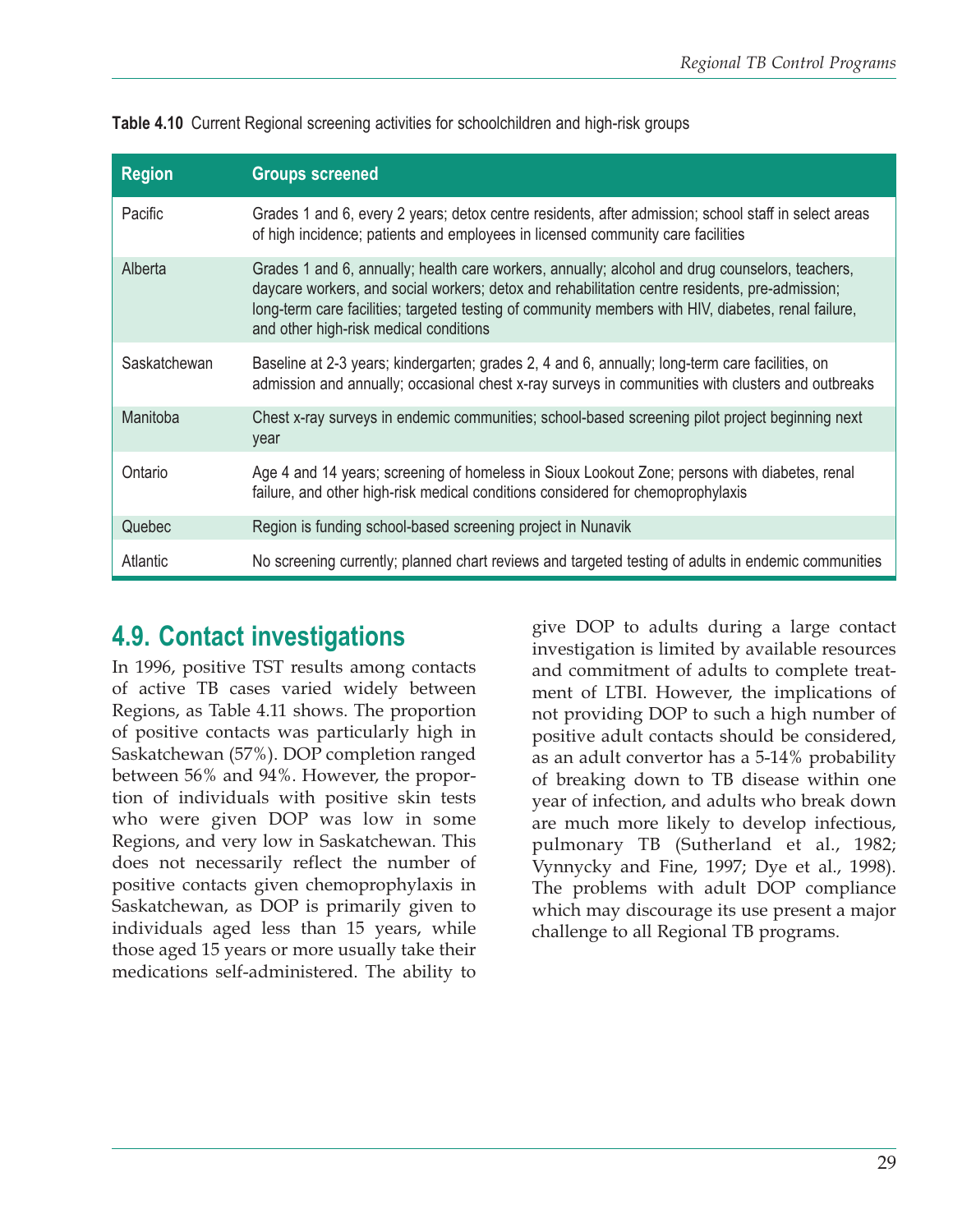|  |  |  | Table 4.11 Results of contact investigations, by Region (1996) |  |  |  |
|--|--|--|----------------------------------------------------------------|--|--|--|
|--|--|--|----------------------------------------------------------------|--|--|--|

| <b>Outcome</b>                        | <b>Region</b>  |                |                     |                 |                |              |  |  |
|---------------------------------------|----------------|----------------|---------------------|-----------------|----------------|--------------|--|--|
|                                       | <b>Pacific</b> | <b>Alberta</b> | <b>Saskatchewan</b> | <b>Manitoba</b> | <b>Ontario</b> | <b>Total</b> |  |  |
| Contacts                              | 191            | 1,796          | 1,103               | 226             | 342            | 3,658        |  |  |
| Contacts per case                     | 24             | 138            | 22                  | 12              | 17             | 32           |  |  |
| Tested n                              | 186            | 1,726          | 905                 | 207             | 272            | 3,093        |  |  |
| Positive TSTs                         | 34             | 421            | 514                 | 54              | 55             | 1,055        |  |  |
| Positivity (%)                        | 18             | 24             | 57                  | 26              | 20             | 34           |  |  |
| Number given DOP                      | 13             | 81             | 16                  | 9               | 46             | 165          |  |  |
| Proportion of positives given DOP (%) | 38             | 19             | 3                   | 17              | 84             | 16           |  |  |
| DOP completion (%)                    | 69             | 56             | 94                  | 89              | 91             | 72           |  |  |
| <b>Active TB</b>                      | 1              | 7              | 3                   | 0               | $\overline{4}$ | 15           |  |  |

## **4.10. Adverse reactions to BCG**

Policies on BCG use were reviewed after three infants were diagnosed with disseminated BCG infection between 1993 and 1996. Two of the infants were born with genetic immunodeficiencies, and the other with HIV. Since BCG is a live vaccine, there is a risk of disseminated infection in children who are immunocompromised. All three infants died, although two had multiple pathogens and the extent of BCG-related morbidity terminally was unknown in one (Scheifele et al., 1998).

The protective effect of BCG against TB meningitis and miliary TB in children makes it difficult to recommend discontinuing the use of the vaccine in areas of high disease incidence (Rodrigues et al., 1993).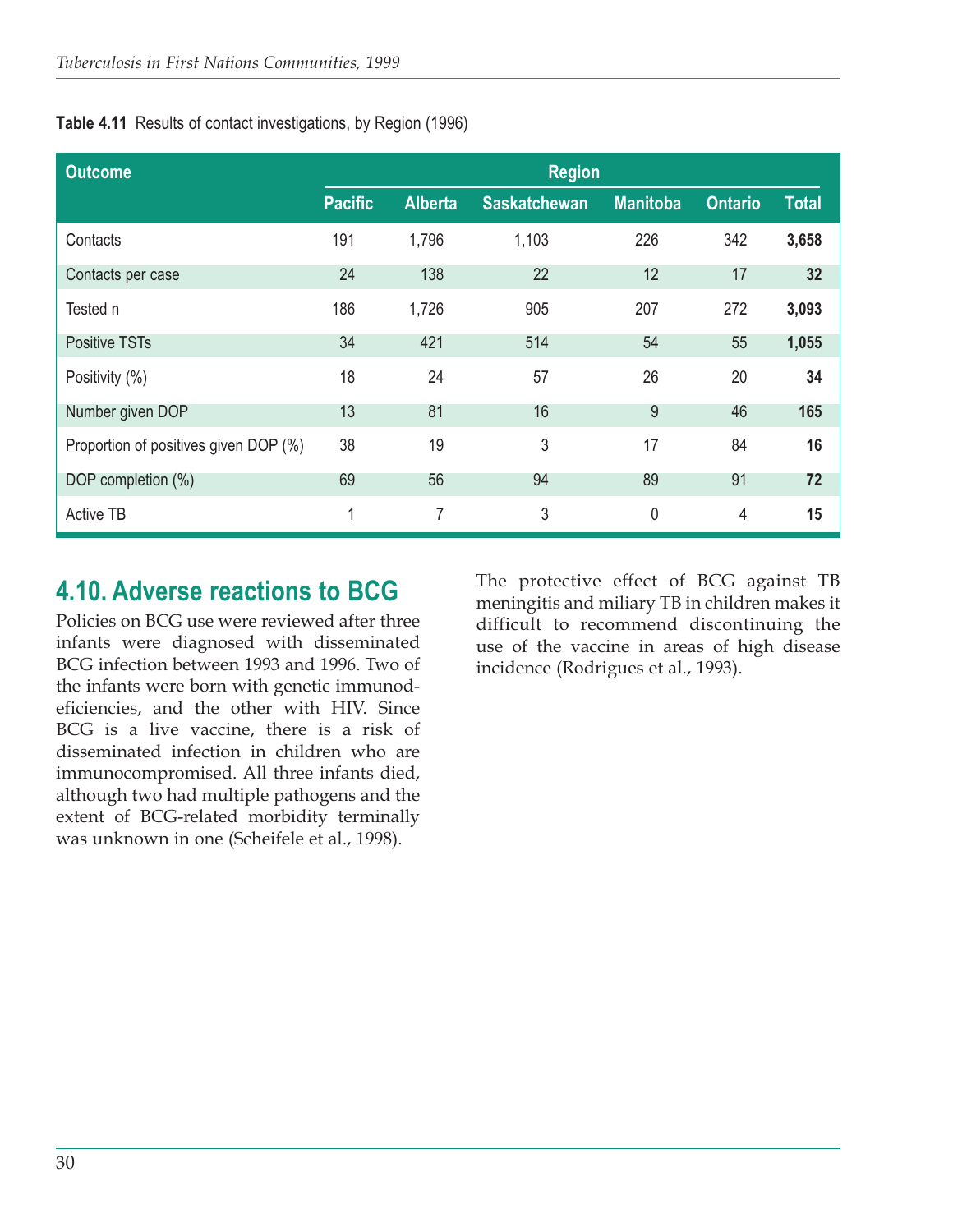**Table 4.12** Adverse reactions to the BCG vaccine, by type of reaction, in Pacific, Alberta, Saskatchewan, and Ontario (1996-1999)a

| <b>Reaction</b>                                   | Year           |               |      |                |  |  |
|---------------------------------------------------|----------------|---------------|------|----------------|--|--|
|                                                   | 1996           | 1997          | 1998 | 1999           |  |  |
| Adenitis                                          | 4              | 6             | 6    | 6              |  |  |
| Ulceration / swelling / abscess at injection site | $\overline{2}$ |               | 0    | $\overline{2}$ |  |  |
| Marked lymphadenitis                              | 12             | $\mathcal{P}$ | 2    | $\mathfrak{p}$ |  |  |
| Suppurative adenitis                              | 0              | $\Omega$      | 0    |                |  |  |
| Disseminated BCG infection                        | 0              |               | 0    | 0              |  |  |
| Other                                             | 0              | 2             | 0    | 0              |  |  |

<sup>a</sup>data for Manitoba Region unavailable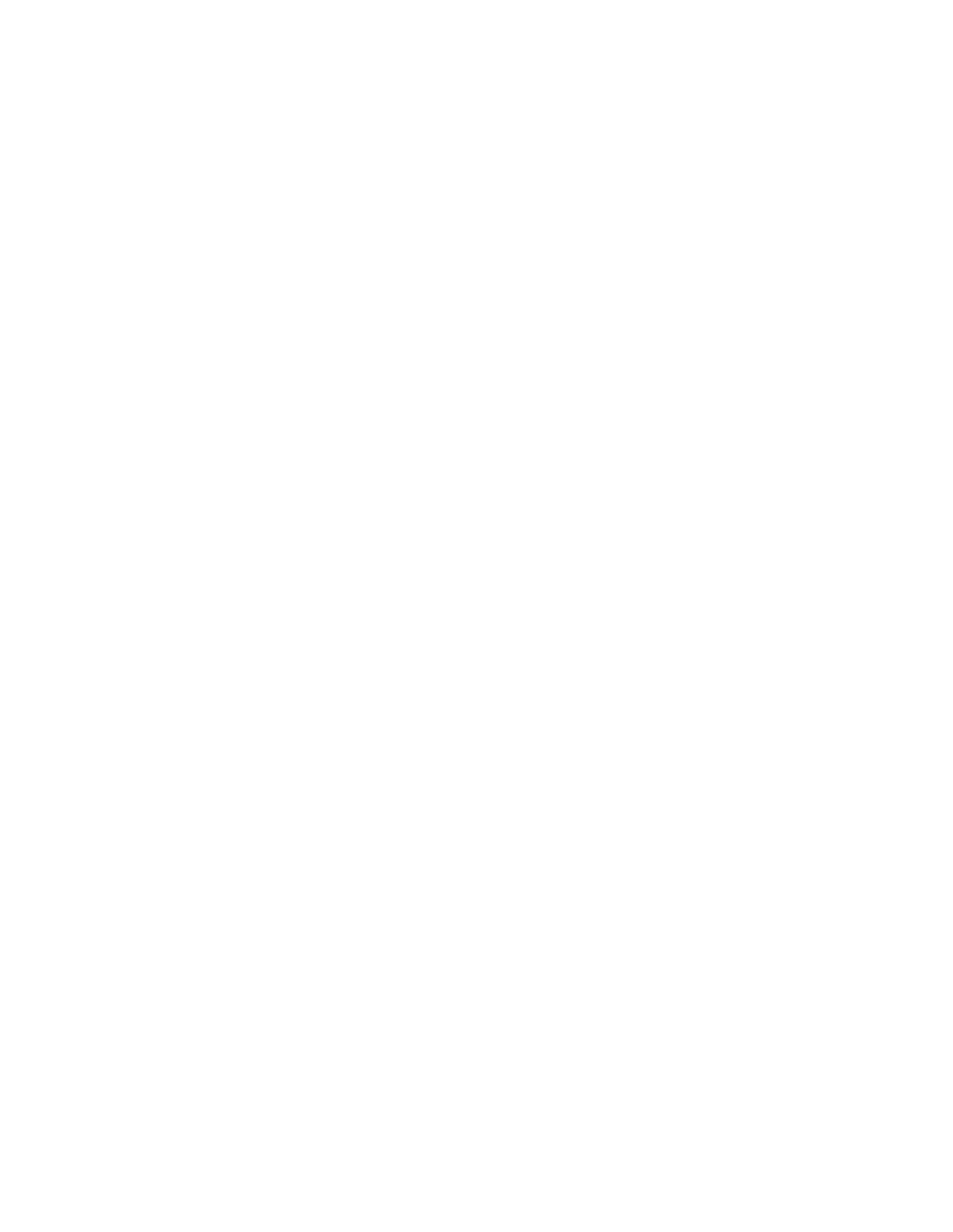# **5. TB outbreaks**

The term "outbreak" refers to a greater<br>than expected number of active TB<br>cases in a given area over a defined<br>time period. TB outbreaks in First Nations than expected number of active TB cases in a given area over a defined time period. TB outbreaks in First Nations communities occurred in all of the FNIHB Regions during the 1990s (FitzGerald et al., 1996; Medical Services Branch, 1999; Raftery et al., 2000, personal communication with FNIHB Atlantic Region, 2000). These outbreaks contribute substantially to the high incidence rates experienced in some Regions. For example, 40% of the total cases occurring in 1999 occurred in only 5 communities. Furthermore, outbreaks in endemic areas often recur in the same communities over time. These communities, and these endemic areas, should be targeted in the future with aggressive screening, DOT, and treatment of LTBI.

Many factors contribute to hyperendemicity of TB in a community, and to the eventual occurrence of large outbreaks. Smear positive incidence, frequency of communal events, quality of housing conditions, community size, and delays in diagnosis are all possible factors affecting the likelihood of a TB outbreak in a community.

# **5.1. Molecular epidemiology**

Patterns of transmission in a TB outbreak can be evaluated using genetic fingerprinting. This process, called restriction fragment length polymorphism (RFLP) analysis, identifies which cases in an outbreak were infected by the same strain of *M. tuberculosis*,

indicating highly probable epidemiological links between individuals (Kulaga et al., 1999). "Clusters" of TB cases have been defined as 2 cases with the same RFLP fingerprint. Results from an evaluation of positive TB cultures from western Canada show that clustering tends to occur more among Aboriginal people than in the rest of the population. It was found that 42% of cases among Aboriginal people are due to the effects of clustering, whereas the proportion in the non-Aboriginal population is less than 12% (FitzGerald et al., 1997; FitzGerald et al., 2000). Although it is possible that Aboriginal people are genetically predisposed to clustering, the multiple risk factors for outbreaks in many First Nations communities makes this almost impossible to confirm.

In Alberta, one community alone had 13 cases in 1998 and 17 cases in 1999. Fourteen isolates were analyzed from this community from 1998 to 2000, using RFLP. Results showed that 11 of 14 cultures had the same fingerprint, and were all linked to the index case in the outbreak. Another isolate was linked to a case reported in another community, and one had a previously unidentified pattern. Because this community was remote, the provision of DOT and contact tracing presented many challenges. For example, the nearest medical facility equipped for radiographic screening was an hour and a half away by vehicle (Raftery et al., 2000). This community is classified as "semi-isolated" by FNIHB, meaning there is road access, but the nearest physician services are more than 90 km away.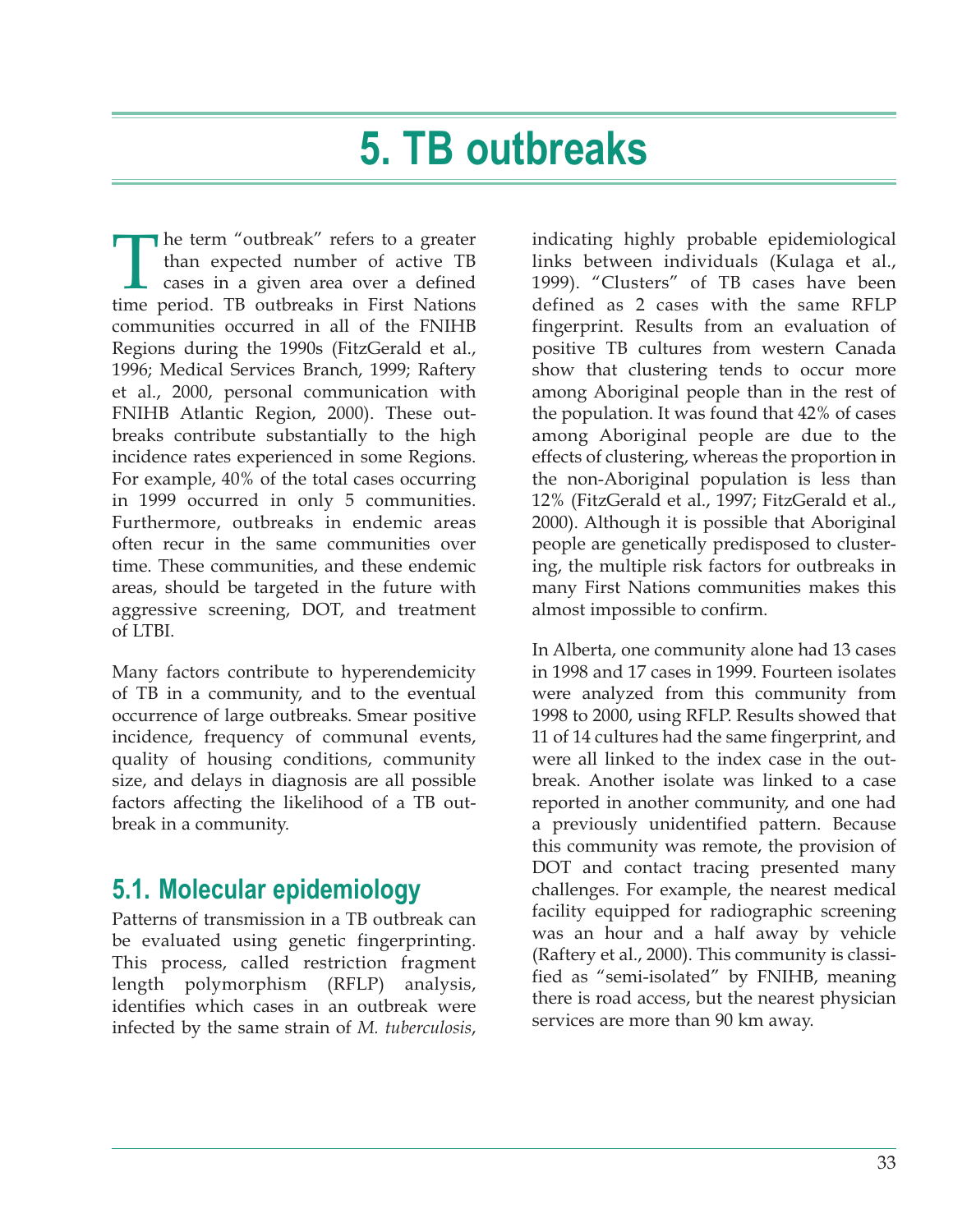## **5.2. Remoteness**

Analyses at the national level indicate that active TB is more prevalent in remote First Nations communities (Table 5.1). Significantly higher TB rates were experienced in remote isolated, isolated, and semi-isolated communities than in non-isolated communities. Although this is not sample data, 95% confidence intervals were calculated to estimate whether differences were significant. The following criteria are used to categorize communities into the four isolation types identified in Table 5.1:

- Remote isolated (type 1): no scheduled flights, minimal telephone and radio, no road access
- Isolated (type 2): flights, good telephone service, no road access
- Semi-isolated (type 3): road access greater than 90 km to physician services
- Non-isolated (type 4): road access less than 90 km to physician services

The fact that active TB occurs more often in remote communities puts a considerable

strain on program resources, as treatment, contact tracing, and other control activities involve a great deal of traveling, and transport of equipment. Furthermore, health facilities in these communities are often more likely to experience a high rate of staff turnover, thereby increasing the probability of late diagnosis of TB, and predisposing the community to spread of the disease and an outbreak situation.

In 1999, 2 communities alone contributed to 53% of TB cases in Manitoba Region. Both of these communities are isolated, meaning they have no road access. An outreach nurse and DOT worker were hired to deal with the larger of the two outbreaks, which involved 22 cases. Only 2 of the cases were pulmonary, smear positive cases, and 96% of the cases were between the ages of 13 and 38. Three people, including the two index cases and an individual with TB meningitis, were medically evacuated to a hospital. DNA fingerprinting indicated the strain from this outbreak is identical to one that caused a smaller outbreak of 4 cases in 1994.

|  |  |  |  |  |  |  |  |  | Table 5.1 Active TB notification rates by degree of isolation (1997-1999) |  |
|--|--|--|--|--|--|--|--|--|---------------------------------------------------------------------------|--|
|--|--|--|--|--|--|--|--|--|---------------------------------------------------------------------------|--|

| <b>Outcome</b>                     | <b>Remote isolated</b> | <b>Isolated</b> | Semi-isolated | Non-isolated |
|------------------------------------|------------------------|-----------------|---------------|--------------|
| Total number of cases              | 12                     | 180             | 79            | 136          |
| Total person-years                 | 18,993                 | 200,910         | 88,689        | 678,786      |
| TB notification rate (per 100,000) | 63.2                   | 89.6            | 89.1          | 20.0         |
| 95% C.I.                           | 27.4, 98.9             | 76.5, 102.7     | 69.4, 108.7   | 16.7, 23.4   |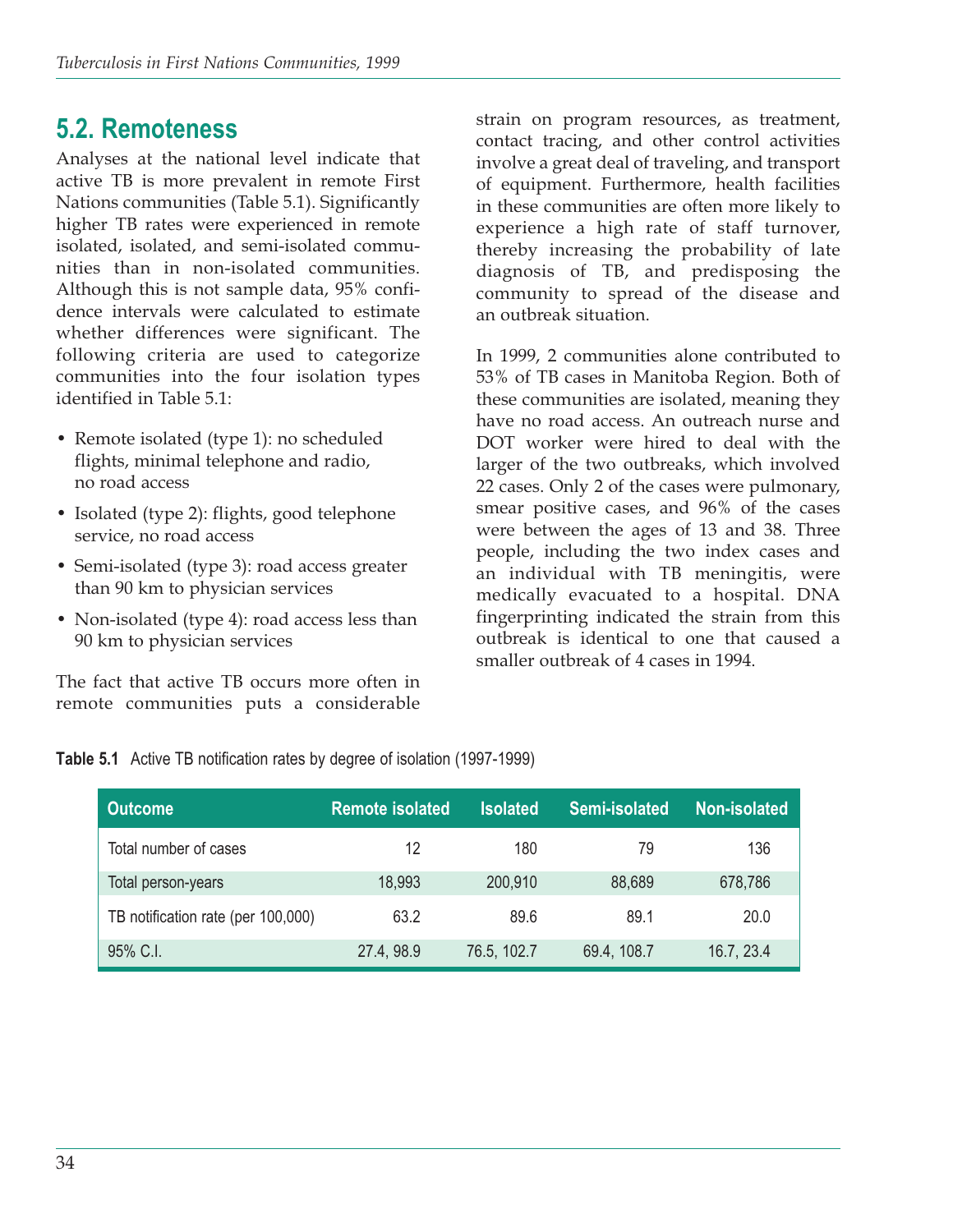# **5.3. Health worker shortages**

FNIHB vacancy reports indicate that vacancy rates for nursing positions in remote First Nations communities in Manitoba ranged from 24% to 32% from January to May, 2000 (Fig. 5.1). If the vacancy rate were to include communities serviced by casual or relief nurses, who often remain in the community 2 to 3 weeks at a time, vacancy becomes 29% to 40%. These figures are extremely important, considering the very high potential for delays in case finding and reporting in communities lacking a community health nurse.

If an adequately trained health professional is not present in a community to make an initial diagnosis and report the case, the disease can be spread to others before a sufficient preventive intervention is even considered. It can take a year or more of visits and phone calls from TB program staff before a community health nurse is comfortable and competent with the Regional program. Therefore, adequate protection of the health of a community is extremely difficult to achieve if the turnover rate for nursing positions in the community is high.





## **5.4. Transfer**

Transfer is a process that gradually moves control of resources and responsibility for community health services and programs into the hands of First Nations and Inuit communities. This process involves the transfer of knowledge, capacity and funds so that communities can manage and administer their own resources. Although this is a necessary and positive development, it can impact

on the effectiveness of mandatory programs such as communicable disease control at the community level.

In Pacific Region, many new nurses in transferred communities lack a community health background, and are at the same time isolated geographically. With new facilities being built, considerable time is needed for stocking basic supplies. Four instances have recently occurred in which patients on TB medications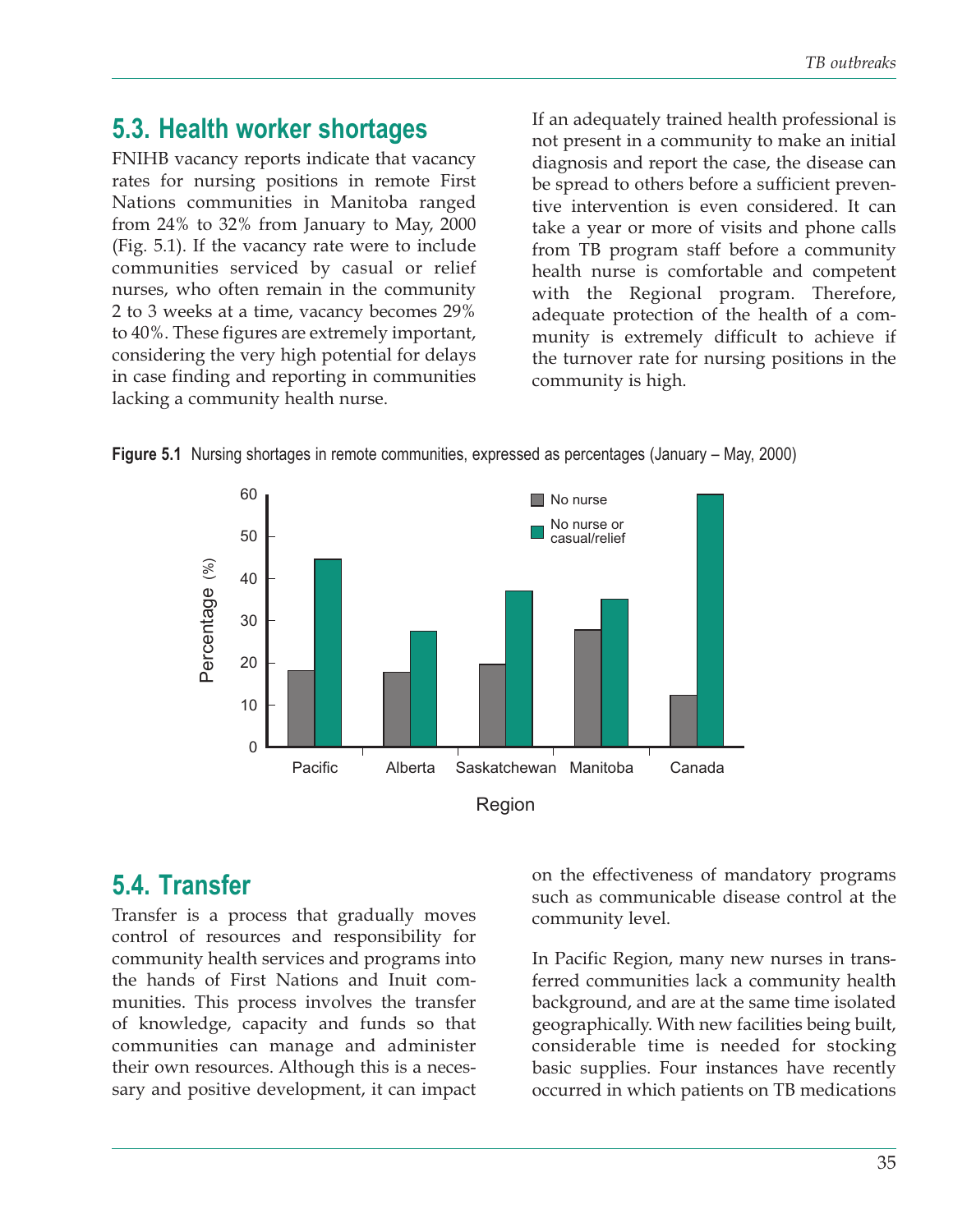lived in communities with no community health nurse. Other concerns include mixed messages given to clients by nurses regarding DOP and BCG vaccination. If a nurse is unaware of what TB program policies are, and why they exist, a client may be misinformed or become confused. In Pacific Region, this has resulted in the rejection of INH chemoprophylaxis.

Many positive aspects of transfer have been observed as well. For example, although transfer of services in Saskatchewan has been a challenging process, many aspects of TB control have been implemented effectively by First Nations-controlled health authorities. The process of transfer is happening to some degree in most First Nations communities, meaning FNIHB must make an effort to ensure the integrity of TB control at the community level is maintained.

# **5.5. Housing and socioeconomic conditions**

Since TB is primarily spread from person to person through respiratory droplets, it is logical to assume that poor, overcrowded housing conditions would increase the probability of transmission. The association between overcrowded housing and TB incidence, pediatric TB, and TB mortality has long been recognized (Reinhard et al., 1997; Elender et al., 1998; Hawker et al., 1999).

Major housing problems have been identified in First Nations communities in Canada. In 1997/98, only 54% of housing units on reserve were considered "adequate," meaning they did not require any minor or major renovations or replacement (Department of Indian

Affairs and Northern Development, 1999). Given these housing problems, and higher rates of TB in the Aboriginal population, it was decided to analyze the relationship between community housing densities and TB incidence. Housing densities from the 1996 census were obtained from Indian and Northern Affairs Canada, and TB cases by community and year were provided by the FNIHB Regions for the period 1997-1999. TB data was available from 95% of First Nations communities in the 7 Regions, including 12 communities in Quebec. Of these 602 communities, housing data was available for 474 (79%).

Figure 5.2 shows a relatively normal distribution of population by housing density, and a clear "dose-response" relationship between density and active TB incidence. Simple linear regression with housing density as a predictor of TB incidence was highly significant  $(p < 0.001)$ . Notification rates and 95% confidence intervals were calculated for different strata of housing densities. The association was first analyzed for 1997 alone, because this is the year immediately after the year for which housing data is available (Table 5.2). TB by housing density was then analyzed for the full period of 1997 to 1999 (Table 5.3). All of these results indicate that TB is far more likely to occur in communities with higher levels of crowding. It is recognized that overcrowded communities may also be more likely to suffer from other risk factors for TB, such as poverty, substance abuse, remoteness, and various underlying medical conditions.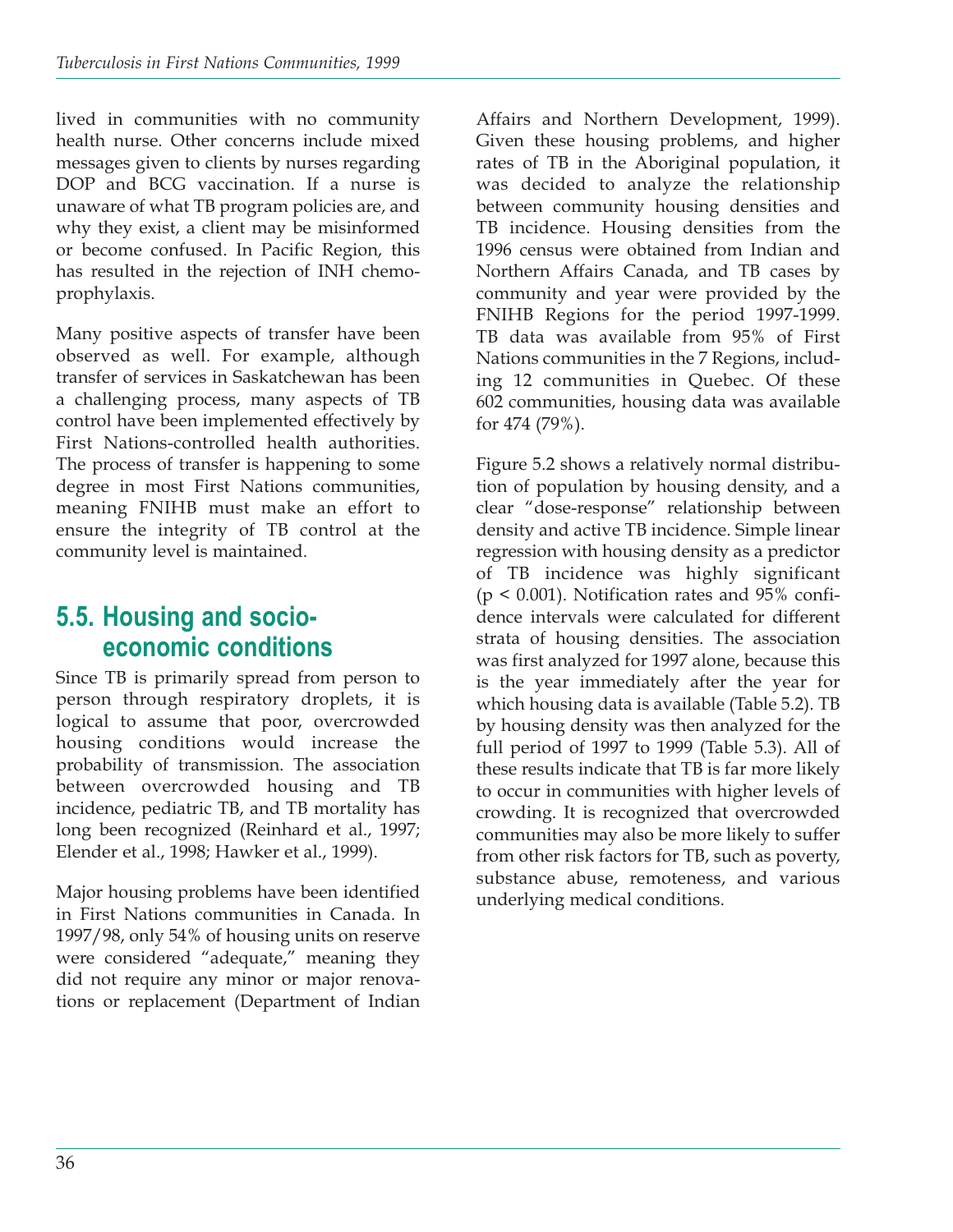

**Figure 5.2** Total population and TB notification rate by community housing density (1997-1999)

**Table 5.2** TB notification rates by community housing density categories (1997)

| <b>Community housing density in</b><br>1996 (mean persons per room) | <b>Population</b> | <b>Notification rate</b><br>(per 100,000) | 95% C.I.     |
|---------------------------------------------------------------------|-------------------|-------------------------------------------|--------------|
| $0.4 - 0.6$                                                         | 75,805            | 23.7                                      | 12.8, 34.7   |
| $0.7 - 0.9$                                                         | 140,022           | 30.0                                      | 20.9, 39.1   |
| $1.0 - 1.2$                                                         | 46,911            | 83.1                                      | 57.0, 109.2  |
| $1.3+$                                                              | 3,691             | 433.5                                     | 221.1, 645.9 |

**Table 5.3** TB notification rates by community housing density categories (1997-1999)

| <b>Community housing density in</b><br>1996 (mean persons per room) | <b>Person-years</b> | <b>Notification rate</b><br>(per 100,000) | 95% C.I.     |
|---------------------------------------------------------------------|---------------------|-------------------------------------------|--------------|
| $0.4 - 0.6$                                                         | 227,415             | 18.9                                      | 13.3, 24.6   |
| $0.7 - 0.9$                                                         | 420,066             | 39.0                                      | 33.1, 45.0   |
| $1.0 - 1.2$                                                         | 140,733             | 113.0                                     | 95.4, 130.5  |
| $1.3+$                                                              | 11,073              | 225.8                                     | 137.3, 314.3 |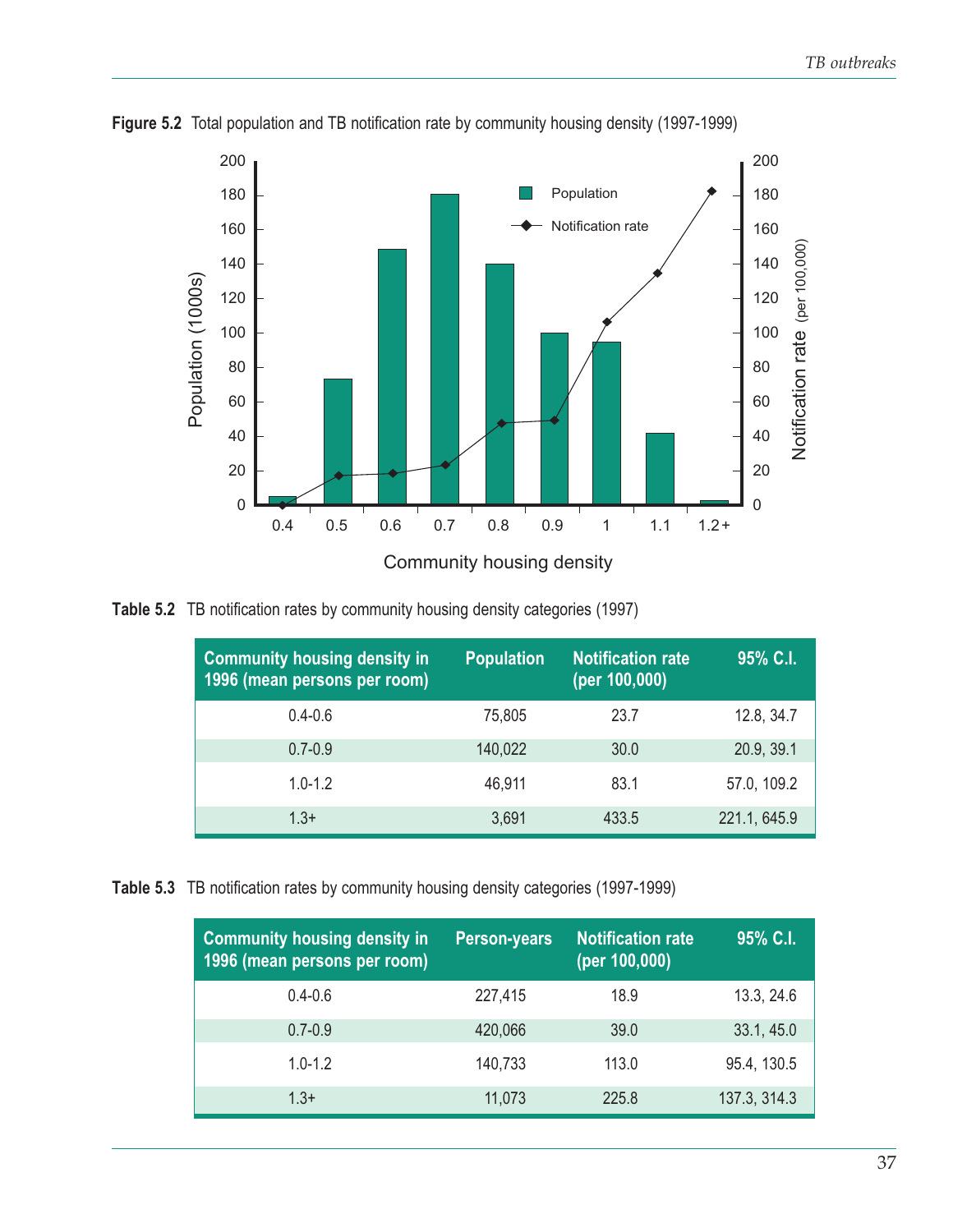In the Northwest Territories (NWT), transient lifestyle, overcrowding, unemployment, and other social conditions were found to influence the transmission of TB, and contribute to an ongoing outbreak of 50 active cases and 146 converters in 1995. This large outbreak also led to one case and 8 reactors/ converters outside the NWT (White and Heinzig, 1998).

In Ontario, five communities have had repeated outbreaks throughout the 1990s. These hyperendemic communities, all located in northwestern Ontario, have driven the onreserve TB rate in Ontario Region upwards. Together, they represent only 4.2% of the total on-reserve population of Ontario. The persistence of TB in these communities provides a reservoir for spread to others as people migrate to Manitoba and other parts of Ontario. Although many risk factors for TB disease progression are present in these communities, they do not seem to differ substantially from other parts of northern Ontario in that regard. The reason for this hyperendemicity needs to be further investigated.

These analyses, along with anecdotal information from the Regions, show strongly that hyperendemic communities exist, in which a large pool of infection and multiple risk factors contribute to a cycle of TB outbreaks over time. It is also apparent that TB rates vary considerably in different areas within the same Region, and analyzing the local epidemiology of TB in each Region is necessary. Hyperendemic communities must be the focus of intense efforts to control and prevent TB in the future, including enhanced case finding, treatment, screening of high-risk groups, and treatment of LTBI. In the coming fiscal year, the process for Regions to request budget allocations from National Headquarters will be standardized. As part of this standard request, each Region will be required to submit a work plan. In Regions with high incidence, a clear plan for eliminating TB infection and disease in endemic communities will be required. The magnitude of funding allocations to a particular Region will be dependent upon both the epidemiologic situation, and the Region's plan for elimination.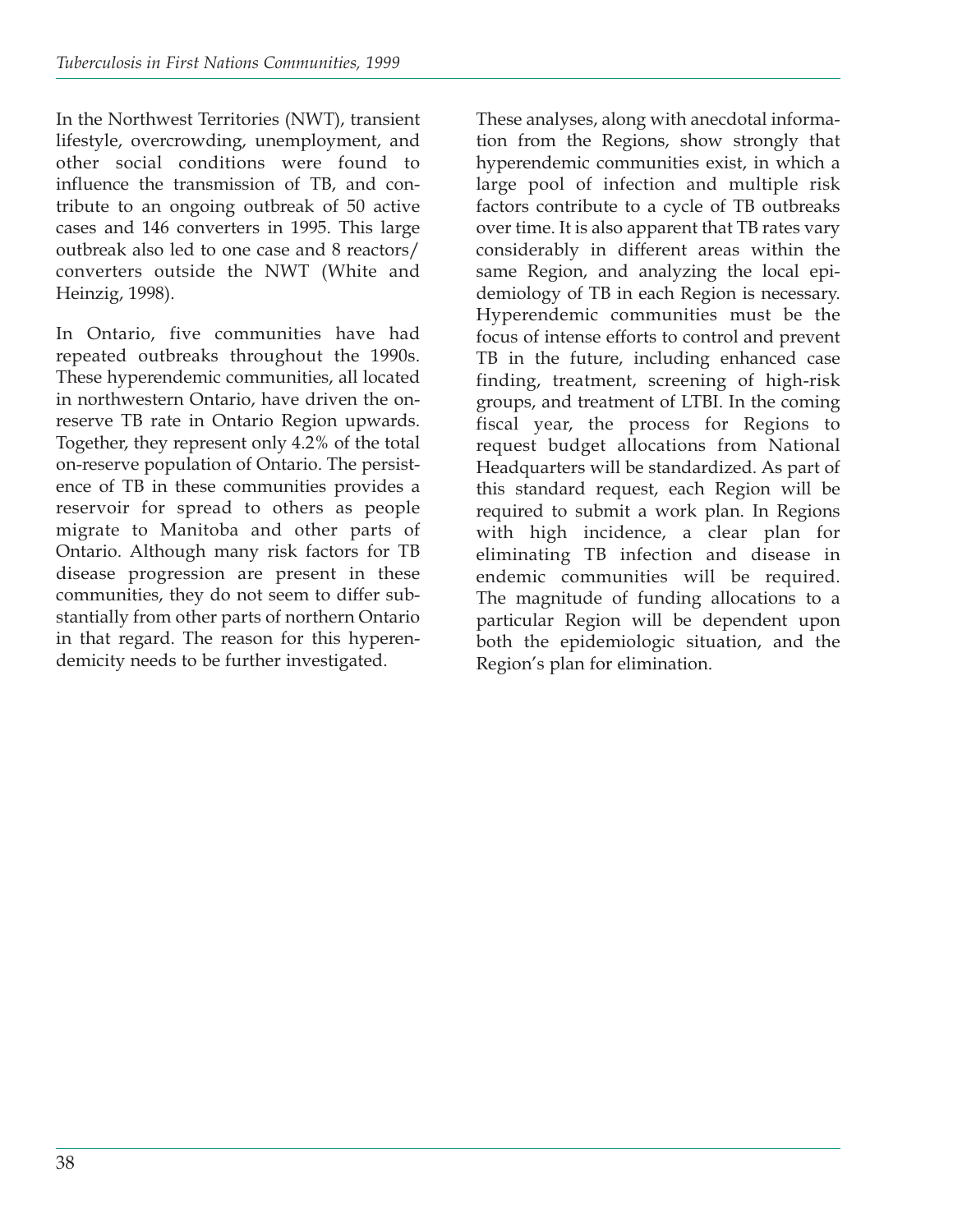# **References**

- Adhikari N, Menzies R. Community-based tuberculin screening in Montreal: A costoutcome description. *AJPH*. 1995;85: 786-90.
- Advisory Council for the Elimination of Tuberculosis. Screening for tuberculosis and tuberculosis infection in high-risk populations. *MMWR*. 1995;44:19-34.
- American Thoracic Society. Diagnostic standards and classification of tuberculosis in adults and children. *Am J Respir Crit Care Med*. 2000;161:1376-95.
- ATS/CDC Statement Committee on Latent Tuberculosis Infection. Targeted tuberculin testing and treatment of latent tuberculosis infection. *MMWR*. 2000;49:1-54.
- Bass JB Jr, Serio RA. The use of repeat skin tests to eliminate the booster phenomenon in serial tuberculin testing. *Am Rev Respir Dis*. 1981;123:394-6.
- Cauthen GM, Pio A, ten Dam HG. *Annual Risk of Tuberculous Infection*. Geneva: World Health Organization; 1988. WHO/TB/ 88.154.
- Cave A. *Community-Based Tuberculosis Research Project*. Progress Report prepared for the Medical Services Branch, August, 2000.
- Chia S, Karim M, Elwood RK, FitzGerald JM. Risk of tuberculosis in dialysis patients: a population-based study. *Int J Tuberc Lung Dis*. 1998;2:989-91.
- CLA, CTS, CIDPC. *Canadian Tuberculosis* Standards. (5<sup>th</sup> Ed.) Ottawa: Canadian Lung Association; 2000. Cat no. H49-146/ 2000E.
- Comstock GW, Edwards LB, Nabangxang H. Tuberculin sensitivity eight to fifteen years after BCG vaccination. *Am Rev Respir Dis*. 1971;103:572-5.
- Comstock GW. How much isoniazid is needed for prevention of tuberculosis among immunocompetent adults? *Int J Tuberc Lung Dis*. 1999;3:847-50.
- Department of Indian Affairs and Northern Development. *Basic Departmental Data*. Ottawa: Minister of Public Works and Government Services Canada; 1999. Cat no R12-7/1999.
- Detsky AS, Naglie IG. A clinician's guide to cost-effectiveness analysis. *Ann Intern Med*. 1990;113:147-54.
- Dye C, Garnett GP, Sleeman K, Williams BG. Prospects for worldwide tuberculosis control under the WHO DOTS strategy. *Lancet*. 1998;352:1886-91. [Technical appendix: Modelling TB control under DOTS, available at www.thelancet.com].
- Elender F, Bentham G, Langford I. Tuberculosis mortality in England and Wales during 1982-1992: Its association with poverty, ethnicity and AIDS. *Soc Sci Med*. 1998;46:673-81.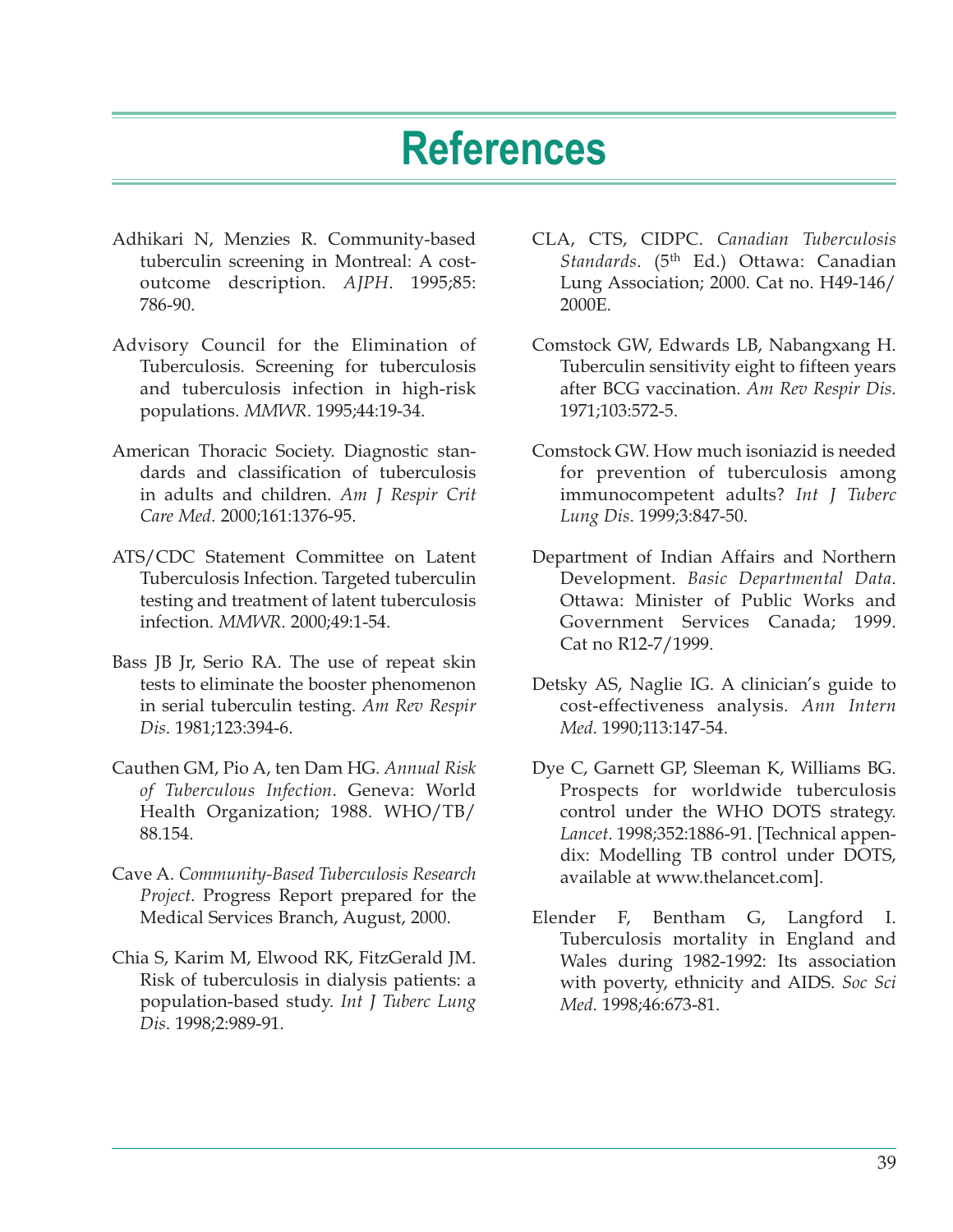- Elliott L, Blanchard J. *The Winnipeg Drug Injection Epidemiology (W.I.D.E.) Study: A Study of the Epidemiology of Injection Drug Use and HIV Infection in Winnipeg, Manitoba*. Winnipeg: Public Health and Epidemiology Unit, Manitoba Health; 1999.
- Enarson DA. Tuberculosis in Aboriginals in Canada. *Int J Tuberc Lung Dis*. 1998a;2: S16-22.
- Enarson DA. Screening for tuberculosis infection and disease. *Monaldi Arch Chest Dis*. 1998b;53:144-7.
- Fanning A, Raftery A, Drixler C, FitzGerald M, Hoeppner V. *Risk factors for tuberculin reactivity in Aboriginal community health care workers (HCW) in 3 western Canadian provinces*. Presentation prepared for the Medical Services Branch, 1998.
- Ferebee SH. Controlled chemoprophylaxis trials in tuberculosis: A general review. *Adv Tuberc Res*. 1970;17:28-106.
- FitzGerald JM, Black WA, Kunimoto D. Evaluation of non-HIV-related, drugsensitive cluster outbreaks of tuberculosis with PCR-based DNA fingerprinting. *Can Respir J*. 1996;3:317-321.
- FitzGerald JM, Kunimoto D, Canadian Molecular Epidemiology of Tuberculosis Study Group. Molecular epidemiology of TB in Canada. *Clin Invest Med.* 1997;20:S103. [Abstract 581].
- FitzGerald JM, Wand L, Elwood RK. Tuberculosis: 13. Control of the disease among Aboriginal people in Canada. *CMAJ*. 2000;162:351-5.
- Gordin F, Chaisson RE, Matts JP, Miller C, de Lourdes Garcia M, Hafner R, Valdespino JL, Coberly J, Schechter M, Klukowicz AJ, Barry MA, O'Brien RJ. Rifampin and pyrazinamide vs isoniazid for prevention of tuberculosis in HIV-infected persons: an international randomized trial. Terry Beirn Community Programs for Clinical Research on AIDS,the Adult AIDS Clinical Trials Group, the Pan American Health Organization, and the Centers for Disease Control and Prevention Study Group. *JAMA*. 2000 Mar 15;283(11):1445-50.
- Grzybowski S, Styblo K, Dorken E. Tuberculosis in Eskimos. *Tubercle*. 1976;57: S1-S58.
- Hawker JI, Bakhshi SS, Ali S, Farrington CP. Ecological analysis of ethnic differences in relation between tuberculosis and poverty. *BMJ*. 1999;319:1031-4.
- Health Canada. Proceedings of the National Consensus Conference on Tuberculosis, December 3-5, 1997. *CCDR*. 1998;24S2.
- Health Canada. *Tuberculosis in Canada, 1997*. Ottawa: Minister of Public Works and Government Services Canada; 2000a. Cat. no. H49-108/1997.
- Health Canada. *HIV and AIDS among Aboriginal People in Canada*. Division of HIV/AIDS Surveillance, Bureau of HIV/AIDS, STD, and TB, Laboratory Centre for Disease Control, April, 2000b.
- Health Canada. *Tuberculosis Drug Resistance in Canada, 1999*. Ottawa: Minister of Public Works and Government Services Canada; 2000c. Cat. no. H49-110/1999.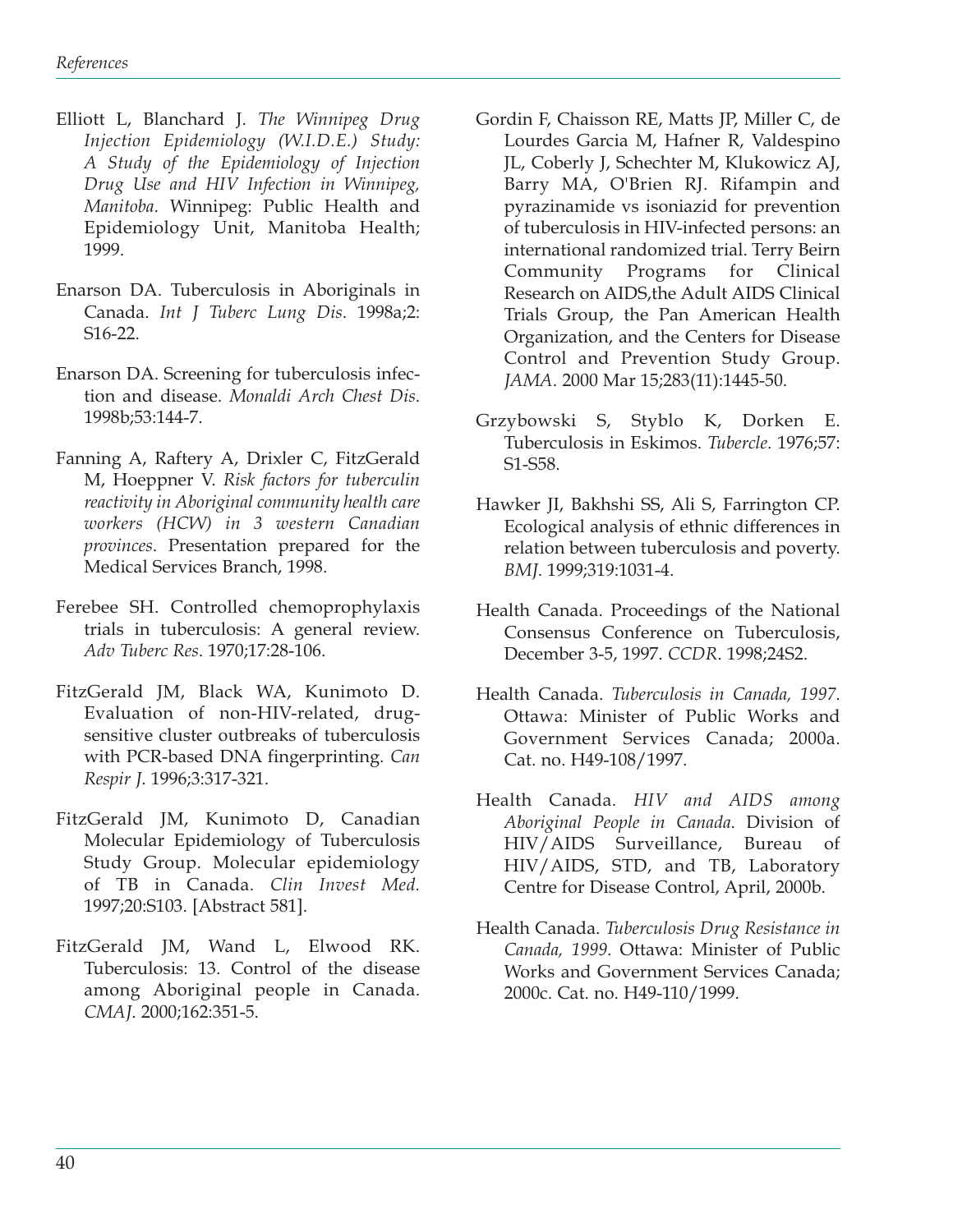- Horwitz O, Bunch-Christensen K. Correlation between tuberculin sensitivity after 2 months and 5 years among BCG vaccinated subjects. *Bull WHO*. 1972;47: 49-58.
- Houston S, Fanning A, Soskolne CL, Fraser N. The effectiveness of Bacillus Calmette-Guérin (BCG) vaccination against tuberculosis. *Am J Epidemiol*. 1990;131:340-8.
- International Union Against Tuberculosis Committee on Prophylaxis. Efficacy of various durations of isoniazid preventive therapy for tuberculosis: five years of follow-up in the IUAT trial. *Bull WHO*. 1982;60:555-64.
- Kochi A. The global tuberculosis situation and the new control strategy of the World Health Organization. *Tubercle*. 1991;72:1-6.
- Kohn MR, Arden MR, Vasilakis J, Shenker R. Directly observed preventive therapy: Turning the tide against tuberculosis. *Arch Pediatr Adolesc Med*. 1996;150:727-9.
- Kulaga S, Behr MA, Schwartzman K. Genetic fingerprinting in the study of tuberculosis transmission. *CMAJ*. 1999;161:1165-9.
- Long R, Manfreda J, Mendella L, Wolfe J, Parker S, Hershfield E. Antituberculous drug resistance in Manitoba between 1980 and 1989. *CMAJ*. 1993;148:1489-95.
- Long R, Fanning A, Cowie R, et al. Antituberculosis drug resistance in western Canada (1993 to 1994). *Can Respir J.* 1997;4:71-5.
- Medical Services Branch. *National Tuberculosis Elimination Strategy*. A report by the Working Group on Tuberculosis, Ottawa, June 10, 1992.
- Medical Services Branch. *Tuberculosis Program and Epidemiologic Review*. Ottawa: Minister of Public Works and Government Services; 1999. Cat no H34-96/1999E.
- Melenka L, Cave A, Gibson N, O'Connor H. *The cost of TB: A cost analysis of a tuberculosis control program within Alberta's Aboriginal community*. International Union Against Tuberculosis and Lung Disease, North American Region 5<sup>th</sup> Annual Conference, February 24-26, 2000, Vancouver, British Columbia. [Abstract S.P.3].
- Menzies R, Vissandjee B. Effect of bacille Calmette-Guerin vaccination on tuberculin reactivity. *Am Rev Respir Dis*. 1992; 145:621-5.
- Mohle-Boetani JC, Miller B, Halpern M, Trivedi A, Lessler J, Solomon SL, Fenstersheib M. School-based screening for tuberculous infection. *JAMA*. 1995; 274:613-9.
- Morrison AS. Screening. In: Rothman KJ, Greenland S (eds). *Modern Epidemiology*. Philadelphia: Lippincott-Raven; 1998. ISBN 0-316-75780-2.
- National Advisory Committee on Immunization. *Canadian Immunization Guide*. Ottawa: Minister of Public Works and Government Services; 1999. Cat no. H49-8/1998E.
- Pablos-Méndez A, Blustein J, Knirsch CA. The role of diabetes mellitus in the higher prevalence of tuberculosis among Hispanics. *AJPH*. 1997;87:574-9.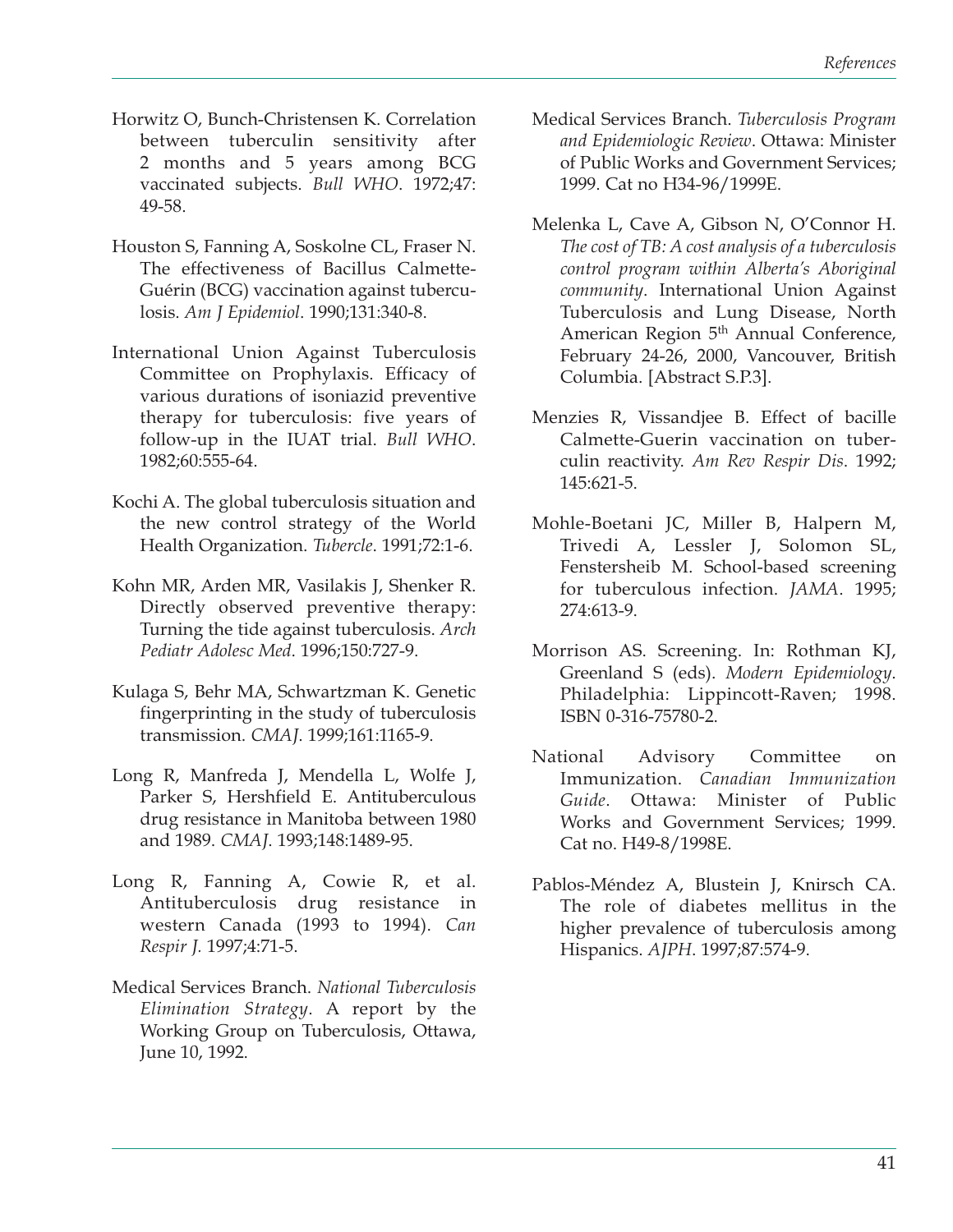- Raftery A, Whittaker D, Janvier MC, Janvier M, MacCalder L. *Network development to address barriers to outbreak management in a remote Aboriginal community*. International Union Against Tuberculosis and Lung Disease, North American Region 5<sup>th</sup> Annual Conference, February 24-26, 2000, Vancouver, British Columbia. [Abstract C.M.5].
- Reinhard C, Paul WS, McAuley JB. Epidemiology of pediatric tuberculosis in Chicago, 1974 to 1994: A continuing public health problem. *Am J Med Sci*. 1997; 313:336-40.
- Rekart M. *Vancouver IDU Cohort Study*. Proceedings of the 3rd Annual Aboriginal HIV/AIDS Surveillance and Research Meeting, Montreal, Quebec, May 29-30, 1998.
- Rieder HL. Methodological issues in the estimation of the tuberculosis problem from tuberculin surveys. *Tubercle Lung Dis*. 1995;76:114-21.
- Rodrigues LC, Diwan VK, Wheeler JG. Protective effect of BCG against tuberculous meningitis and miliary tuberculosis: A meta-analysis. *Int J Epidemiol*. 1993; 22:1154-8.
- Root HF. The association of diabetes and tuberculosis. *New Engl J Med*. 1934;210: 1-13.
- Rothman LM, Dubeski G. School contact tracing following a cluster of tuberculosis cases in two Scarborough schools. *CJPH*. 1993;84:297-302.
- Saskatchewan Health and the First Nations/ MSB TB Committee. *Tuberculosis Control: A Reference Guide to the Tuberculosis Program in Saskatchewan.* Regina: Medical Services Branch, Saskatchewan Region and Saskatchewan Health; 1999.
- Scheifele D, Law B, Jadavji T, on behalf of IMPACT. Disseminated Bacille Calmette-Guérin infection: three recent Canadian cases. *CCDR*. 1998;24-9:69-75.
- Schwartzman K, Menzies D. Tuberculosis screening of immigrants to low-prevalence countries: A cost-effectiveness analysis. *Am J Respir Crit Care Med.* 2000;161:780-9.
- Smeja C, Brassard P. Tuberculosis infection in an Aboriginal (First Nations) population of Canada. *Int J Tuberc Lung Dis.* 2000;4: 925-30.
- Standards Committee (Tuberculosis) of the Canadian Thoracic Society. *Canadian Tuberculosis Standards*. Ottawa: Canadian Lung Association; 1996. ISBN 0-9690661- 4-7.
- Stewart PJ, Sheldrick B. Evaluation of the Ottawa-Carleton school-aged tuberculosis screening program. *Public Health Epidemiol Rep Ontario*. 1996;Apr:65-9.
- Strader S. *School Screen 1999-2000 Report*. Report prepared by the Regional TB Coordinator, Regional Health Services, Baffin, Government of Nunavut, for the First Nations and Inuit Health Branch, March 21, 2000.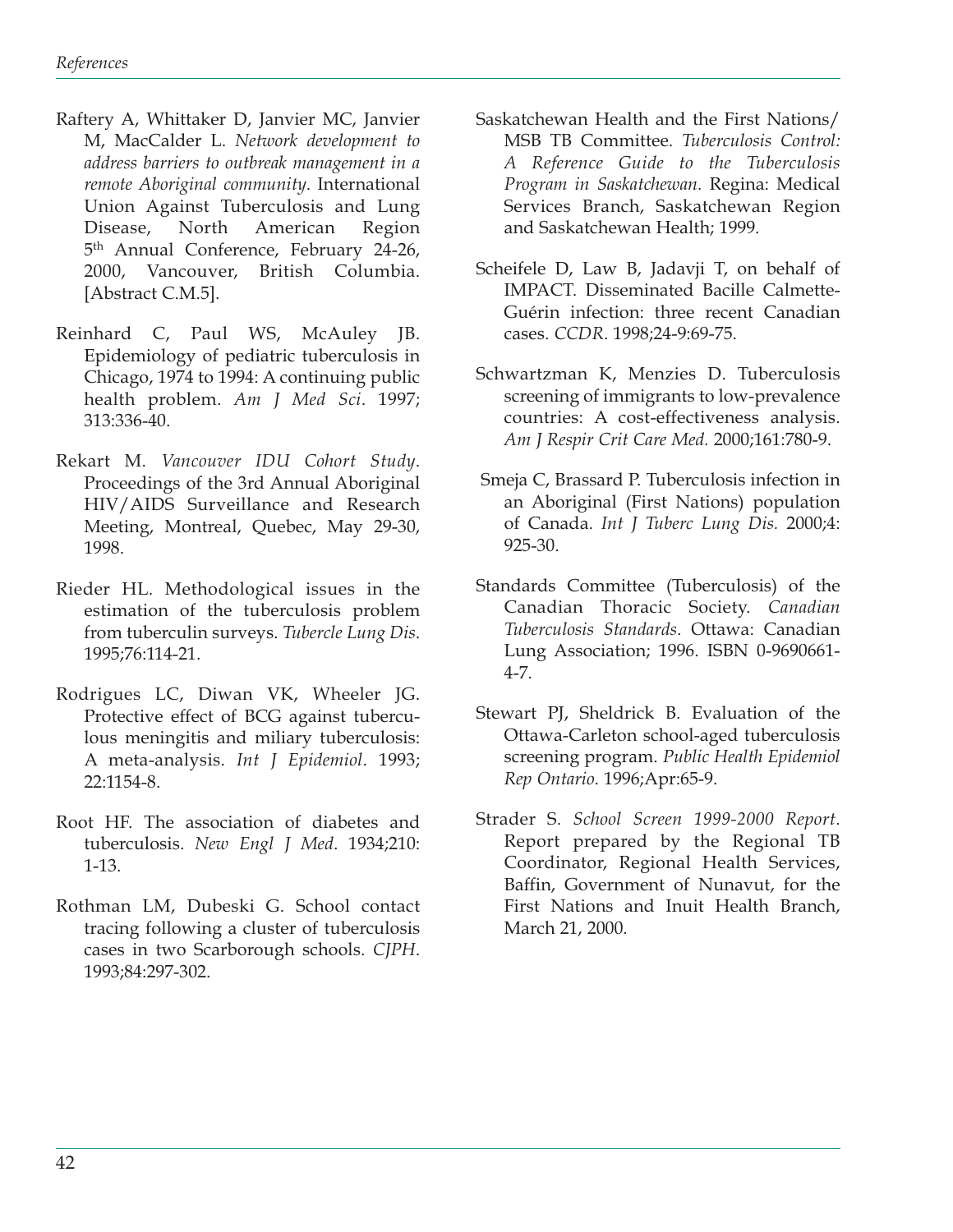- Styblo K, Dankova D, Drapela J, Galliova J, Jezek Z, Krivanek J, Kubik A, Langerova M, Radkovsky J. Epidemiological and clinical study of tuberculosis in the district of Kolín, Czechoslovakia: Report for the first four years of the study (1961-1964). *Bull WHO*. 1967;37:819-74.
- Sutherland I, Svandova E, Radhakrishna S. The development of clinical tuberculosis following infection with tubercle bacilli. 1982;63:255-68.
- Sutherland I. On the risk of infection. *Bull IUATLD*. 1991;66:189-91.
- Vynnycky E, Fine PE. The natural history of tuberculosis: the implications of agedependent risks of disease and the role of reinfection. *Epidemiol Infect*. 1997;119: 183-201.
- Weinstein MC, Stason WB. Foundations of cost-effectiveness analysis for health and medical practices. *NEJM*. 1977;296: 716-721.
- Wherrett GJ. *The Miracle of Empty Beds: A History of Tuberculosis in Canada*. Toronto: University of Toronto Press; 1977. ISBN 0-8020-2269-3.
- White W, Heinzig L. *Socioeconomic conditions contributing to the transmission of tuberculosis in the Northwest Territories, Canada.* International Union Against Tuberculosis and Lung Disease, North American Region 3rd Annual Conference, February 26-28, 1998, Vancouver, British Columbia. [Abstract N.ED.8].
- World Health Organization. *Global Tuberculosis Control: WHO Report 2000*. Geneva: Communicable Diseases, World Health Organization; 2000. WHO/CDS/TB/ 2000.275.
- Young TK, Hershfield ES. A case-control study to evaluate the effectiveness of mass neonatal BCG vaccination among Canadian Indians. *AJPH*. 1986;76:783-6.
- Young TK, O'Neil JD, Elias B, Leader A, Reading J, McDonald G. Chronic Diseases. In: First Nations and Inuit Regional Health Survey National Steering Committee. *First Nations and Inuit Regional Health Survey: National Report 1999*. Ottawa: Assembly of First Nations; 1999. ISBN 0-9685388-0-0.
- Yuan L, Richardson E, Kendall PRW. Evaluation of a tuberculosis screening program for high-risk students in Toronto schools. *CMAJ*. 1995;153:925-32.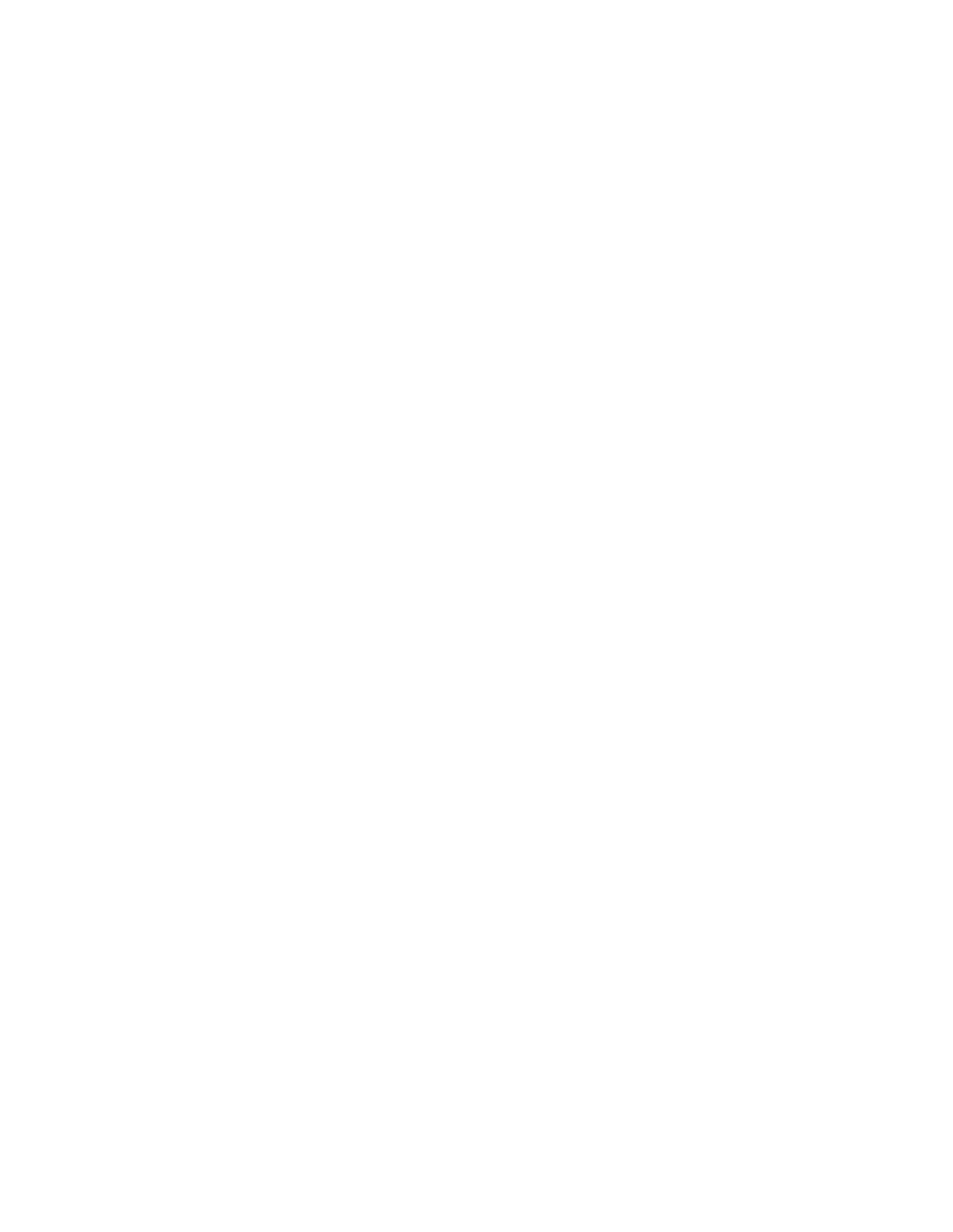# **Appendix A. Screening: a framework for discussion**

# **A.1. Background**

The following recommendation was made at the National Consensus Conference on Tuberculosis in 1997:

"Because of high rates of tuberculosis among Aboriginal peoples, regionally appropriate screening guidelines must be developed, implemented, and evaluated" (Health Canada, 1998).

Similar recommendations were made by the MSB Advisory Group for the Elimination of Tuberculosis (MAGET):

- (A) It is recommended that MSB through MAGET develop screening guidelines to determine when screening for TB should be utilized in Aboriginal communities, and preferred methods for screening, the appropriate age and risk groups to be tested and the optimal interval for screening.
- (B) It is recommended that Regional screening programs be evaluated on a regular basis and include a review of the following: compliance with screening, rates of positivity and conversion, rates of case finding and compliance with treatment including chemoprophylaxis (Medical Services Branch, 1999).

These recommendations have led to considerable discussion among members of the TB Working Group about screening policies in the FNIHB Regions. It has been recognized that Regions with similar TB problems may have different screening policies, and that

more evidence-based thinking is required to implement and evaluate screening activities. The information and recommendations included in this section are intended to assist in the development of Regionally appropriate screening guidelines for use in the field.

Screening for a disease involves the examination of asymptomatic individuals in order to classify them as likely or unlikely to have the disease. The objectives of this activity are to call attention to those individuals likely to have disease before symptoms appear, provide early treatment to these people, and reduce morbidity and mortality from the disease (Morrison, 1998).

Mass screening is not recommended in populations with a low prevalence of TB. Results from a WHO-sponsored study evaluating mass screening in Czechoslovakia (Styblo et al., 1967) in the 1960s indicated definitively that mass screening is neither sufficiently accurate nor cost-efficient, and that the majority of infectious TB cases presented themselves to health services during the interval between regular screening examinations (Enarson, 1998b). Furthermore, costly screening activities may divert limited program resources from essential TB control activities, such as case finding and treatment.

It is for these reasons that screening is recommended for high-risk groups only. The tendency of TB disease to be concentrated in younger age groups in the First Nations population indicates a high rate of recent transmission from infectious adults. Although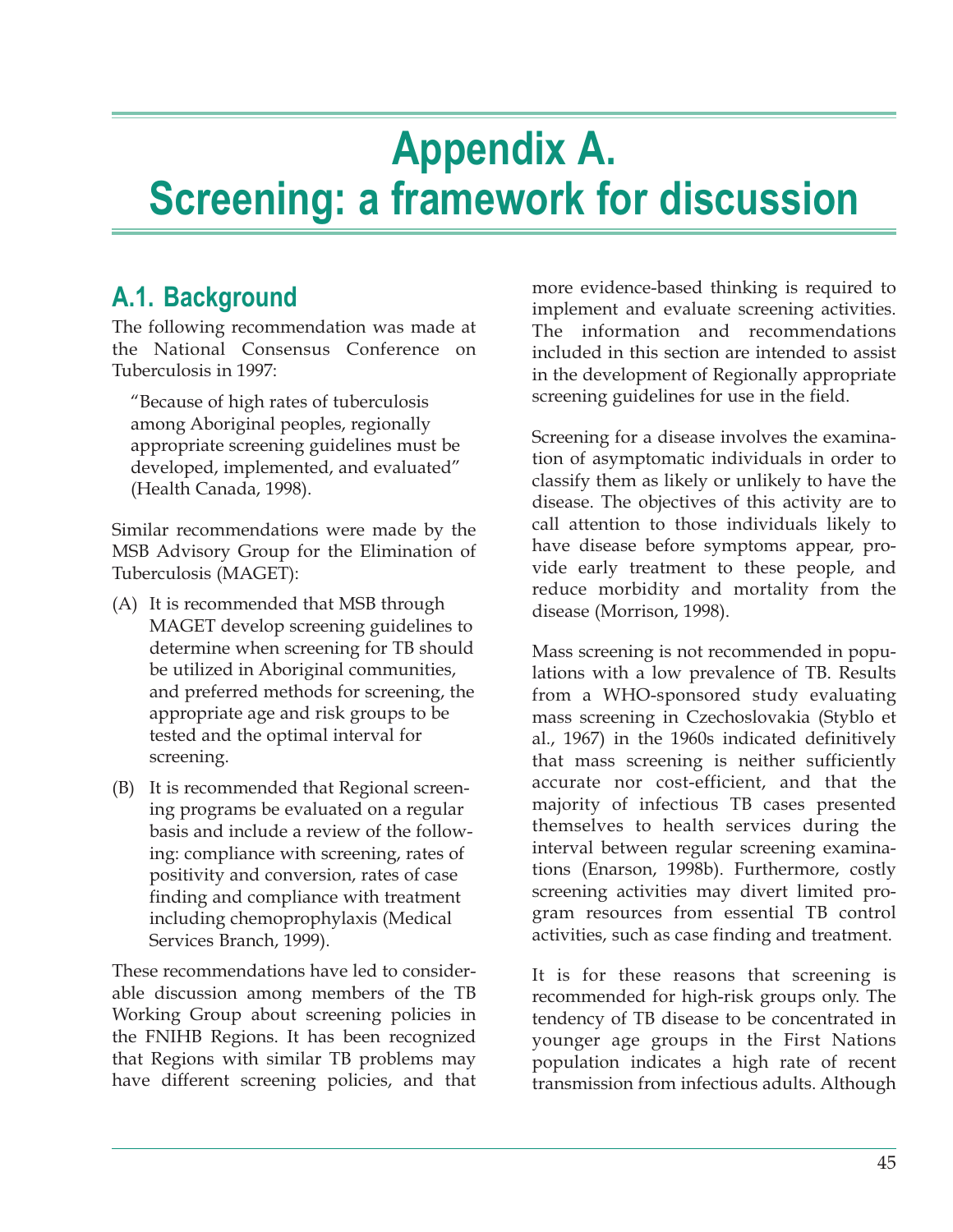continued screening of children at risk is needed for this reason, the infectious adults who spread the disease must also be considered. Adults in the high-risk groups described below, particularly those living in communities where TB is endemic and where cluster outbreaks have occurred, should be actively sought and screened for TB.

# **A.2. High-risk groups in First Nations communities**

The following groups should be considered for systematic screening in First Nations communities:

- Close contacts of individuals with known or suspected active TB;
- Persons with HIV infection:
- Persons with a history of active TB who have not received adequate therapy;
- Persons who are poor, especially the homeless;
- Staff and residents of long-term care facilities and lodges;
- Those at risk for occupational exposure, especially health care workers;
- Those with the following medical conditions: diabetes mellitus; chronic renal failure; immunosuppression; and silicosis;
- Those at risk for TB who work in settings where they may infect infants or immunosuppressed individuals;
- Alcoholics and injection drug users

### *A.2.1. Close contacts*

A contact investigation should always follow the diagnosis of TB. All contact tracing should begin within 7 days of the index case report. Among individuals whose tuberculin status is unkown or previously recorded as negative, a tuberculin skin test (TST) should be done. Those with positive tests should undergo chest radiography and sputum culture within 30 days of the index case report (Health Canada, 1998).

#### *A.2.2. Persons with HIV infection*

The risk of developing TB among persons with HIV/TB co-infection is very high. It has been estimated that 36-80% of HIV-positive individuals with TB infection will develop progressive, primary TB within one year of infection, compared to 5-14% of HIV-negative individuals with TB infection (Dye et al., 1998). Screening is therefore strongly recommended for all HIV-positive individuals. Tuberculin skin tests (TSTs) and/or chest xrays should be done as early as possible in the course of the HIV infection, due to possible interference with the sensitivity of both these methods by HIV-related immunosuppression.

Although the limited data available suggest a low rate of on-reserve co-infection, the proportion of new AIDS cases and positive HIV test reports attributed to Aboriginal persons in Canada is increasing (Health Canada, 2000b). Community health nurses, TB nurses, TB workers, and other TB program staff should be aware of the HIV trend in their Region and community. It is also important to inform health care workers involved in HIV/AIDS control of the need to screen seropositive individuals for TB.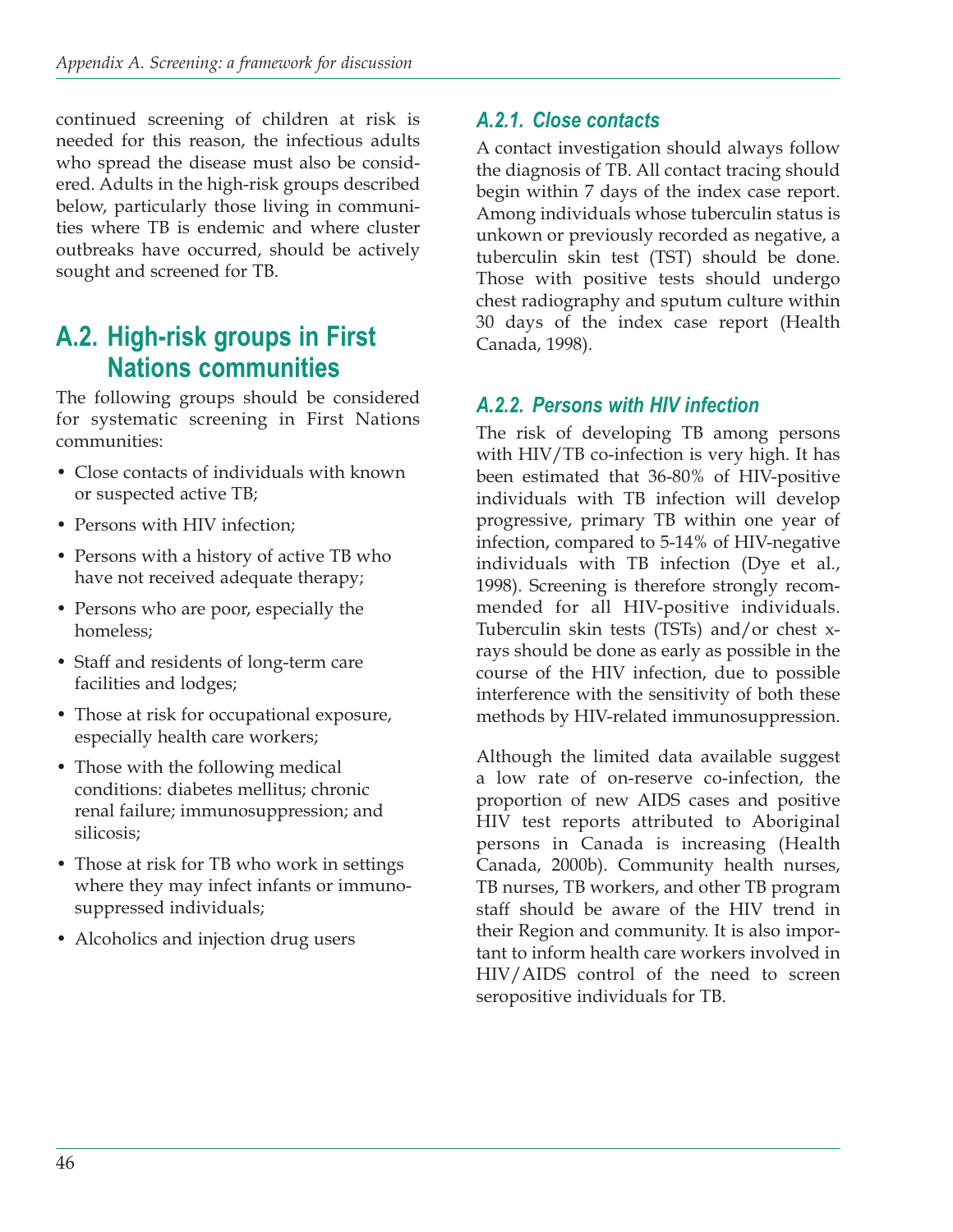#### *A.2.3. The homeless and underhoused*

The homeless in First Nations communities may frequently spend time outside the community, making it difficult for the TB program to track them if they are infected with TB. Because many of these individuals are likely to return to the community, possibly with infectious TB, they can impact on the health of that community whether or not they are within the boundaries of FNIHB service delivery. It is therefore important to either make an effort to track these persons outside the community and provide preventive therapy, or to ensure that the provincial TB program is doing so.

## *A.2.4. Long-term care facilities and lodges*

Detailed procedures for screening patients for TB in long-term care facilities are provided in the Canadian Tuberculosis Standards (CLA et al., 2000).

#### *A.2.5. Occupational exposure*

Community health nurses, TB nurses, TB workers, and other TB program staff who have regular direct patient contact in TB endemic communities, and/or work in a facility where patients with active TB are admitted, must be screened for TB regularly using a TST. Housekeepers, clerks and maintenance staff working in facilities with increased rates of TST conversion should also be screened.

Results from a study on tuberculin reactivity among health care workers (HCWs) servicing Aboriginal communities in British Columbia, Alberta and Saskatchewan indicate the rate of positive TST results is high (Fanning et al., 1998). The study found that 48.5% of HCWs participating in the study were skin test positive  $(≥ 10$  mm induration), although BCG was strongly associated with positivity ( $p < 0.001$ ). Seventy-five of the 97 reactors had received

BCG. It was found that those HCWs aged 35 years or more, and those who were Aboriginal, were more likely to be positive. Univariate analyses showed that "years worked with the Medical Services Branch" was associated with positivity, although this did not appear in the results of logistic regression analyses. The positivity rate was particularly high in Saskatchewan (60.5%), and lowest in British Columbia (38.5) (Fanning et al., 1998). Despite the confounding effects of BCG on these results, this study provides evidence of the need for screening of HCWs in First Nations communities where TB is endemic.

### *A.2.6. Diabetes mellitus and renal failure*

It has long been known that diabetes mellitus is a risk factor for progression to active TB (Root, 1934). In fact, it was recently estimated that risk for TB associated with diabetes was as high as that for HIV among Hispanics aged 25 to 54 in the United States (Pablos-Méndez et al., 1997). Due to the high prevalence of type 2 diabetes among First Nations people, HCWs providing services to persons with this disease should be made aware that these individuals are at increased risk for TB. The age-adjusted prevalence of diabetes in First Nations communities is 3.3 times higher among males and 5.3 times higher among females than the corresponding values for the entire Canadian population (Young et al., 1999). The prevalence of diabetes in TB endemic areas should be assessed by Regional TB programs, and systematic screening should be considered in high-risk communities.

Chronic renal failure/hemodialysis is a risk factor for the development of active TB among persons with TB infection. Unfortunately, it is also a complication of diabetes. One study has reported a relative risk of 25.3 (95% C.I. 22.9-31.5, p < 0.0001) for active TB in dialysis patients, compared to the general population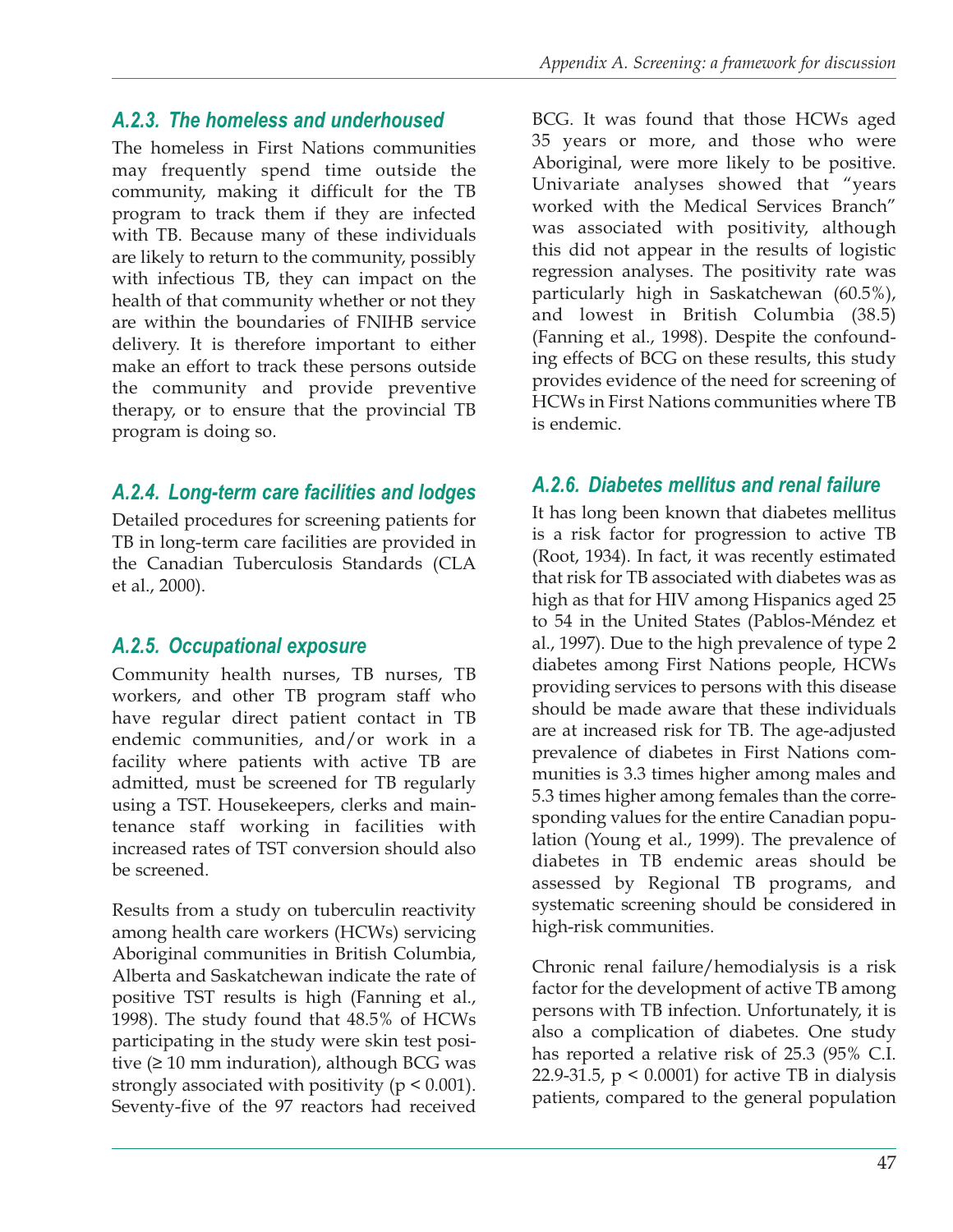(Chia et al., 1998). Although this analysis was done with a total of only nine cases of TB in the dialysis patient cohort, these results should not be overlooked. Community health nurses, TB nurses, TB workers, and other TB program staff should actively seek patients with renal failure, particularly in TB endemic communities, and strongly recommend TB screening for these individuals.

## *A.2.7. Adults in endemic communities*

In communities where TB is endemic, and cases of infectious, pulmonary TB are reported regularly from year to year, screening of adults should be considered. This is particularly important among adults who have been treated inadequately for TB in the past, and among adults who have one or more of the above risk factors for progression to active disease.

# **A.3. Components of screening**

The following components of screening were adapted from the Canadian Tuberculosis Standards (CLA et al., 2000):

- Education and community outreach;
- Informed consent:
- Relevant history taking: history of BCG; contact with active TB; results of previous skin tests; previous TB treatment; symptom inquiry; and immunocompromising illness;
- Referral for clinical evaluation of clients who have positive skin tests or are immunocompromised;
- Directly observed preventive therapy (DOP), (or "directly observed treatment of LTBI") for all positive reactors who have not previously completed an adequate course of therapy, along with appropriate testing for isoniazid (INH) toxicity;
- Complete and accurate record keeping;
- Compilation of summary data for program evaluation;
- Ongoing staff training

# **A.4. Screening methods**

## *A.4.1. The tuberculin skin test (TST)*

#### **A.4.1.1. Technique**

The TST, also known as the Mantoux test, is used to diagnose LTBI. It consists of an intradermal injection of purified protein derived from *M. tuberculosis* bacilli, and will induce delayed-type hypersensitivity in persons who have developed cell-mediated immunity to these antigens. The reaction causes localized swelling and induration of the skin at the injection site within 48-72 hours. All tests should be read and interpreted by a health professional at 48-72 hours after administration.

#### **A.4.1.2. Contraindications**

The following individuals should not undergo tuberculin testing:

- Patients with severe blistering from tuberculin reactions in the past;
- Patients with documented active TB or a clear history of treatment for LTBI or active TB in the past;
- Patients with extensive burns or eczema;
- Patients with severe viral infections or live-virus vaccines (e.g. MMR) in the past month (patients with common cold may be tested)

Pregnancy, immunization with vaccines other than live-virus vaccines, and a history of BCG are not contraindications to tuberculin skin testing.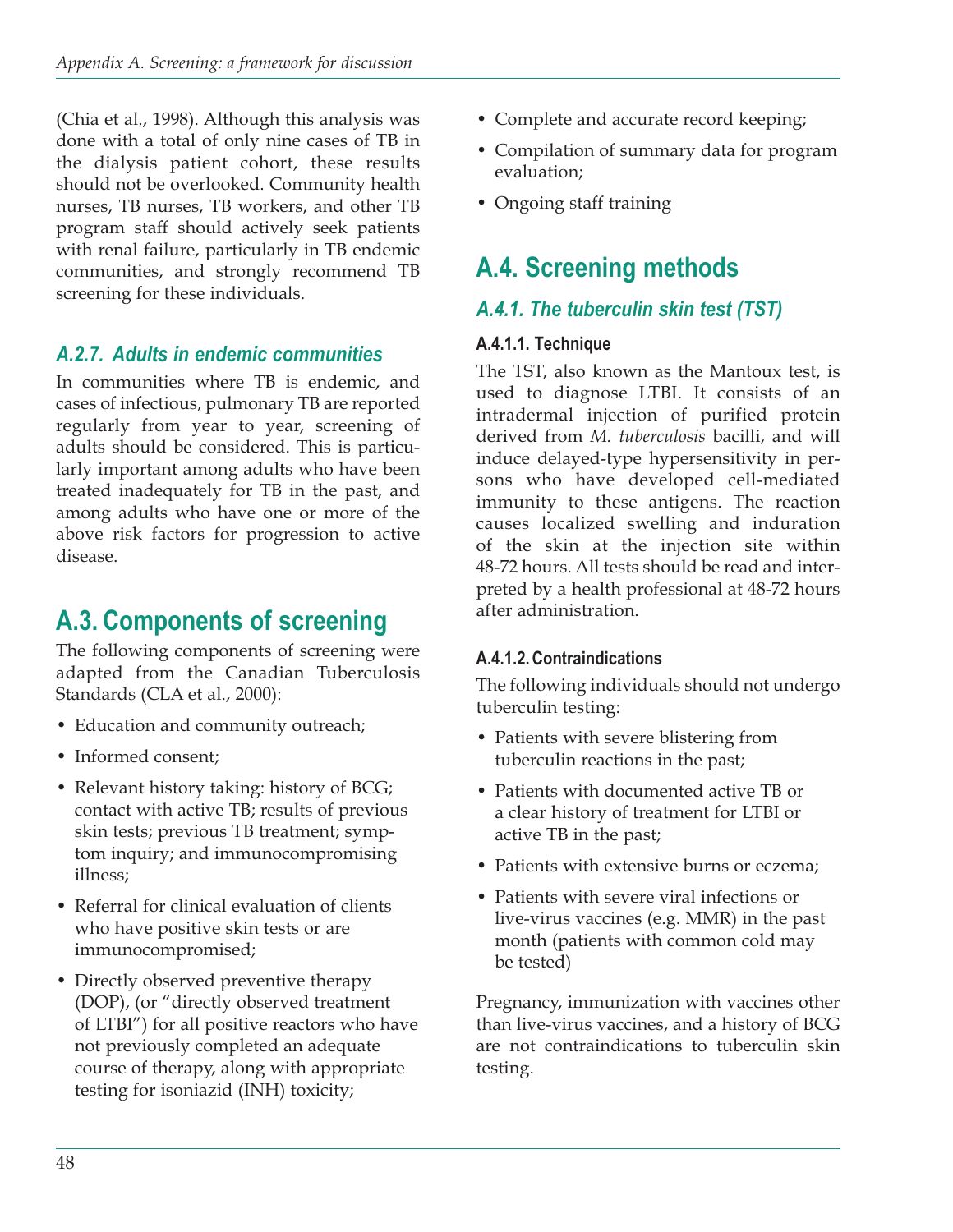False negative reactions may also occur. Factors causing these are immunosuppression, human error (improper storage and preparation of antigen, poor injection technique, errors in reading and recording), and infections (especially viral infections).

#### **A.4.1.3. Interpretation**

**Table A.1** Interpretation of a tuberculin skin test

| <b>Reaction size</b><br>(mm induration) | Setting in which reaction indicates probable TB infection                                                                           |
|-----------------------------------------|-------------------------------------------------------------------------------------------------------------------------------------|
| $5$                                     | HIV infection AND expected risk of tuberculosis infection is high<br>Should only be considered in the presence of immunosuppression |
| $5 - 10$                                | <b>HIV</b> infection<br>Close contact with infectious TB case<br>Abnormal chest x-ray with fibronodular disease                     |
| > 10                                    | All other individuals                                                                                                               |

Adapted from CLA et al., 2000.

#### **A.4.1.4. Positive predictive value**

The positive predictive value (PPV) of a screening test is the proportion of people with a positive test result who actually have the disease. It is largely dependent upon the specificity of the test, and the prevalence of preclinical disease in the target population. The specificity of a test is the percentage of people without the condition who have a negative result, and false-positive tuberculin results reduce the specificity of the test. The TST is known to have a high specificity in populations with no other mycobacterial exposures or BCG vaccination. A decrease in specificity occurs in populations

experiencing a high degree of cross-reactivity with other mycobacteria. The test is also influenced by the prevalence of tuberculosis infection, as indicated in Table A.2.

Table A.2 should be taken into account when deciding whether or not to screen using the TST. Prevalence of infection, BCG policies, and exposure to mycobacteria vary according to Region and community, meaning the PPV of tuberculin testing will likely differ across the country. Systematic screening using the TST should be reconsidered in areas in which the PPV is probably quite low.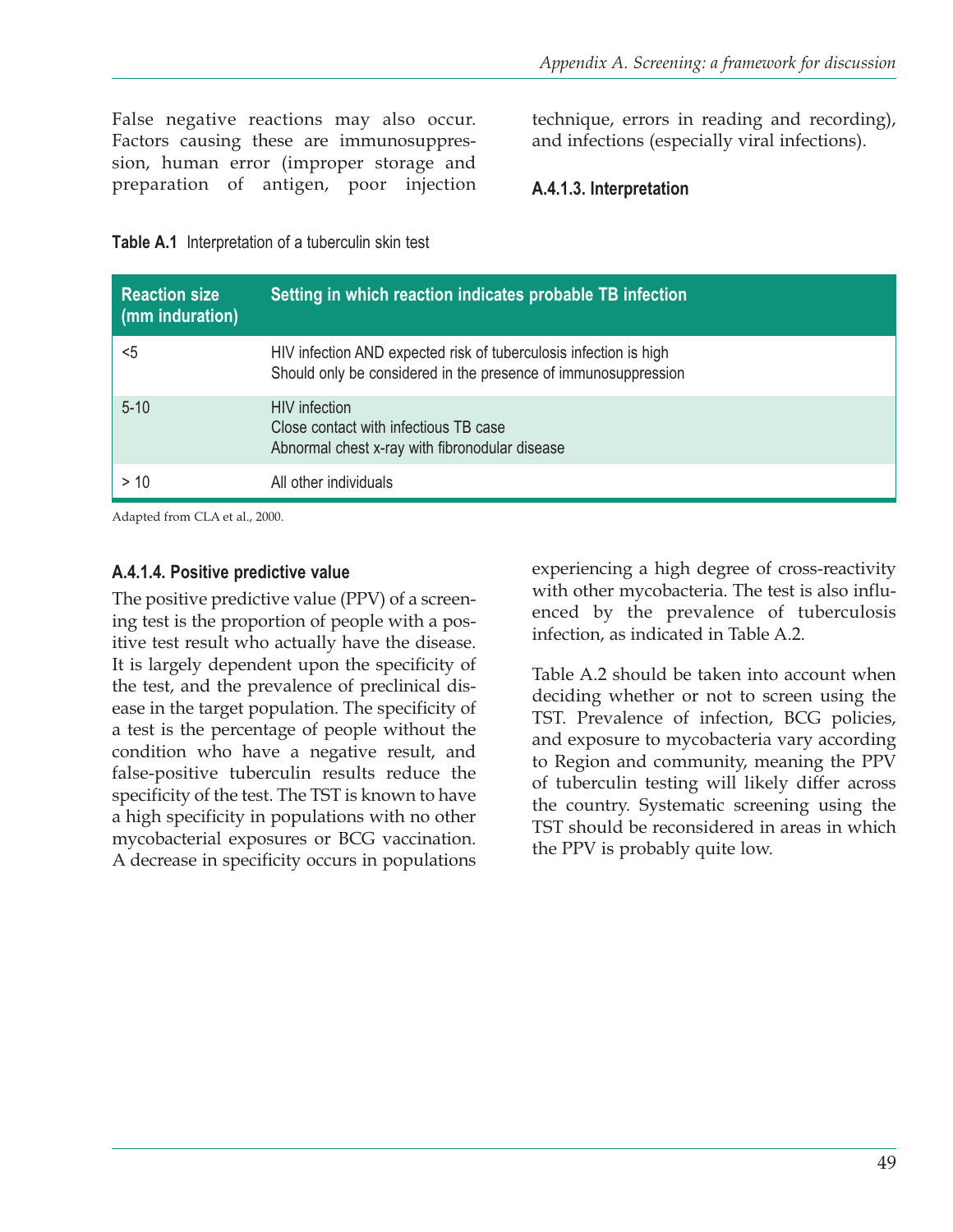| <b>Prevalence of infection (%)</b> | <b>Positive predictive value</b> |                      |  |  |  |
|------------------------------------|----------------------------------|----------------------|--|--|--|
|                                    | Specificity of 0.95 <sup>b</sup> | Specificity of 0.99c |  |  |  |
| 90                                 | 0.99                             | 0.99                 |  |  |  |
| 50                                 | 0.95                             | 0.99                 |  |  |  |
| 25                                 | 0.86                             | 0.97                 |  |  |  |
| 10                                 | 0.67                             | 0.91                 |  |  |  |
| 5                                  | 0.5                              | 0.83                 |  |  |  |
| 1                                  | 0.16                             | 0.49                 |  |  |  |
| 0.1                                | 0.03                             | 0.1                  |  |  |  |
| 0.01                               | 0.002                            | 0.09                 |  |  |  |

**Table A.2.** Positive predictive value of a tuberculin skin test.<sup>a</sup>

aadapted from American Thoracic Society, 2000

bpopulations with high exposure to other mycobacteria

cpopulations with low exposure to other mycobacteria and no BCG

#### **A.4.1.5. Booster phenomenon and two-step tuberculin testing**

One week to a year after a TST is given, some individuals may have a reaction to a subsequent skin test in the absence of infection, due to recall of waned cell-mediated immunity. This phenomenon, known as the "booster effect," usually occurs in individuals exposed to other mycobacteria, or who have received BCG. The booster effect results in falsepositive skin tests, if serial skin testing is done. A two-step method, in which individuals who test negative undergo a second TST one week later, may be considered in certain situations to prevent misinterpreting a boosted response as a conversion (Bass and Serio, 1981).

- The specificity of the TST is decreased by exposure to other mycobacteria and the use of BCG.
- Systematic screening using the TST should be reevaluated in populations with a very low prevalence of infection.

## *A.4.2. Chest x-ray*

All persons over the age of 11 years applying for permanent residence in Canada must undergo chest radiographic screening for TB infection and disease. This method may be used to screen high-risk adults for TB in First Nations communities, particularly during a cluster outbreak.

Certain radiographic abnormalities have been associated with TB infection, although chest x-rays alone should not be used to diagnose TB infection or disease. One of the most significant problems associated with this method is that interpretation is highly variable among physicians.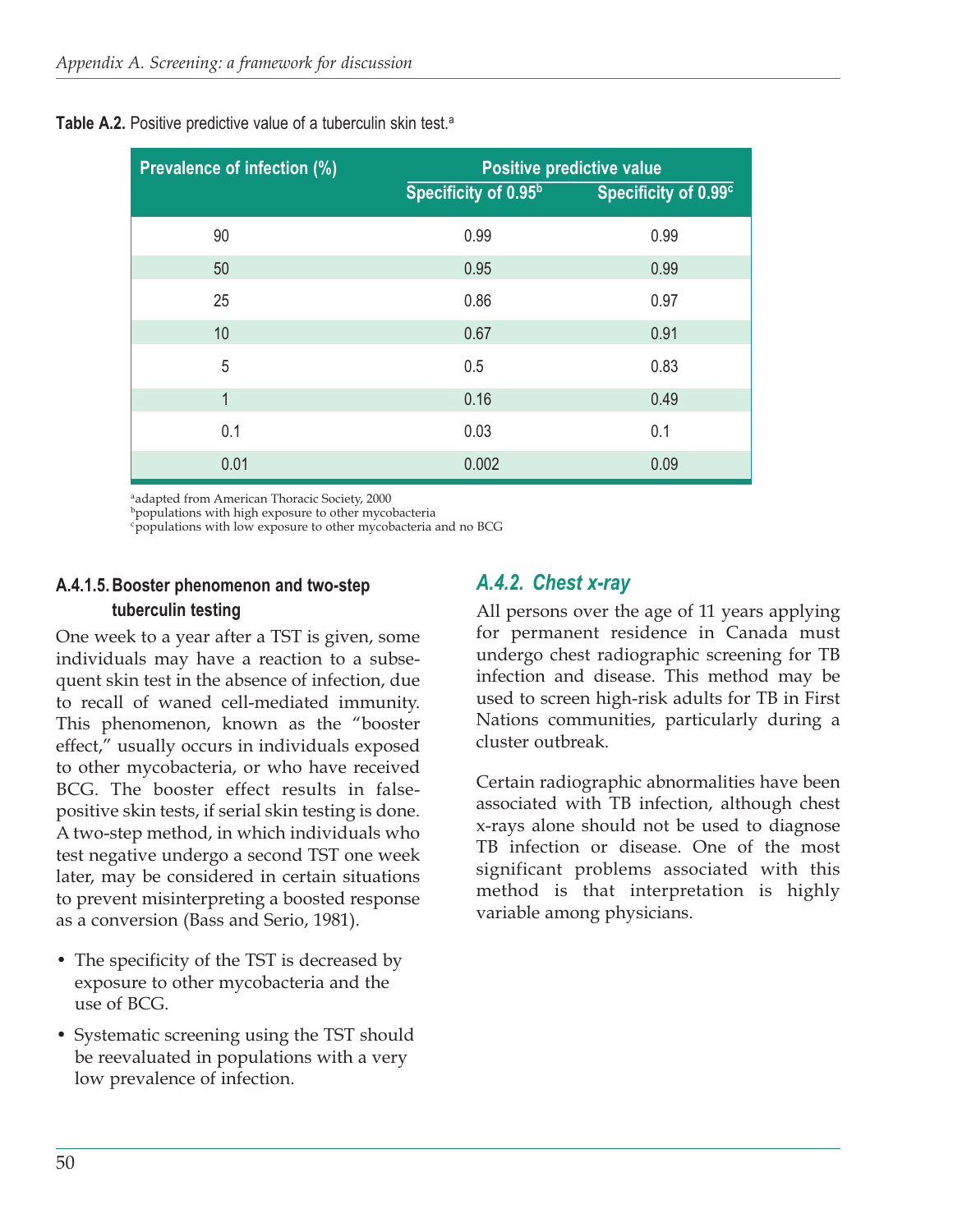# **A.5. Screening children and adolescents**

## *A.5.1. To screen or not to screen*

Surveillance and analyses of screening data should provide Regional TB control programs with the information they need to make decisions about school-based screening. The prevalence of infection, annual risk of infection, pediatric TB rates, and overall TB incidence need to be assessed regularly.

## **A.5.1.1. Comparison**

Consistently higher rates of pediatric TB in First Nations communities compared to non-Aboriginal children in Canada have warranted screening of these children in the past. Since high rates of TB among children indicate a high degree of recent transmission, screening may be considered among high-risk adults in the same population. If the prevalence of infection and/or rate of pediatric TB are higher than in the rest of the population, school-based screening should be considered. Recommendations cannot be made at the national level, nor at the Regional level, on whether to screen First Nations children, because infection and incidence vary so much across the country. Decisions to screen groups of children should be based on local epidemiologic data (Advisory Council for the Elimination of Tuberculosis, 1995).

## **A.5.1.2. Infection and incidence rates**

A high degree of variability exists between different groups of children, according to both ethnicity and geography. This is illustrated by the summary of results from Canadian urban centres, First Nations communities, and one Region of Nunavut in Table A.3.

In the past, it has been recommended that TB screening be considered for groups in which the annual risk of infection among children under 5 years is greater than 1% (Standards Committee of the Canadian Thoracic Society, 1996). BCG has been recommended for groups with the same risk value (National Advisory Committee on Immunization, 1999). It has also been recommended that screening be implemented in First Nations communities where the use of BCG has been discontinued (Medical Services Branch, 1999). Although the efficacy of BCG has been widely debated, case-control studies assessing use of the vaccine among First Nations infants in Manitoba and Alberta have shown protective effects of 60% and 57%, respectively (Young and Hershfield, 1986; Houston et al., 1990). It is also recognized that BCG has a significant protective effect against TB meningitis and miliary TB, which are severe, often fatal forms of the disease in children (Rodrigues et al., 1993). It is therefore reasonable to recommend screening in TB endemic communities that discontinue the use of BCG, due to the combined possibilities of decreased immunity and severe forms of pediatric TB.

TB control programs should analyze screening data regularly to calculate annual risk of infection. In order to do this, a satisfactory estimate of TB infection prevalence *P* among a cohort of BCG-negative individuals is needed. The annual risk *R* refers to the risk at calendar time  $b + x$ , where **b** is the year the cohort was born, x is the midpoint between 0 and a, and a is the age of the cohort at calendar time  $b + a$ . The following formula estimates annual risk of infection at the midpoint between year of birth and the year screening occurred (Rieder, 1995):

$$
R_{b+a/2} = 1 - (1 - P_{b+a})^{1/a}
$$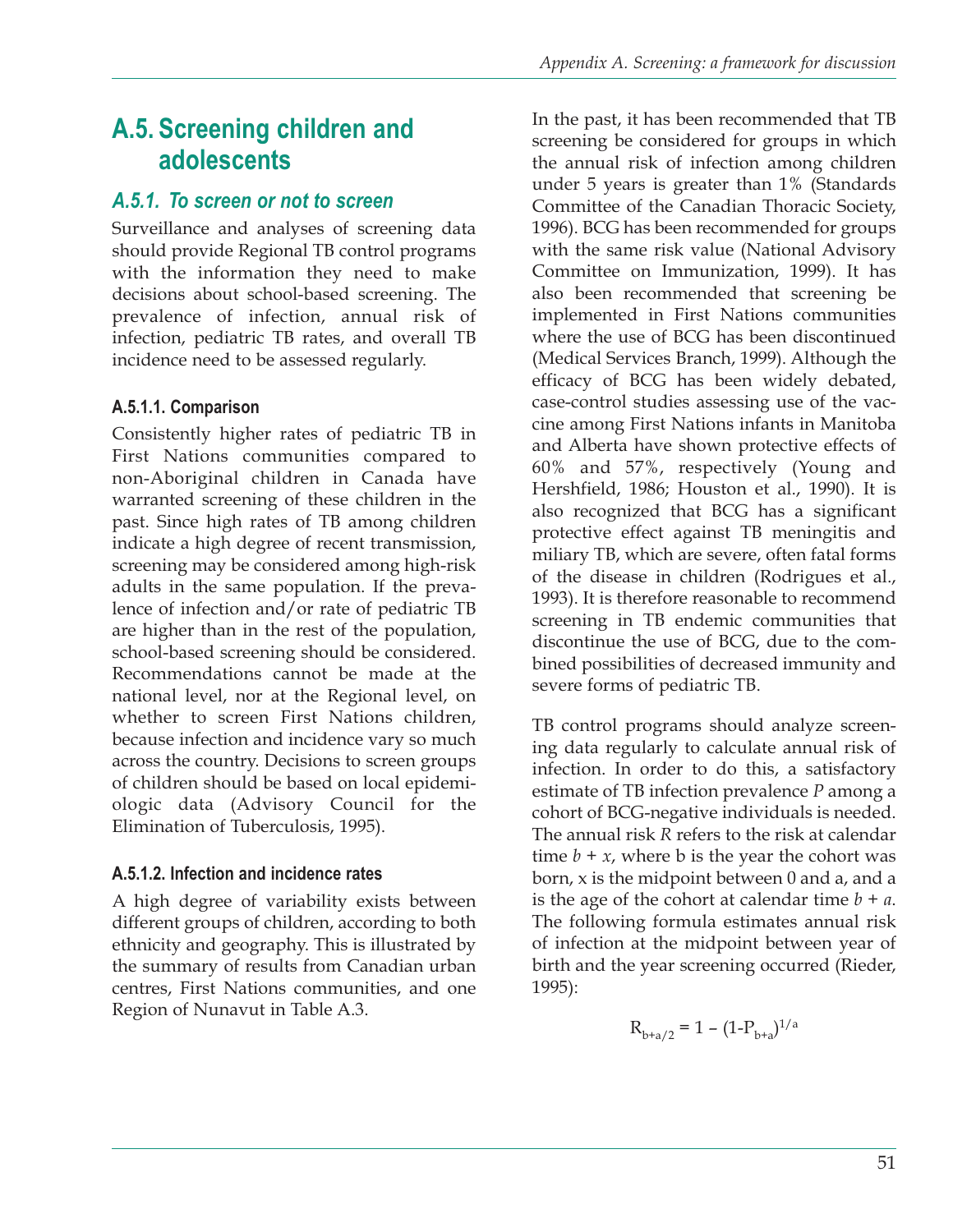| <b>Publication/report</b>      | <b>Setting</b>                                                                                             | $\mathsf{n}$ | Infection (%)                                                                     |
|--------------------------------|------------------------------------------------------------------------------------------------------------|--------------|-----------------------------------------------------------------------------------|
| Rothman and Dubeski,<br>1993   | Outbreak investigation in Scarborough,<br>Ontario schools                                                  | 707          | 6.8 (all children); 1.2 (Canadian-born);<br>14.6 (foreign-born); 4.4 (conversion) |
| Yuan et al., 1995              | Students from TB endemic countries<br>and Aboriginal students in Toronto                                   | 720          | 22.5                                                                              |
| Adhikari and Menzies,<br>1995  | Grade 6 and 10 students, first-year<br>health professional students, and<br>workers aged 18-25 in Montreal | 7,669        | 10.2                                                                              |
| Stewart and<br>Sheldrick, 1996 | Students entering Ottawa-Carleton<br>school from TB endemic countries                                      | 887          | 9.8                                                                               |
| Strader, 2000                  | Kindergarten and grade 6 <sup>a</sup> ,<br>Baffin Island (1999-2000)                                       | 798          | 7.4 (all children received BCG<br>as infants)                                     |
| This report                    | Children aged 12 years,<br>Pacific Region (1997)                                                           | 315          | 1.3                                                                               |
| This report                    | Children aged 12 years,<br>Alberta Region (1997)                                                           | 205          | 2                                                                                 |
| This report                    | Children aged 5-14 years,<br>Saskatchewan Region (1997)                                                    | 2,050        | 2.3                                                                               |
| This report                    | Children aged 12 years,<br>Sioux Lookout Zone (1997)                                                       | 217          | 1.8 (all children received BCG<br>as infants)                                     |
| Smeja and Brassard,<br>2000    | Cree children aged 12 years,<br>Quebec (1997)                                                              | 222          | 9.9 (all children received BCG<br>as infants)                                     |

**Table A.3** Results of published school-based screening evaluations in Canada, and this report.

aalso grades 1, 3, 5, 8, and 11 in two communities, and grades 3 and 10 in another.

High smear positive incidence in a population may also warrant school-based screening, due to the increased risk of transmission of the disease to children.

Evaluation of a school-based screening program in California indicated that screening all children is cost saving only if the prevalence of infection is 20% or more (Mohle-Boetani et al., 1995). This study estimated a compliance rate of 60% with preventive therapy, a value

based on completion cards mailed by parents and the proportion of children for whom INH prescriptions were filled for 6 months. Such an estimation would not be necessary for FNIHB programs, which measure DOP completion rates. It is possible that screening groups with a prevalence of infection lower than 20% may be cost-efficient, if adherence to preventive therapy is greater than 60%.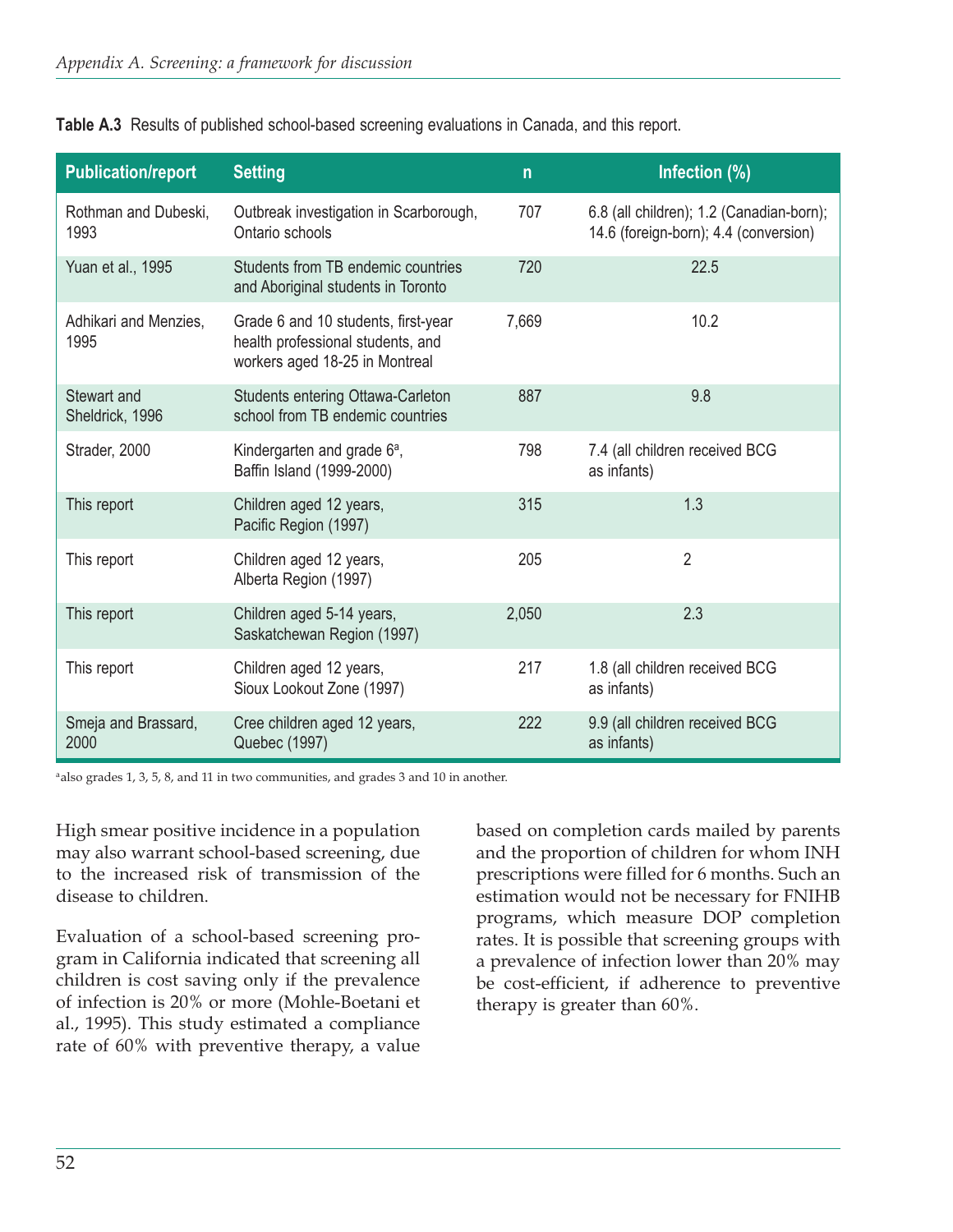Screening is indicated for groups of children who are subjected to the following:

- annual risk of infection  $> 1\%$ ;
- living in a community/area with high smear positive, pulmonary TB incidence (>50 per 100,000);
- prevalence of TB infection is 10-20% in targeted group, and > 60% DOP completion can be achieved;
- living in TB endemic community in which the use of BCG has been discontinued

#### *A.5.2. Appropriate age and optimal interval for screening*

Although some Regions currently use similar screening methods, there is considerable variation between Regions in terms of screening age and intervals. When making decisions on when to screen, TB program staff should consider the effect of age on opportunity for effective intervention. For example, adherence to DOP is often difficult with children over the age of 12 years. Some programs screen at school exit, despite the possible difficulties in tracking children to administer DOP when they are no longer in school. Screening at school entry is done in four FNIHB Regions, and can be considered a minimum standard for areas in which screening is indicated. Compliance with DOP is generally very high in this age group. Decisions on screening in subsequent years should be made by Regions, taking into consideration the local epidemiology of TB in children.

• In communities where school-based screening is indicated, it is recommended that children be screened at school entry as a minimum standard

## *A.5.3. Suggested process*

The following process is used for schoolbased screening in First Nations communities by FNIHB and the Tuberculosis Program in Saskatchewan (Saskatchewan Health and the First Nations/MSB TB Committee, 1999):

- Consult with Community Health Nurse and Band for project approval and set dates;
- Acquire school lists and research current tuberculin status of community;
- Obtain informed, written consent from parents;
- Do pre-test teaching with students;
- Conduct tuberculin tests;
- Read and record all results in 48 hours;
- Send all results to TB Control;
- Inform appropriate health care worker and parent of significant results and proposed follow-up

# **A.6. Directly observed prophylaxis (DOP), or "directly observed treatment of LTBI"**

For both ethical reasons and program effectiveness, DOP should be strongly recommended for all individuals with TB infection, and DOT for all those found to have active TB disease. Indeed, screening would not have a role if a preventive action did not follow. DOP as a strategy was designed to combat poor compliance rates, by having a health care worker or designate present to observe the patient taking all medication doses (Kohn et al., 1996).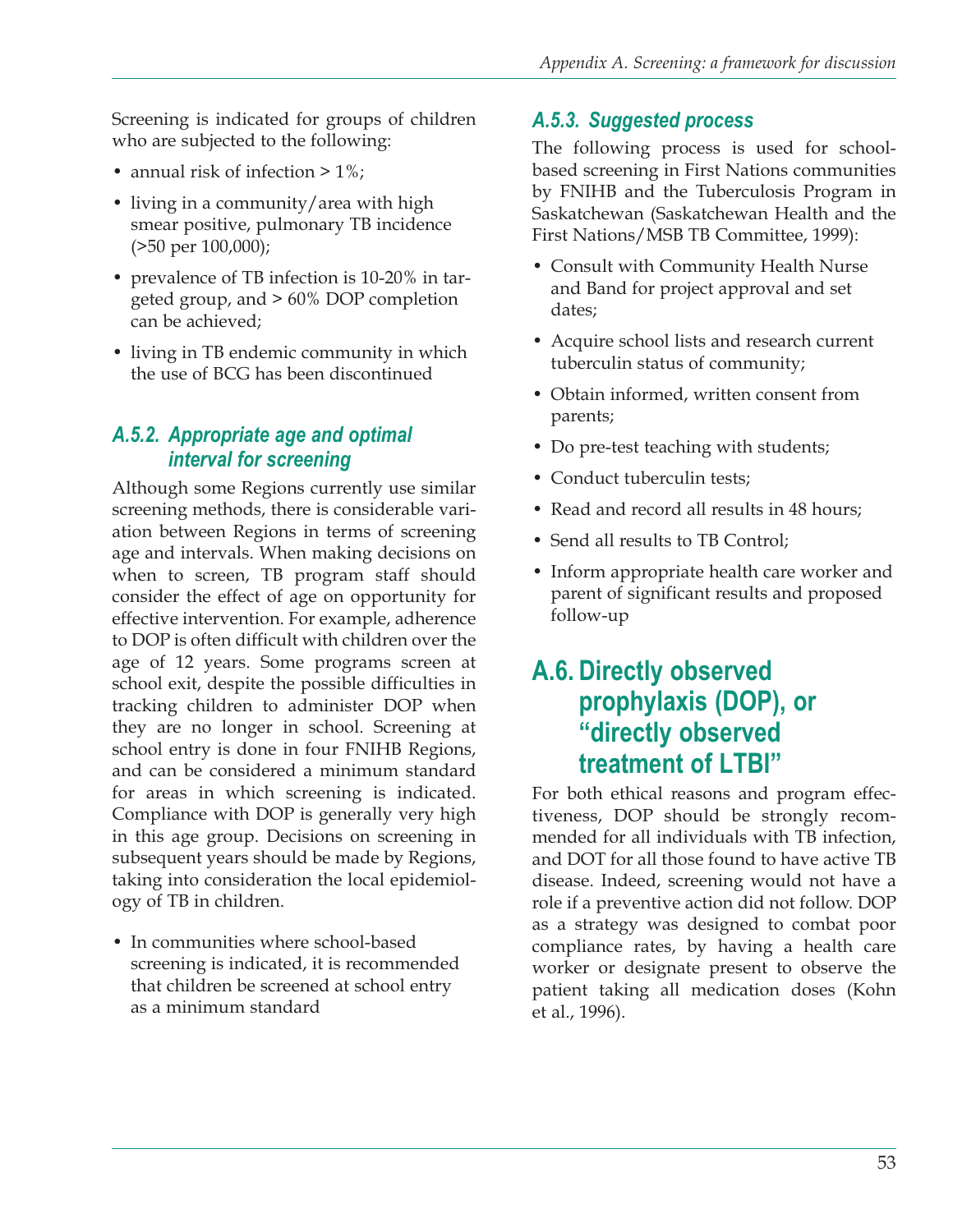Clinical trials have shown that INH chemoprophylaxis for 6 months is associated with a 69% lower incidence of TB in those receiving the drug, and one year of INH is associated with 93-97% lower incidence (Ferebee, 1970; International Union Against Tuberculosis Committee on Prophylaxis, 1982). Upon further analyses of these data, it has been recommended that nine months of INH be given for optimal protection (Comstock, 1999). If an individual cannot tolerate INH, or is believed to be infected with an INHresistant strain, 4 months of rifampin may be given.

Recent evidence suggests that 2 months of daily rimfampin and pyrazinamide has the same effectiveness as 12 months of INH in HIV seropositive patients with LTBI (Gordin et al., 2000). The American Thoracic Society (ATS) and the Centre for Disease Control (CDC) have since released a recommendation that this regimen be used for HIV infected people with LTBI (ATS/CDC Statement Committee on Latent Tuberculosis Infection, 2000). Clear evidence on the effectiveness of this regimen in HIV seronegative individuals is currently unavailable, although the ATS/ CDC group has recommended it as an acceptable alternative to 9 months INH. Given the low compliance rates to DOP in many FNIHB Regions, a 2-month regimen would be very useful if equivalency of treatments is established. Research into this area should be considered.

- All individuals diagnosed with TB infection should receive DOP
- Nine months of INH should be given to individuals with LTBI
- A 2-month regimen of daily rifampin and PZA should be given to HIV seropositive individuals with LTBI, and the effectiveness of this regimen in HIV seronegative people should be researched further.

# **A.7. Evaluation of screening programs**

## *A.7.1. Screening and preventive therapy practices*

The first measure for evaluating screening programs is the participation rate. For example, results from an evaluation by Yuan et al. (1995) indicated that only 42.9% of eligible students, meaning those who were born in a TB endemic country or who were Canadian Aboriginal, agreed to participate in a Toronto screening program. The skin test positivity in this study was 22.5%. If this was the prevalence of infection among all children eligible for the program, it can be assumed that many children with latent infection were missed. The percentage of all participants who have their test result read at 48-72 hours should also be calculated.

The second criterion for evaluation is the percentage of positive reactors who are given DOP, and the third is the percentage of positive reactors who complete the chemoprophylaxis. It has been shown that a high degree of provider noncompliance can significantly reduce the effectiveness of screening (Adhikari and Menzies, 1995). Centralized case management by TB medical consultants in the FNIHB Regions should prevent this problem, and all positive reactors should be given DOP. DOP compliance must be calculated, and any barriers to adherence should be recorded. This will help to develop strategies to improve compliance with preventive therapy regimens in the future.

A high DOP compliance rate will contribute to a decrease in the prevalence of infection, and increase the cost-effectiveness of screening. Mohle-Boetani et al. (1995) estimated that a 20% increase in adherence to therapy, from 60% to 80%, would be associated with a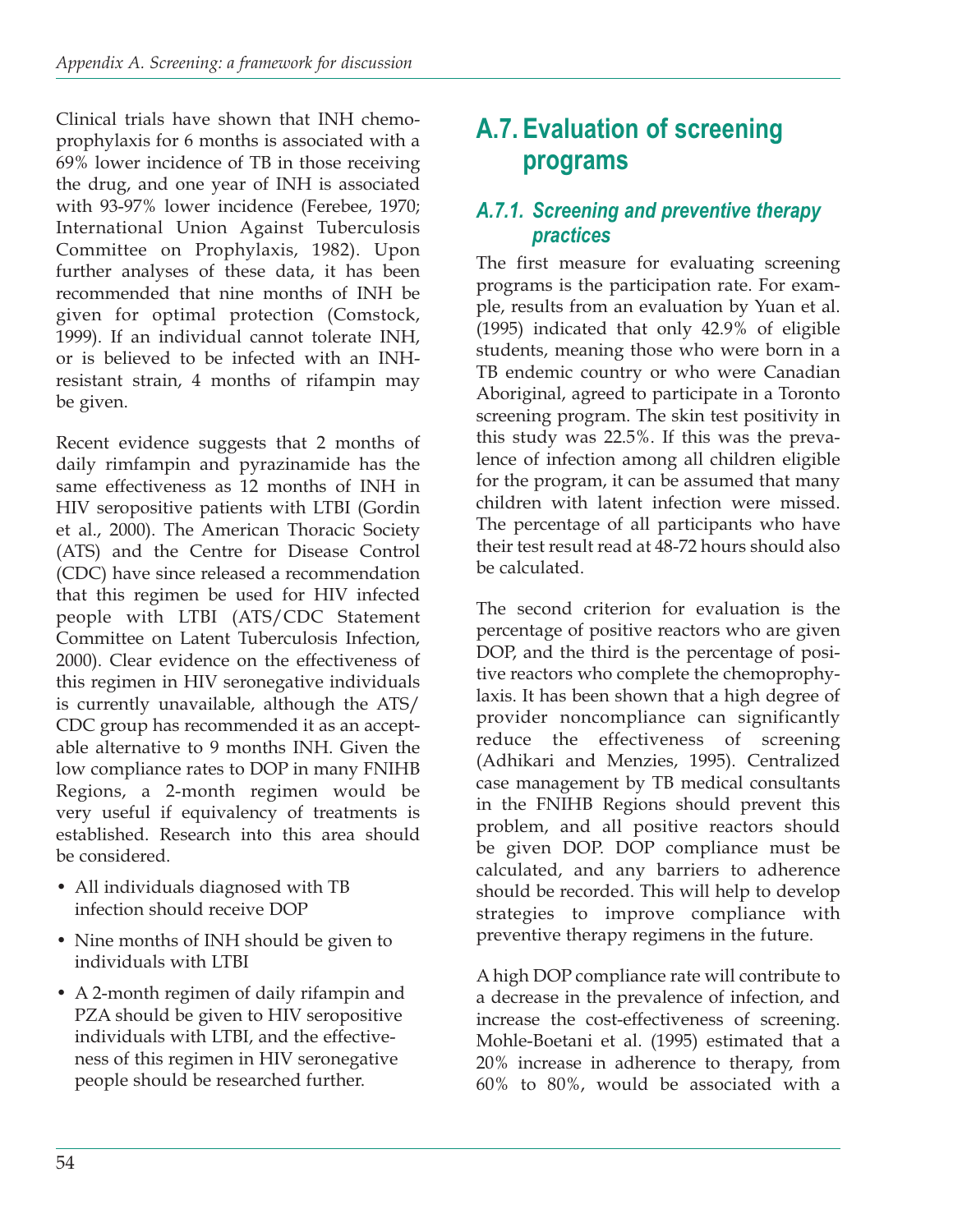\$9157 decrease in cost per case of TB prevented. DOP was not used in this program. Results from a school-based program in New York City showed that compliance was 87.6%, and an estimated \$100,000 in health care expenditures were saved, as a result of implementing DOP (Kohn et al., 1996). A study in Alberta concluded that completion rates must approach 50% in order to have any significant effect on TB incidence as well as show any cost benefit. The study also found that 80% DOP completion would reduce the number of cases per year in Aboriginal communities by 70%, and save the province \$2 million in health care costs (Melenka et al., 2000).

Screening programs should be evaluated using the following indicators:

- Participation rate among eligible people;
- Percentage of participants who return to have test results read;
- Percentage of positive reactors given DOP;
- Percentage of positive reactors who complete their drug regimen, with a target of 85%

## *A.7.2. The impact of screening*

The annual risk of infection is now recognized as perhaps the best index of improvement or deterioration of TB in a population (Sutherland, 1991). However, the value may be meaningless in Regions where the prevalence of infection is low. These Regions should probably consider whether screening is indicated at all. Although an initial increase in incidence may be expected from screening activities, due to increased case finding, it is hoped that screening will contribute to a longterm decline in TB incidence. TB incidence in areas where screening has been implemented should be evaluated over time. The percentage of people screened who are found to have

active TB, and the percentage of active case notifications in the population found by screening, should also be evaluated.

The impact of screening should be evaluated using the following indicators:

- temporal trends in the annual risk of infection and disease incidence;
- percentage of people screened who are found to have active TB;
- percentage of active case notifications in the population found by screening

## *A.7.3. Cost-effectiveness analyses*

The possibility that screening activities may divert limited money and resources from essential TB control activities such as case finding and DOT should be assessed regularly, with cost-effectiveness analyses.

#### **Decision analysis**

A decision analysis should be done to estimate the effects of different options, such as no screening, screening all individuals, or targeted screening activities. Using baseline assumptions derived from various data sources, the dynamics of TB in a population with and without the intervention can be assessed. Data sources may include the study itself, or the TB program database. Other parameters may have to be estimated from the medical literature, such as TB reactivation rates and secondary transmission. These variables are needed to predict the number of TB cases prevented by screening, and the probable health and economic consequences of not screening.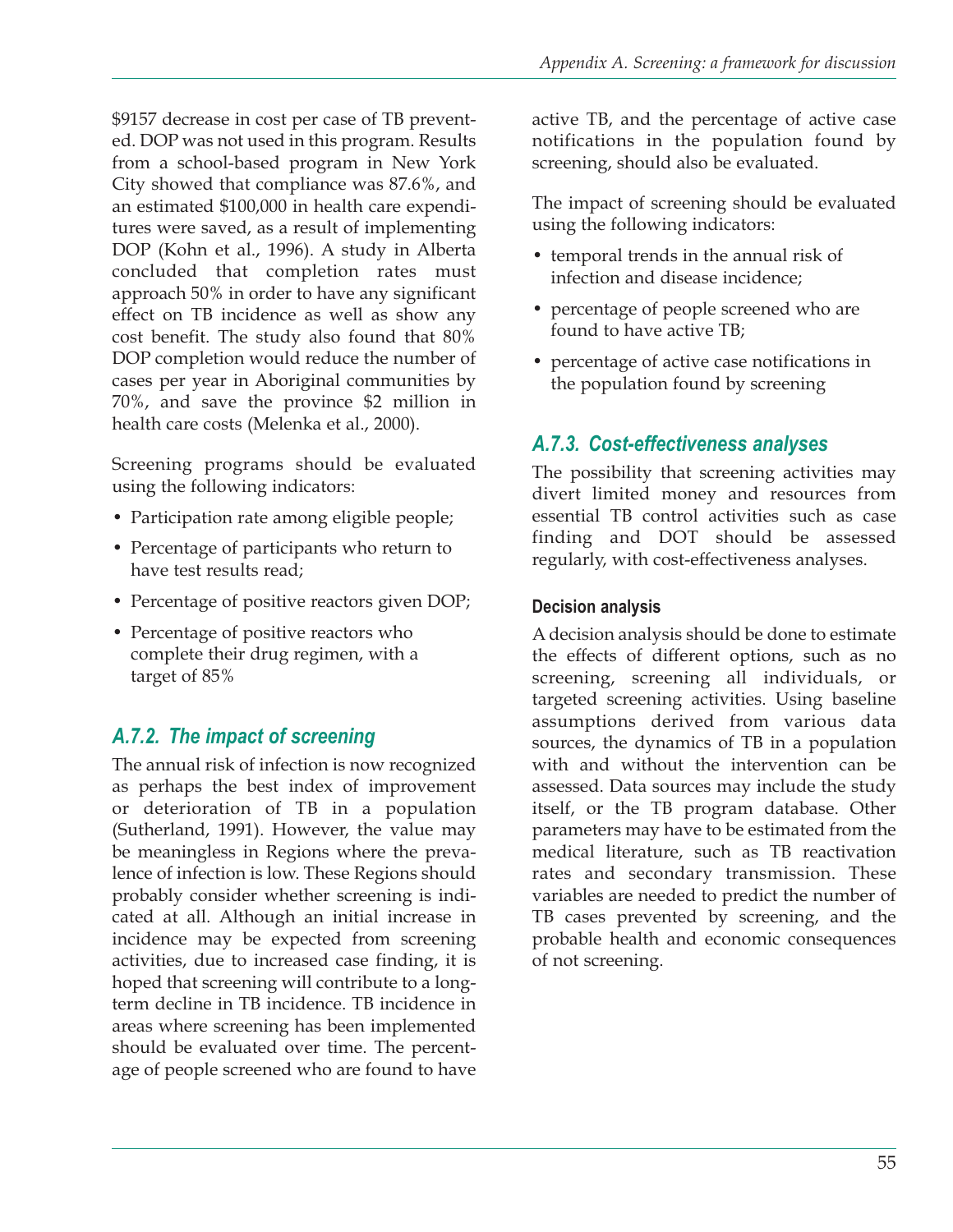#### **Cost estimates**

Cost estimates should be obtained from financial records of program costs, hospitals, lists of provincial costs for health care, manufacturers of medical products, and/or from other health service providers involved in TB control. It should be decided whether or not costs such as lost earnings due to time missed from work should be included in the analysis.

The following formula (adapted from Weinstein and Stason, 1977) can be used to estimate net health care costs from an intervention:

$$
\Delta C = \Delta C_{\text{Rx}} + \Delta C_{\text{SE}} - \Delta C_{\text{Morb}}
$$

The first component, with subscipt Rx, includes all direct medical and health care costs. These may include screening (TST and/or x-ray costs), prophylaxis, treatment of active cases, hospitalizations, physician time, laboratory analyses, contact tracing and outbreak management, etc. The second component, with subscript SE, refers to the costs associated with adverse side effects of treatment, such as those resulting from INH therapy. The third cost, with subscript Morb, is expressed with a minus sign, because it refers to the cost savings associated with preventive activities. For the option of no screening, this would be equal to 0.

This formula should be applied to each screening option. Using data from the decison analysis and cost estimates, the outcomes in the box below can be derived. For a more detailed description of cost-effectiveness analysis, refer to Weinstein and Stason, 1977, or Detsky and Naglie, 1990. For examples of such studies done on TB screening, refer to Mohle-Boetani et al., 1995, and Schwartzman and Menzies, 2000. The incremental costeffectiveness of different options should be assessed, in order to maximize the preventive potential of screening activities. Intuitively, it

is probable that a targeted approach will be the most cost-effective. Therefore, it is recommended that various targeted screening strategies be included in the analysis, such as screening children, screening adults, screening high-risk adults, screening individuals with HIV, screening hyperendemic communities, etc.

#### **Outcomes**

Benefits = money saved from the prevention of TB by screening

Cost-effectiveness = program cost per case of TB prevented

Benefit-cost ratio = benefits / program costs

# **A.8. Record keeping**

The collection and analysis of screening data is extremely important, both to identify epidemiologic trends and to evaluate screening programs.

The following information should be collected from each individual screened for TB using a TST:

- Community name;
- School name, if school-based screening;
- Grade, if school-based screening;
- Informed, written consent:
- Date of skin test;
- Result (mm induration);
- Name of person (last, first, middle, and maiden name if applicable);
- Date of birth:
- Gender;
- Band and Treaty number;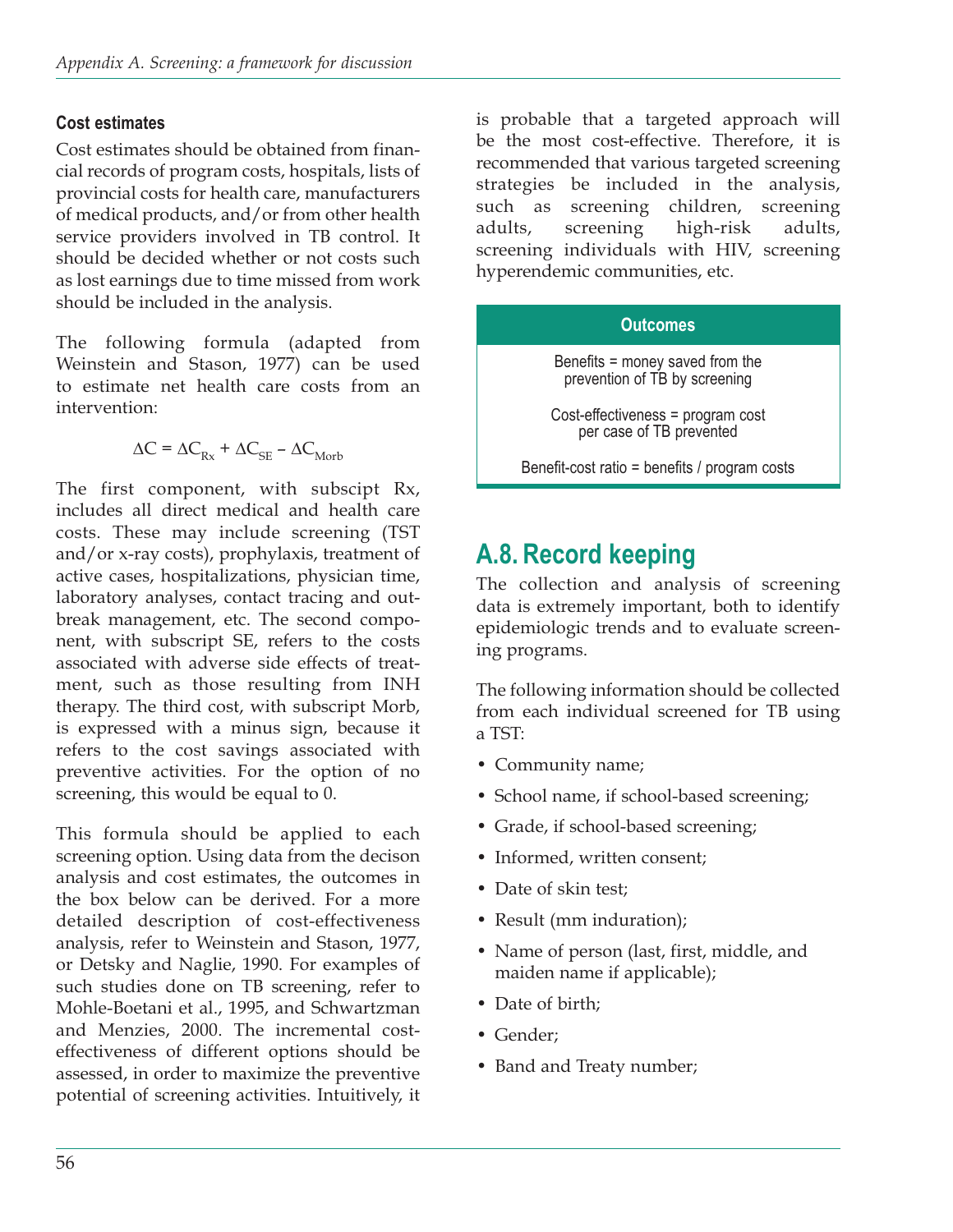- BCG history (including age of administration, if positive);
- Date and results of previous skin tests;
- Reason for screening (e.g. high-risk group; school-based; etc.)

Information on treatment outcomes should also be collected. All of this data should be entered into a database at the Regional level, and analyzed regularly. Annual reports on skin test positivity and treatment outcomes should be generated, to provide the following information:

- Total number of people eligible for screening, by age;
- Total number of people screened, by age and BCG history;
- Total number of individuals with LTBI, by age and BCG history;
- Total number of active TB cases identified from screening;
- Percentage of people who return to have skin tests read;
- Percentage of people with LTBI given DOP;
- Percentage of people given DOP who complete therapy;
- Number of people screened, by reason for screening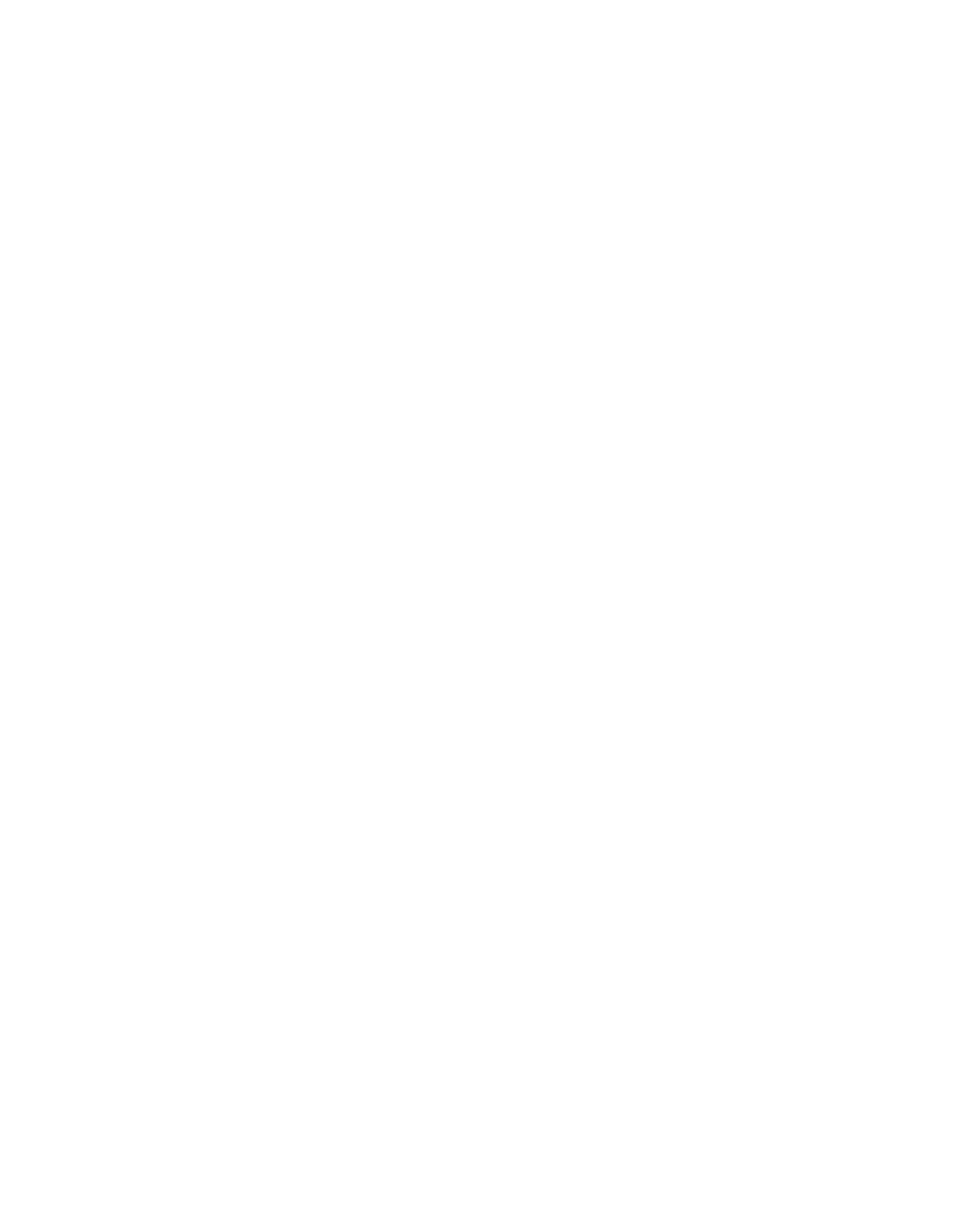# **Appendix B. Demographics of the First Nations, on-reserve population**

new methodology has been devel-<br>
oped to estimate the First Nations<br>
FNIHB and its First Nations partners are oped to estimate the First Nations on-reserve population. Because responsible for TB control on-reserve, it is essential to enumerate this population properly. In the past, figures provided by Indian and Northern Affairs Canada (INAC) have been used to calculate incidence rates for TB and other diseases. However, it is widely accepted that these data suffer from late reporting of births and deaths, missed reporting of births and deaths, and incorrect categorization of the residency of First Nations persons. These factors cause the underestimation of the pediatric population, particularly infants and very young children, and an overestimation of age-specific totals for older age groups.

To solve these problems, it was decided to use figures from the Community Workload Increase System (CWIS) to enumerate the on-reserve population. CWIS was created to obtain accurate, up-to-date population numbers for First Nations communities, in order to set health priorities, assess the need for resource allocations, and develop health programs. Community population figures are updated annually, and the rate of growth is analyzed over time.

One of the benefits of CWIS is that estimates of the number of people aged <1 and 1-4 are accurate, because the figures are not affected

by late reporting of births. It is necessary to know these numbers to plan for prenatal care services, immunization programs, and infant health programs. However, the age categories above 5 years are broad, as needs become more homogenous between groups. The other 3 groupings are 5-19, 20-64, and 65+. Although these are not sufficient for the calculation of age-specific rates, or the process of agestandardization, they are considered accurate estimates. Figure B.1 shows the overall difference between the total on-reserve population estimated by INAC, and the total estimated from CWIS, for the Regions included in the national incidence rates in this report.

Much as the population estimates for infants and young children do not suffer from the under-reporting of births, the estimates for the 20-64 and 65+ age groups do not suffer from the under-reporting of deaths. Therefore, it was decided to apply the proportions of people in different age groupings from INAC data to these broad CWIS totals, to obtain 5-year age groupings. The following equation illustrates what was done to derive the population of the 5-9 age group, for example:

INAC population<sub>(5-9)</sub> / INAC population<sub>(5-19)</sub> = X.

Population<sub>(5-9)</sub> = X  $*$  CWIS population<sub>(5-19)</sub>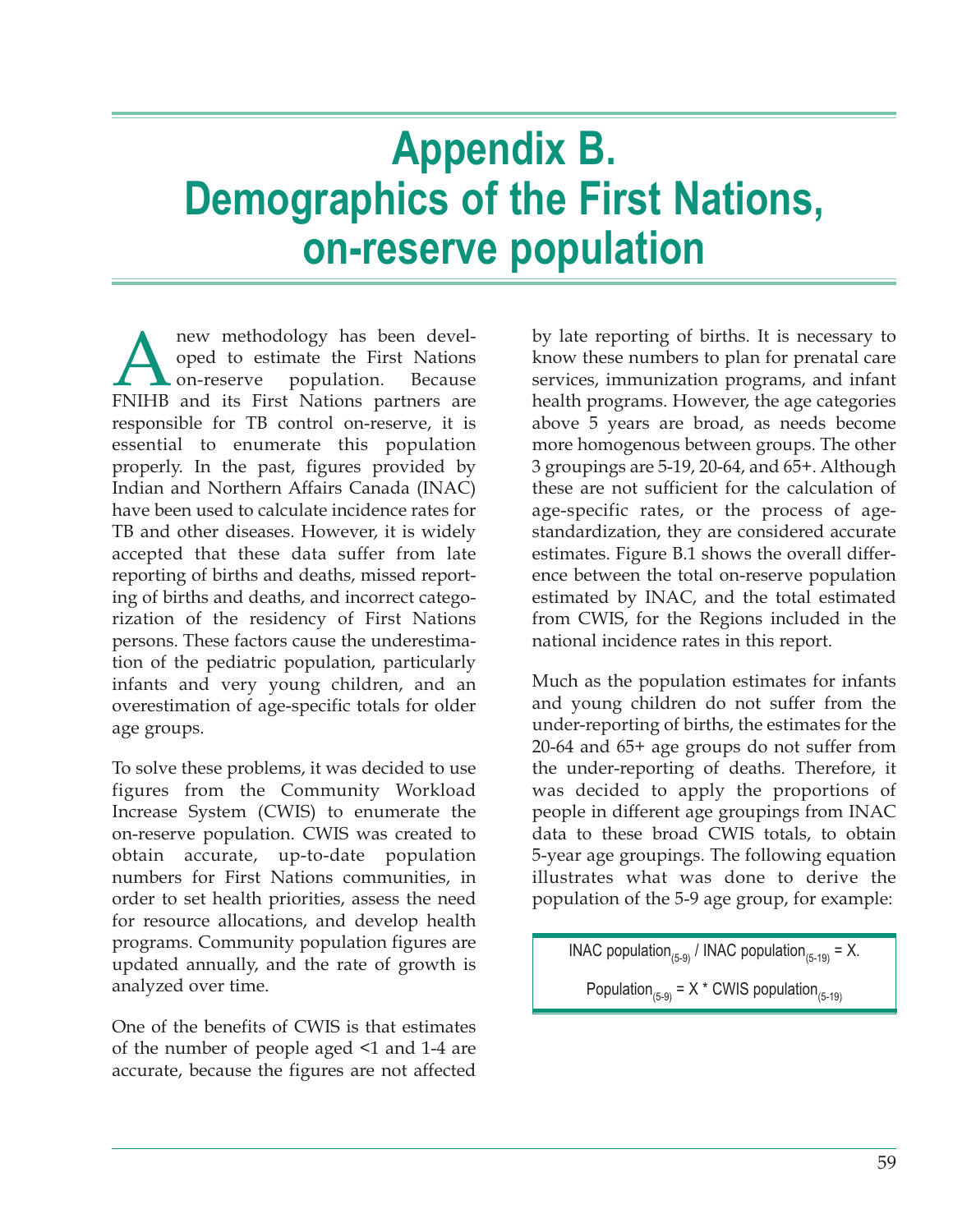

**Figure B.1** Comparison of INAC and CWIS total populations for six Regions

In order to demonstrate the effect of using CWIS numbers to derive age-specific population estimates, the CWIS figures were compared to INAC figures (Figures B.2 and B.3). The under-reporting of births and deaths

in the INAC Indian Registered Population is evident, when expressed as both the CWIS total minus the INAC total, by age group, and the CWIS percentage of total population minus that of INAC, by age group.



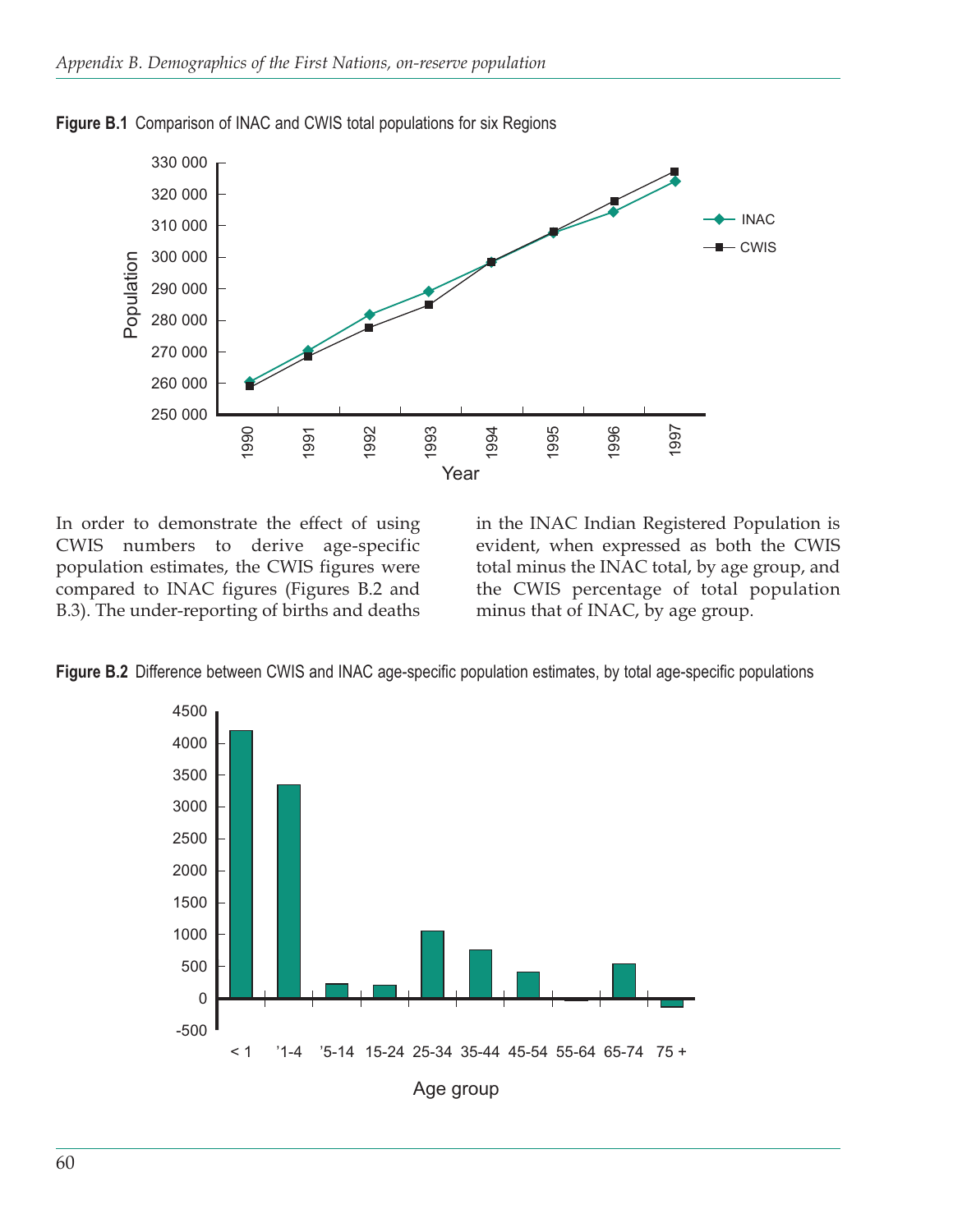

**Figure B.3** Difference between CWIS and INAC age-specific population estimates, by percentage of total population

CWIS data was available from 1993 to 1997. Communities are currently providing more recent population counts, but this process is incomplete. Therefore, modeling was done to generate estimates for other years, using the exponential growth formula:

$$
P_t = P_0 e^{rt},
$$

where  $P_t$  is the age-specific population in year *t*,  $P_0$  is the base year population (1997), and *r* is the annual rate of population growth. The latter was calculated for each Region and each age group by fitting a linear regression to the available data, using the following equation:

$$
\ln P_t = \ln P_0 + rt
$$

If the slope for a given age sratum was not significant ( $p > 0.05$ ), it was assumed that  $r = 0$ , and therefore  $e^{rt} = 1$ . That is,  $P_t = P_0$ , and no growth is assumed.

It is recognized this is an imperfect method of estimating the on-reserve population by age grouping. However, there is no better option currently available. Tables B.1 to B.10 contain the on-reserve, First Nations population estimates, by age and Region, used to calculate rates in this report. Figures for Quebec were not included, because on-reserve numerator data for TB is not available from that Region. Therefore, the national, First Nations TB rates presented in this report include numerator and denominator information for all Regions minus Quebec.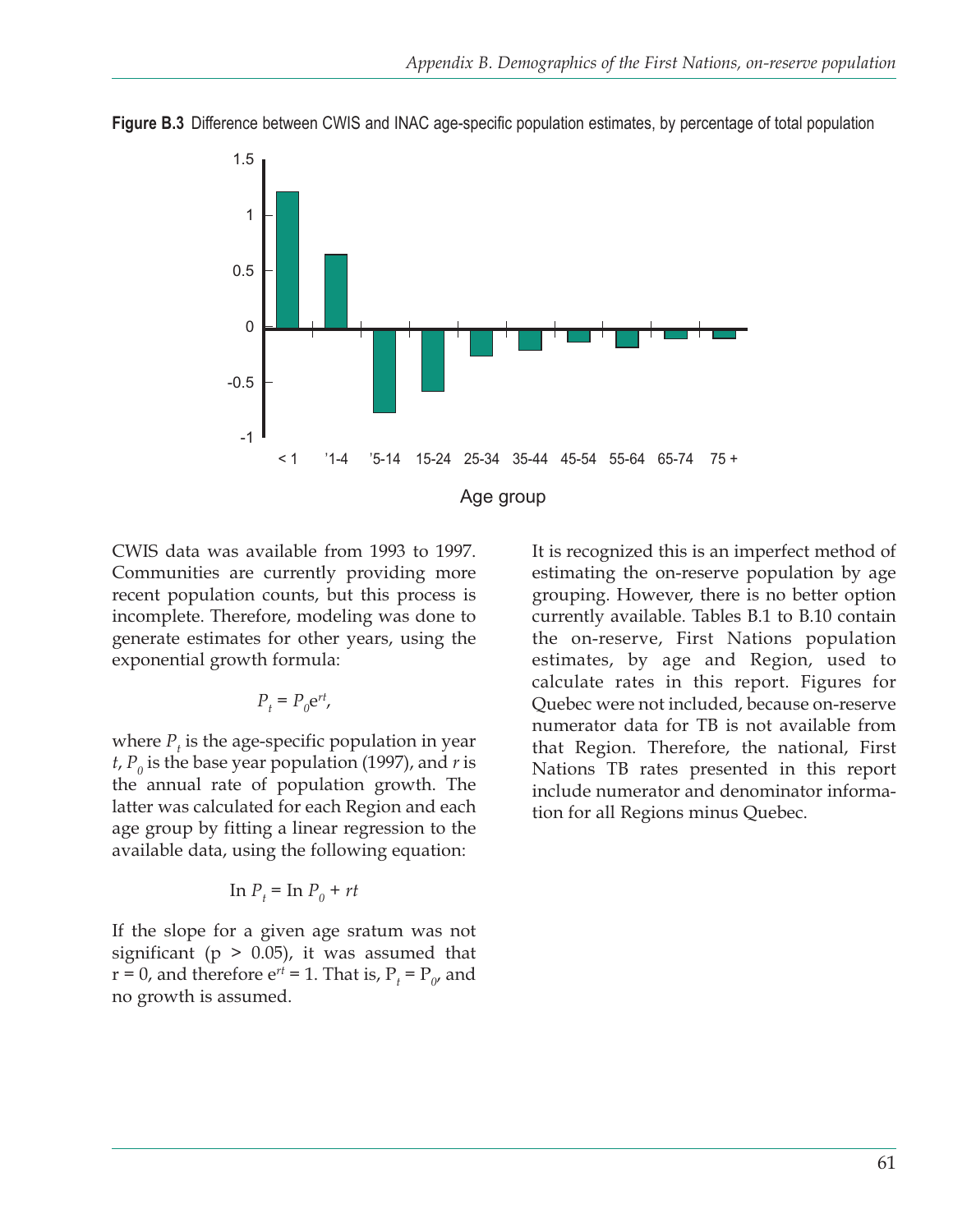| Age          |                |                |                     | <b>Region</b>   |                |                 |              |
|--------------|----------------|----------------|---------------------|-----------------|----------------|-----------------|--------------|
|              | <b>Pacific</b> | <b>Alberta</b> | <b>Saskatchewan</b> | <b>Manitoba</b> | <b>Ontario</b> | <b>Atlantic</b> | <b>Total</b> |
| $<$ 1        | 1,066          | 1,522          | 910                 | 1,633           | 1,481          | 372             | 6,984        |
| $1 - 4$      | 4,085          | 4,682          | 5,836               | 6,435           | 7,107          | 1,620           | 29,765       |
| $5 - 14$     | 8,986          | 9,134          | 11,792              | 10,188          | 10,600         | 2,749           | 53,449       |
| $15 - 24$    | 8,723          | 9,260          | 9,353               | 10,694          | 10,855         | 2,726           | 51,611       |
| 25-34        | 9,536          | 9,021          | 7,731               | 8,711           | 10,140         | 2,303           | 47,442       |
| 35-44        | 5,541          | 5,493          | 4,113               | 4,886           | 7,058          | 1,570           | 28,661       |
| 45-54        | 3,124          | 3,142          | 2,162               | 3,066           | 5,025          | 1,029           | 17,548       |
| 55-64        | 1,772          | 1,856          | 1,488               | 1,832           | 2,743          | 655             | 10,345       |
| 65-74        | 1,370          | 948            | 991                 | 1,089           | 3,188          | 266             | 7852         |
| $75+$        | 979            | 647            | 567                 | 784             | 3,322          | 179             | 6477         |
| <b>Total</b> | 45,182         | 45,705         | 44,943              | 49,318          | 61,518         | 13,469          | 260,135      |

**Table B.1** On-reserve population, by age group and Region (1990)

#### **Table B.2** On-reserve population, by age group and Region (1991)

| Age          |                |                |                     | <b>Region</b>   |                |                 |              |
|--------------|----------------|----------------|---------------------|-----------------|----------------|-----------------|--------------|
|              | <b>Pacific</b> | <b>Alberta</b> | <b>Saskatchewan</b> | <b>Manitoba</b> | <b>Ontario</b> | <b>Atlantic</b> | <b>Total</b> |
| $<$ 1        | 1,066          | 1,522          | 910                 | 1,633           | 1,481          | 372             | 6,984        |
| $1 - 4$      | 4,182          | 4,971          | 5,836               | 6,435           | 7,107          | 1,620           | 30,151       |
| $5 - 14$     | 9,447          | 9,650          | 11,941              | 10,871          | 10,981         | 2,870           | 55,759       |
| $15 - 24$    | 8,884          | 9,260          | 9,353               | 10,694          | 10,855         | 2,726           | 51,772       |
| 25-34        | 9,536          | 9,021          | 7,731               | 9,022           | 10,443         | 2,387           | 48,140       |
| 35-44        | 5,918          | 5,493          | 4,250               | 5,197           | 7,489          | 1,652           | 30,000       |
| 45-54        | 3,360          | 3,142          | 2,255               | 3,206           | 5,138          | 1,048           | 18,149       |
| 55-64        | 1,905          | 1,856          | 1,488               | 1,911           | 2,905          | 655             | 10,719       |
| 65-74        | 1,438          | 960            | 1,002               | 1,120           | 3,188          | 275             | 7,984        |
| $75+$        | 956            | 647            | 574                 | 775             | 2,912          | 179             | 6,043        |
| <b>Total</b> | 46,693         | 46,522         | 45,340              | 50,863          | 62,498         | 13,785          | 265,702      |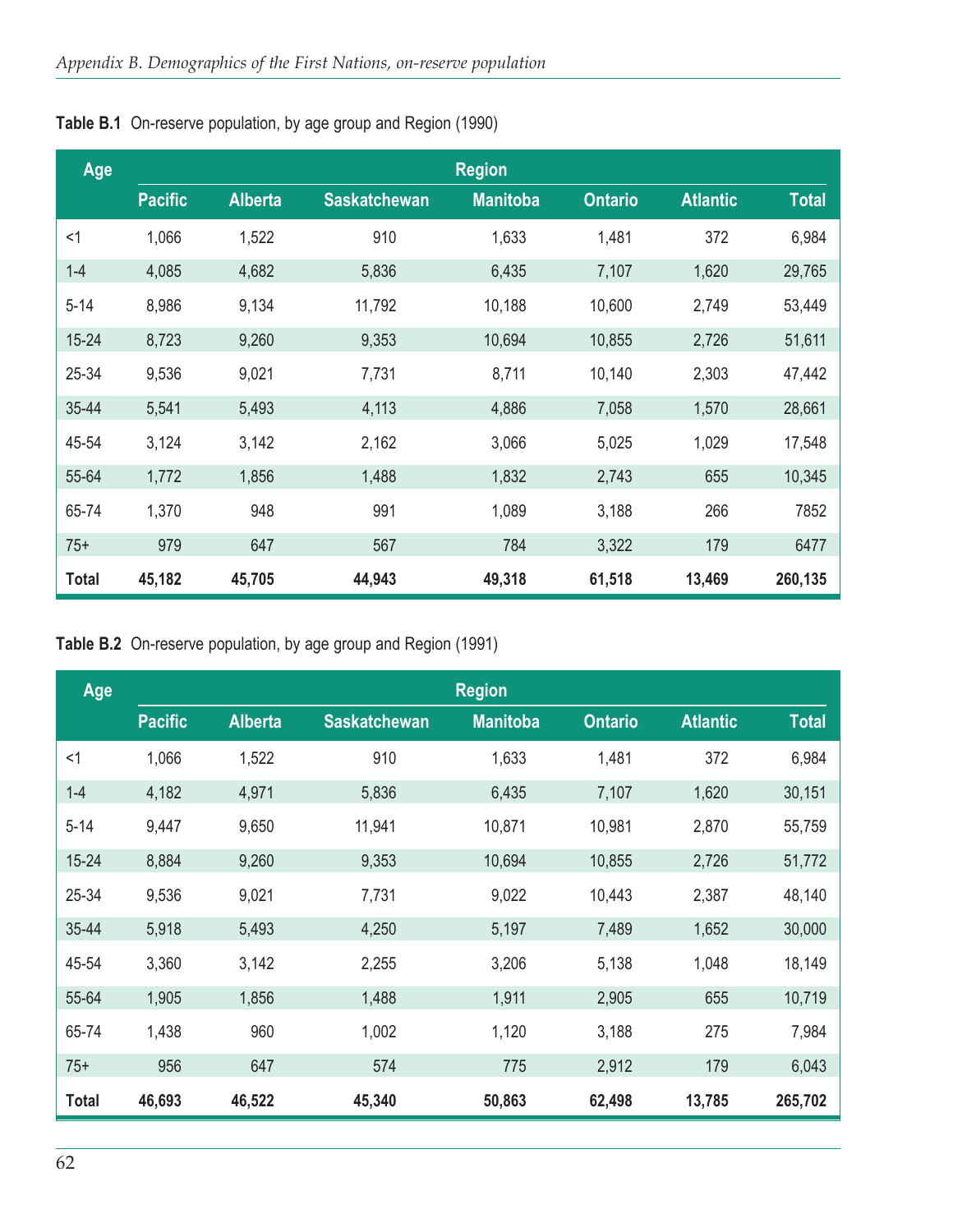| Age       |                |                |                     | <b>Region</b>   |                |                 |              |
|-----------|----------------|----------------|---------------------|-----------------|----------------|-----------------|--------------|
|           | <b>Pacific</b> | <b>Alberta</b> | <b>Saskatchewan</b> | <b>Manitoba</b> | <b>Ontario</b> | <b>Atlantic</b> | <b>Total</b> |
| $<$ 1     | 1,066          | 1,522          | 910                 | 1,633           | 1,481          | 372             | 6,984        |
| $1 - 4$   | 4,282          | 5,277          | 5,836               | 6,435           | 7,107          | 1,620           | 30,557       |
| $5 - 14$  | 9,932          | 10,196         | 12,094              | 11,600          | 11,391         | 2,998           | 58,209       |
| $15 - 24$ | 9,052          | 9,260          | 9,353               | 10,694          | 10,855         | 2,726           | 51,940       |
| 25-34     | 9,536          | 9,021          | 7,731               | 9,343           | 10,755         | 2,474           | 48,861       |
| 35-44     | 6,321          | 5,493          | 4,391               | 5,528           | 7,948          | 1,740           | 31,421       |
| 45-54     | 3,615          | 3,142          | 2,353               | 3,352           | 5,257          | 1,067           | 18,787       |
| 55-64     | 2,049          | 1,856          | 1,488               | 1,993           | 3,075          | 655             | 11,116       |
| 65-74     | 1,510          | 973            | 1,013               | 1,152           | 3,188          | 285             | 8,122        |
| $75+$     | 938            | 647            | 582                 | 769             | 2,595          | 179             | 5,710        |
| Total     | 48,301         | 47,387         | 45,750              | 52,499          | 63,653         | 14,117          | 271,707      |

**Table B.3** On-reserve population, by age group and Region (1992)

**Table B.4** On-reserve population, by age group and Region (1993)

| Age          |                |                |                     | <b>Region</b>   |                |                 |              |
|--------------|----------------|----------------|---------------------|-----------------|----------------|-----------------|--------------|
|              | <b>Pacific</b> | <b>Alberta</b> | <b>Saskatchewan</b> | <b>Manitoba</b> | <b>Ontario</b> | <b>Atlantic</b> | <b>Total</b> |
| $<$ 1        | 1,066          | 1,522          | 910                 | 1,633           | 1,481          | 372             | 6,984        |
| $1 - 4$      | 4,384          | 5,602          | 5,836               | 6,435           | 7,107          | 1,620           | 30,984       |
| $5 - 14$     | 10,441         | 10,772         | 12,251              | 12,378          | 11,833         | 3,131           | 60,807       |
| $15 - 24$    | 9,226          | 9,260          | 9,353               | 10,695          | 10,855         | 2,726           | 52,114       |
| 25-34        | 9,536          | 9,021          | 7,731               | 9,676           | 11,077         | 2,565           | 49,607       |
| 35-44        | 6,752          | 5,493          | 4,538               | 5,880           | 8,435          | 1,832           | 32,929       |
| 45-54        | 3,889          | 3,142          | 2,455               | 3,506           | 5,383          | 1,088           | 19,463       |
| 55-64        | 2,204          | 1,856          | 1,488               | 2,079           | 3,257          | 655             | 11,538       |
| 65-74        | 1,586          | 986            | 1,024               | 1,185           | 3,188          | 297             | 8,267        |
| $75+$        | 926            | 647            | 590                 | 766             | 2,350          | 179             | 5,457        |
| <b>Total</b> | 50,011         | 48,302         | 46,175              | 54,232          | 64,966         | 14,465          | 278,151      |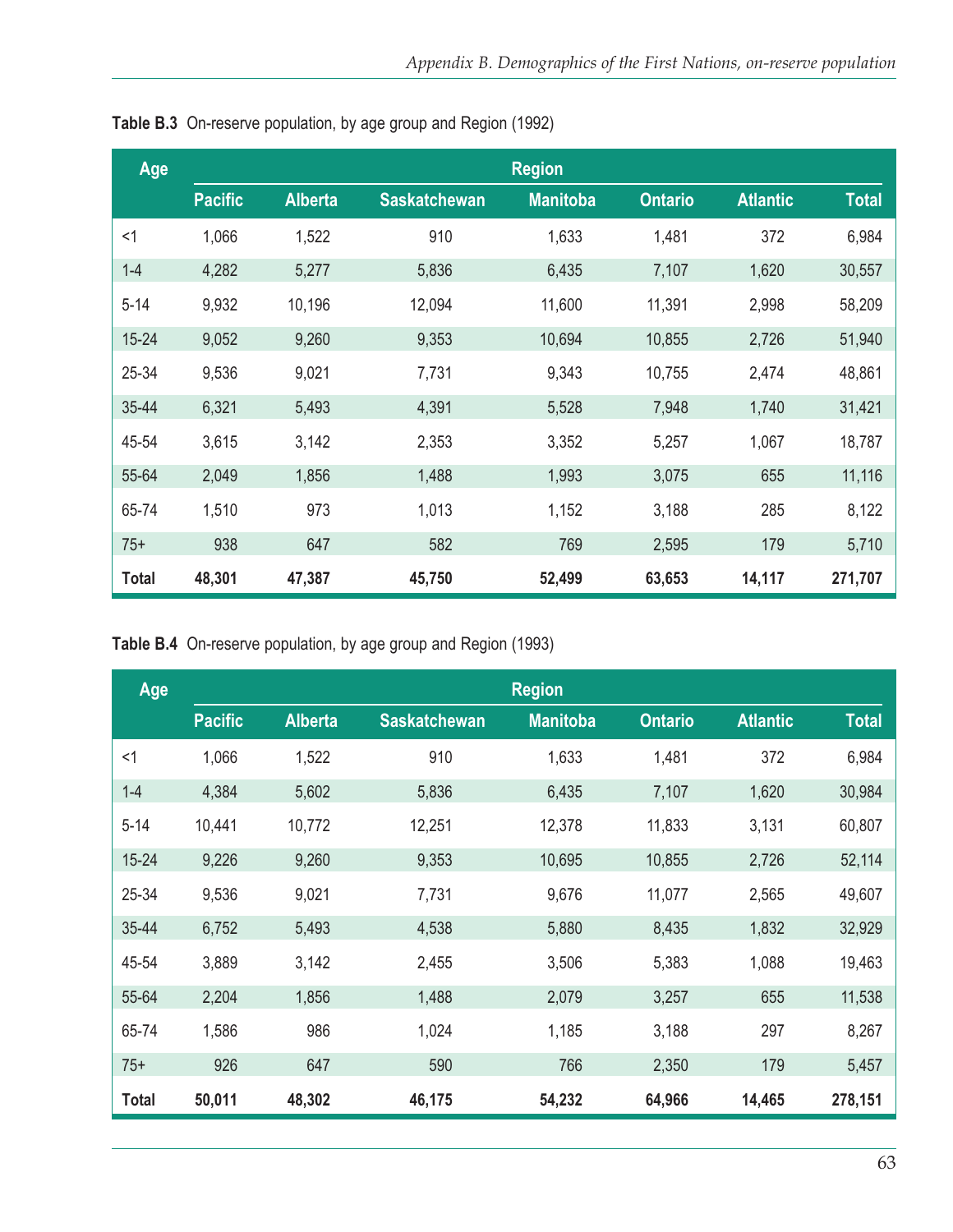| Age          |                |                |                     | <b>Region</b>   |                |                 |              |
|--------------|----------------|----------------|---------------------|-----------------|----------------|-----------------|--------------|
|              | <b>Pacific</b> | <b>Alberta</b> | <b>Saskatchewan</b> | <b>Manitoba</b> | <b>Ontario</b> | <b>Atlantic</b> | <b>Total</b> |
| $<$ 1        | 1,145          | 1,538          | 1,307               | 1,748           | 1,473          | 335             | 7,546        |
| $1 - 4$      | 4,587          | 6,024          | 6,270               | 7,497           | 6,803          | 1,612           | 32,793       |
| $5 - 14$     | 11,022         | 12,431         | 12,769              | 14,241          | 14,826         | 3,321           | 68,611       |
| $15 - 24$    | 9,391          | 9,341          | 9,435               | 11,366          | 12,408         | 2,826           | 54,767       |
| 25-34        | 9,692          | 8,229          | 7,954               | 10,168          | 11,763         | 2,698           | 50,503       |
| 35-44        | 7,212          | 5,209          | 4,853               | 6,372           | 9,312          | 1,982           | 34,941       |
| 45-54        | 4,162          | 2,924          | 2,596               | 3,710           | 5,951          | 1,180           | 20,523       |
| 55-64        | 2,327          | 1,732          | 1,540               | 2,196           | 3,576          | 716             | 12,087       |
| 65-74        | 1,571          | 948            | 1,103               | 1,291           | 2,293          | 299             | 7,505        |
| $75+$        | 909            | 593            | 595                 | 788             | 1,720          | 176             | 4,781        |
| <b>Total</b> | 52,018         | 48,969         | 48,422              | 59,378          | 70,125         | 15,145          | 294,057      |

**Table B.5** On-reserve population, by age group and Region (1994)

#### **Table B.6** On-reserve population, by age group and Region (1995)

| Age          |                |                |                     | <b>Region</b>   |                |                 |              |
|--------------|----------------|----------------|---------------------|-----------------|----------------|-----------------|--------------|
|              | <b>Pacific</b> | <b>Alberta</b> | <b>Saskatchewan</b> | <b>Manitoba</b> | <b>Ontario</b> | <b>Atlantic</b> | <b>Total</b> |
| $<$ 1        | 948            | 1,528          | 1,356               | 1,603           | 1,358          | 371             | 7,164        |
| $1 - 4$      | 4,715          | 6,420          | 5,644               | 7,828           | 6,748          | 1,648           | 33,003       |
| $5 - 14$     | 11,938         | 12,984         | 12,823              | 15,269          | 15,253         | 3,386           | 71,653       |
| $15 - 24$    | 9,766          | 9,507          | 9,156               | 11,670          | 12,525         | 2,860           | 55,484       |
| 25-34        | 9,987          | 8,433          | 7,843               | 10,581          | 11,873         | 2,827           | 51,545       |
| 35-44        | 7,862          | 5,548          | 4,898               | 6,903           | 9,730          | 2,137           | 37,079       |
| 45-54        | 4,477          | 3,080          | 2,644               | 3,932           | 6,190          | 1,277           | 21,600       |
| 55-64        | 2,501          | 1,793          | 1,519               | 2,362           | 3,736          | 754             | 12,665       |
| 65-74        | 1,696          | 1,032          | 1,081               | 1,261           | 2,333          | 311             | 7,714        |
| $75+$        | 944            | 619            | 587                 | 765             | 1,804          | 182             | 4,901        |
| <b>Total</b> | 54,833         | 50,944         | 47,552              | 62,175          | 71,551         | 15,754          | 302,809      |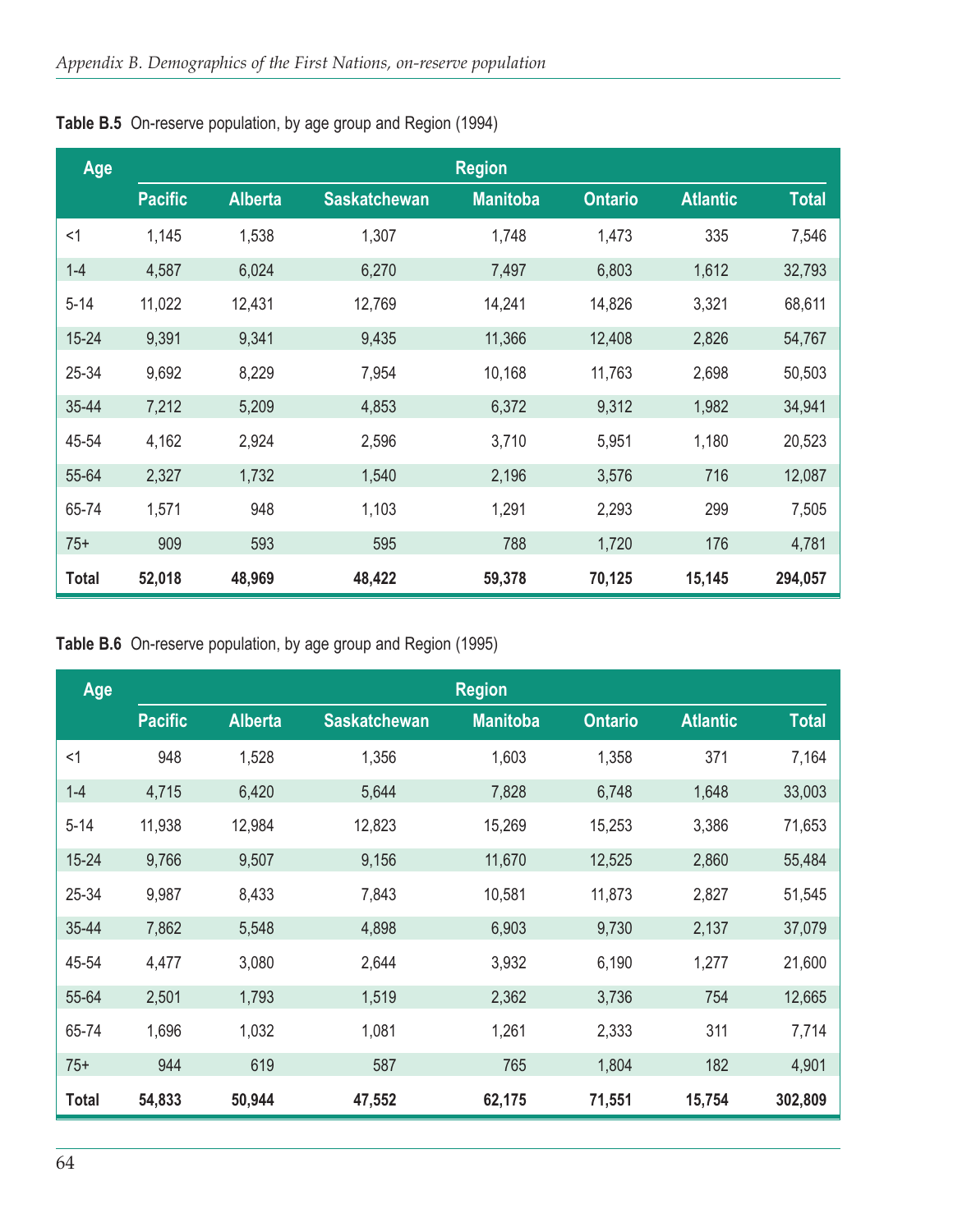| Age       |                |                |                     | <b>Region</b>   |                |                 |              |
|-----------|----------------|----------------|---------------------|-----------------|----------------|-----------------|--------------|
|           | <b>Pacific</b> | <b>Alberta</b> | <b>Saskatchewan</b> | <b>Manitoba</b> | <b>Ontario</b> | <b>Atlantic</b> | <b>Total</b> |
| $<$ 1     | 1,110          | 1,619          | 1,431               | 1,715           | 1,549          | 442             | 7,866        |
| $1 - 4$   | 4,833          | 6,991          | 6,764               | 7,807           | 7,385          | 1,751           | 35,531       |
| $5 - 14$  | 12,331         | 13,276         | 12,801              | 15,667          | 15,771         | 3,484           | 73,330       |
| $15 - 24$ | 9,906          | 9,523          | 9,012               | 11,615          | 12,965         | 2,858           | 55,879       |
| 25-34     | 9,963          | 8,372          | 7,741               | 10,850          | 12,251         | 2,844           | 52,022       |
| 35-44     | 8,340          | 5,752          | 5,055               | 7,328           | 10,450         | 2,245           | 39,171       |
| 45-54     | 4,732          | 3,164          | 2,699               | 4,094           | 6,697          | 1,324           | 22,710       |
| 55-64     | 2,565          | 1,833          | 1,515               | 2,338           | 3,990          | 770             | 13,012       |
| 65-74     | 1,811          | 1,065          | 1,086               | 1,381           | 2,615          | 325             | 8,283        |
| $75+$     | 900            | 617            | 582                 | 807             | 1,646          | 183             | 4,735        |
| Total     | 56,491         | 52,213         | 48,687              | 63,603          | 75,318         | 16,226          | 312,538      |

**Table B.7** On-reserve population, by age group and Region (1996)

**Table B.8** On-reserve population, by age group and Region (1997)

| Age          | <b>Region</b>  |                |                     |                 |                |                 |              |
|--------------|----------------|----------------|---------------------|-----------------|----------------|-----------------|--------------|
|              | <b>Pacific</b> | <b>Alberta</b> | <b>Saskatchewan</b> | <b>Manitoba</b> | <b>Ontario</b> | <b>Atlantic</b> | <b>Total</b> |
| $<$ 1        | 1,115          | 1,466          | 1,252               | 1,664           | 1,438          | 358             | 7,293        |
| $1 - 4$      | 4,805          | 7,012          | 6,005               | 7,888           | 7,040          | 1,714           | 34,464       |
| $5 - 14$     | 12,682         | 13,724         | 13,907              | 16,334          | 16,400         | 3,804           | 76,851       |
| $15 - 24$    | 10,152         | 9,877          | 9,732               | 12,127          | 13,581         | 2,939           | 58,407       |
| 25-34        | 9,377          | 8,455          | 7,994               | 11,162          | 12,587         | 2,991           | 52,566       |
| 35-44        | 8,739          | 6,073          | 5,240               | 7,465           | 10,730         | 2,232           | 40,479       |
| 45-54        | 5,256          | 3,129          | 2,974               | 4,179           | 6,458          | 1,282           | 23,278       |
| 55-64        | 3,027          | 1,883          | 1,720               | 2,489           | 4,109          | 736             | 13,964       |
| 65-74        | 1,890          | 1,133          | 1,126               | 1,383           | 2,716          | 380             | 8,627        |
| $75+$        | 942            | 617            | 617                 | 785             | 1,681          | 182             | 4,825        |
| <b>Total</b> | 57,985         | 53,368         | 50,567              | 65,475          | 76,740         | 16,618          | 320,753      |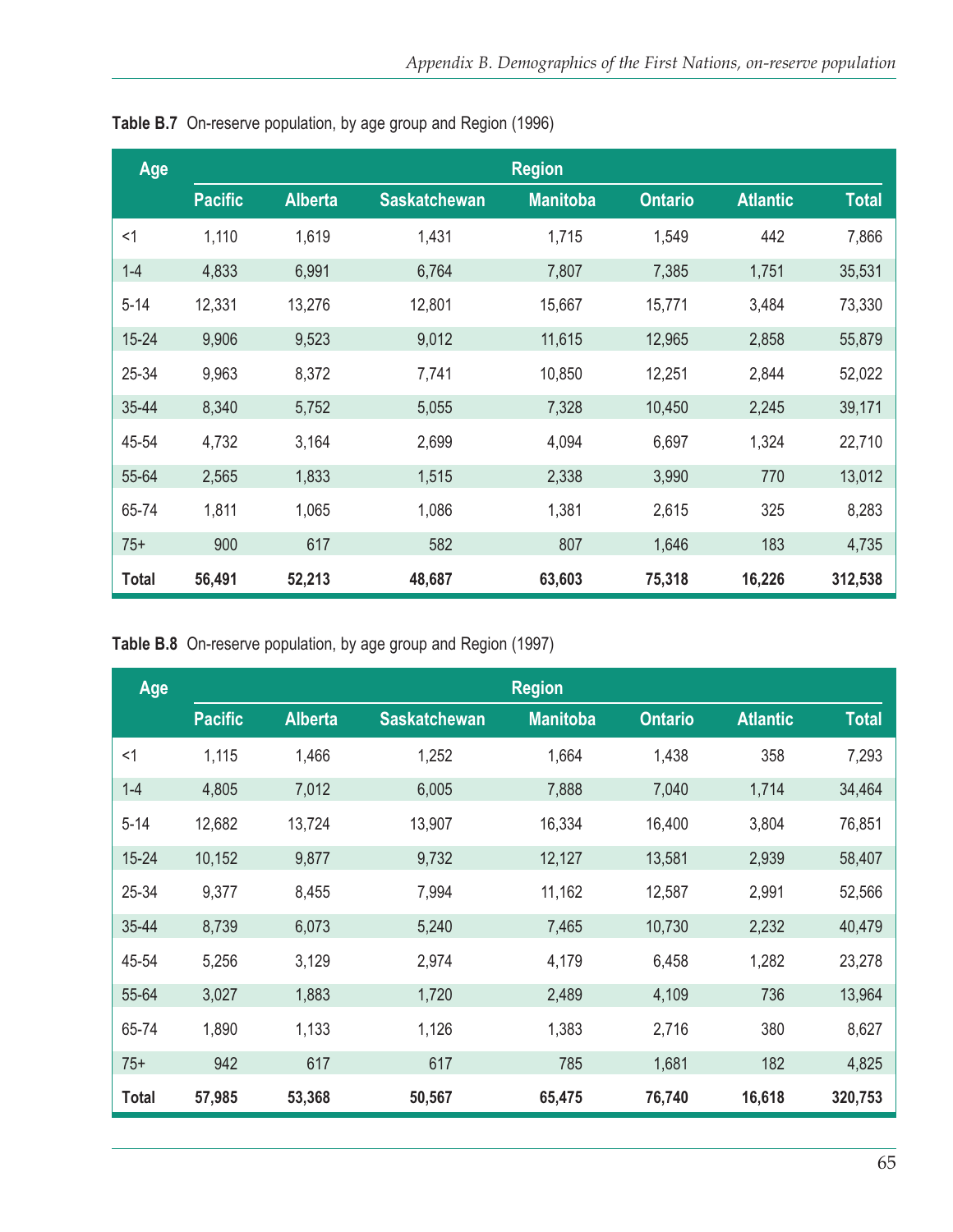| Age          | <b>Region</b>  |                |                     |                 |                |                 |              |
|--------------|----------------|----------------|---------------------|-----------------|----------------|-----------------|--------------|
|              | <b>Pacific</b> | <b>Alberta</b> | <b>Saskatchewan</b> | <b>Manitoba</b> | <b>Ontario</b> | <b>Atlantic</b> | <b>Total</b> |
| $<$ 1        | 1,115          | 1,466          | 1,252               | 1,664           | 1,438          | 358             | 7293         |
| $1 - 4$      | 4,920          | 7,444          | 6,005               | 7,888           | 7,040          | 1,714           | 35011        |
| $5 - 14$     | 13,334         | 14,500         | 14,093              | 17,432          | 17,075         | 3,976           | 80411        |
| $15 - 24$    | 10,360         | 9,877          | 9,732               | 12,127          | 13,581         | 2,939           | 58616        |
| 25-34        | 9,377          | 8,455          | 7,994               | 11,560          | 12,965         | 3,101           | 53453        |
| 35-44        | 9,338          | 6,073          | 5,415               | 7,940           | 11,392         | 2,352           | 42509        |
| 45-54        | 5,655          | 3,129          | 3,103               | 4,371           | 6,624          | 1,307           | 24189        |
| 55-64        | 3,258          | 1,883          | 1,720               | 2,596           | 4,353          | 736             | 14546        |
| 65-74        | 1,986          | 1,148          | 1,138               | 1,426           | 2,716          | 395             | 8809         |
| $75+$        | 952            | 617            | 626                 | 794             | 1,609          | 183             | 4781         |
| <b>Total</b> | 60,294         | 54,591         | 51,078              | 67,798          | 78,794         | 17,060          | 329617       |

**Table B.9** On-reserve population, by age group and Region (1998)

**Table B.10** On-reserve population, by age group and Region (1999)

| Age          |                |                |                     | <b>Region</b>   |                |                 |              |
|--------------|----------------|----------------|---------------------|-----------------|----------------|-----------------|--------------|
|              | <b>Pacific</b> | <b>Alberta</b> | <b>Saskatchewan</b> | <b>Manitoba</b> | <b>Ontario</b> | <b>Atlantic</b> | <b>Total</b> |
| $<$ 1        | 1,115          | 1,466          | 1,252               | 1,664           | 1,438          | 358             | 7,293        |
| $1 - 4$      | 5,037          | 7,903          | 6,005               | 7,888           | 7,040          | 1,714           | 35,587       |
| $5 - 14$     | 14,021         | 15,320         | 14,285              | 18,604          | 17,803         | 4,156           | 84,189       |
| $15 - 24$    | 10,577         | 9,877          | 9,732               | 12,127          | 13,581         | 2,939           | 58,833       |
| 25-34        | 9,377          | 8,455          | 7,994               | 11,973          | 13,356         | 3,214           | 54,369       |
| 35-44        | 9,978          | 6,073          | 5,596               | 8,445           | 12,095         | 2,478           | 44,665       |
| 45-54        | 6,084          | 3,129          | 3,237               | 4,574           | 6,799          | 1,333           | 25,156       |
| 55-64        | 3,506          | 1,883          | 1,720               | 2,708           | 4,612          | 736             | 15,165       |
| 65-74        | 2,087          | 1,164          | 1,151               | 1,473           | 2,716          | 410             | 9,001        |
| $75+$        | 966            | 617            | 635                 | 804             | 1,554          | 183             | 4,758        |
| <b>Total</b> | 62,748         | 55,886         | 51,607              | 70,259          | 80,994         | 17,522          | 339,015      |